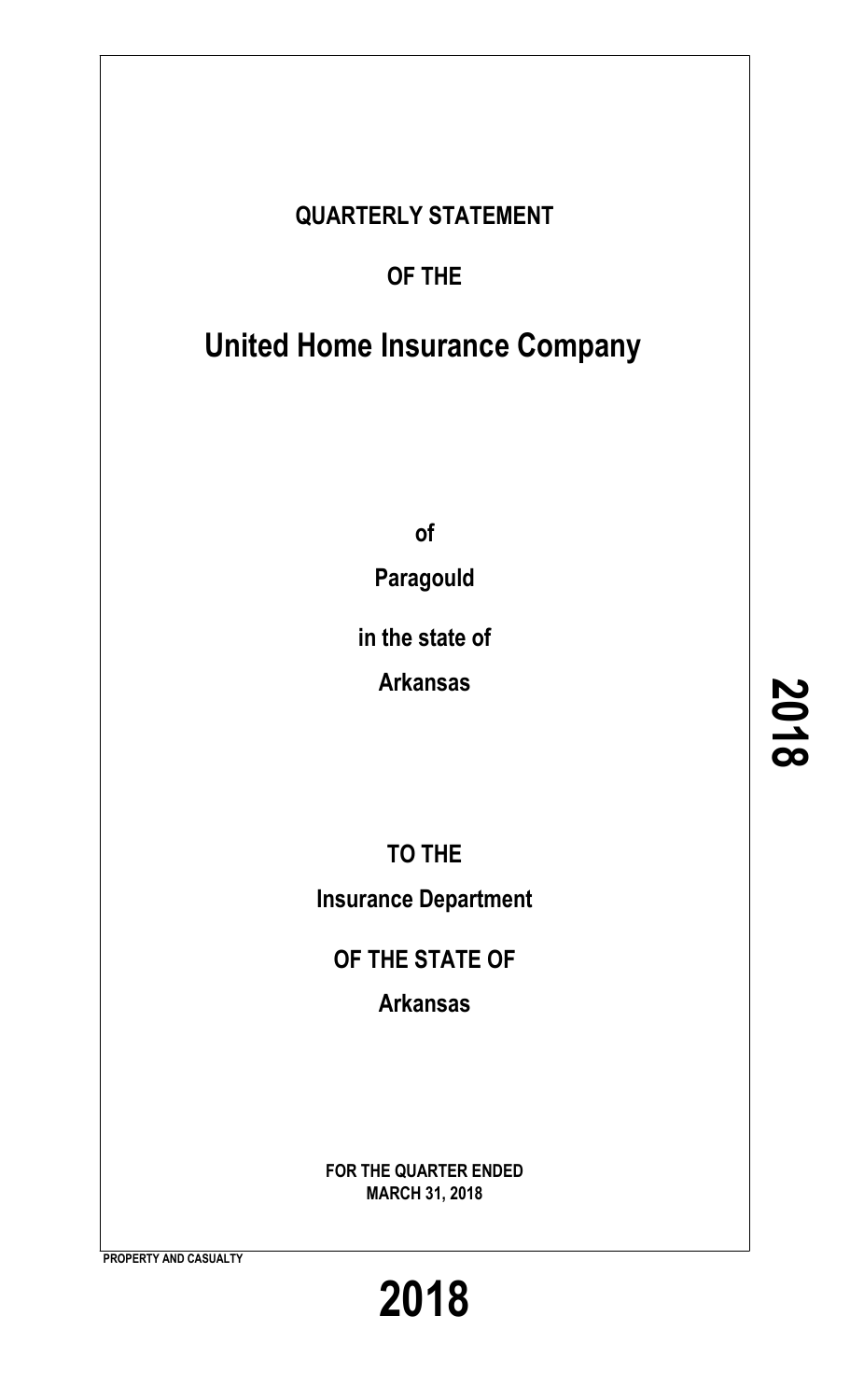

# **QUARTERLY STATEMENT**

**AS OF MARCH 31, 2018**

OF THE CONDITION AND AFFAIRS OF THE

### **United Home Insurance Company**

| <b>NAIC Group Code</b>                | 0000<br>(Current Period)                                               | 0000<br>(Prior Period)                                                                                                                | NAIC Company Code                                                       | 17647                                                         | 73-1233518<br>Employer's ID Number                                                                                                                                                                                                                                                                                                                                                                                                                                                                                                                                                                                                                                                                                                                                                                                                                                                                                                                                                                                                                                                                                                                                                                                                                                                                                                                                                                                                                                           |
|---------------------------------------|------------------------------------------------------------------------|---------------------------------------------------------------------------------------------------------------------------------------|-------------------------------------------------------------------------|---------------------------------------------------------------|------------------------------------------------------------------------------------------------------------------------------------------------------------------------------------------------------------------------------------------------------------------------------------------------------------------------------------------------------------------------------------------------------------------------------------------------------------------------------------------------------------------------------------------------------------------------------------------------------------------------------------------------------------------------------------------------------------------------------------------------------------------------------------------------------------------------------------------------------------------------------------------------------------------------------------------------------------------------------------------------------------------------------------------------------------------------------------------------------------------------------------------------------------------------------------------------------------------------------------------------------------------------------------------------------------------------------------------------------------------------------------------------------------------------------------------------------------------------------|
| Organized under the Laws of           |                                                                        | Arkansas                                                                                                                              |                                                                         | State of Domicile or Port of Entry                            | AR                                                                                                                                                                                                                                                                                                                                                                                                                                                                                                                                                                                                                                                                                                                                                                                                                                                                                                                                                                                                                                                                                                                                                                                                                                                                                                                                                                                                                                                                           |
| Country of Domicile                   |                                                                        | United States of America                                                                                                              |                                                                         |                                                               |                                                                                                                                                                                                                                                                                                                                                                                                                                                                                                                                                                                                                                                                                                                                                                                                                                                                                                                                                                                                                                                                                                                                                                                                                                                                                                                                                                                                                                                                              |
| Incorporated/Organized                |                                                                        | 07/17/1984                                                                                                                            |                                                                         | <b>Commenced Business</b>                                     | 03/01/1985                                                                                                                                                                                                                                                                                                                                                                                                                                                                                                                                                                                                                                                                                                                                                                                                                                                                                                                                                                                                                                                                                                                                                                                                                                                                                                                                                                                                                                                                   |
| <b>Statutory Home Office</b>          |                                                                        | 1201 West Court Street                                                                                                                |                                                                         |                                                               | Paragould, AR, US 72450                                                                                                                                                                                                                                                                                                                                                                                                                                                                                                                                                                                                                                                                                                                                                                                                                                                                                                                                                                                                                                                                                                                                                                                                                                                                                                                                                                                                                                                      |
| Main Administrative Office            |                                                                        | (Street and Number)                                                                                                                   |                                                                         | 1201 West Court Street                                        | (City or Town, State, Country and Zip Code)                                                                                                                                                                                                                                                                                                                                                                                                                                                                                                                                                                                                                                                                                                                                                                                                                                                                                                                                                                                                                                                                                                                                                                                                                                                                                                                                                                                                                                  |
|                                       |                                                                        |                                                                                                                                       | (Street and Number)                                                     |                                                               |                                                                                                                                                                                                                                                                                                                                                                                                                                                                                                                                                                                                                                                                                                                                                                                                                                                                                                                                                                                                                                                                                                                                                                                                                                                                                                                                                                                                                                                                              |
|                                       | (City or Town, State, Country and Zip Code)                            | Paragould, AR, US 72450                                                                                                               |                                                                         |                                                               | (870)236-2208<br>(Area Code) (Telephone Number)                                                                                                                                                                                                                                                                                                                                                                                                                                                                                                                                                                                                                                                                                                                                                                                                                                                                                                                                                                                                                                                                                                                                                                                                                                                                                                                                                                                                                              |
| Mail Address                          |                                                                        | P.O. Box 1546                                                                                                                         |                                                                         |                                                               | Paragould, AR, US 72451                                                                                                                                                                                                                                                                                                                                                                                                                                                                                                                                                                                                                                                                                                                                                                                                                                                                                                                                                                                                                                                                                                                                                                                                                                                                                                                                                                                                                                                      |
|                                       |                                                                        | (Street and Number or P.O. Box)                                                                                                       |                                                                         |                                                               | (City or Town, State, Country and Zip Code)                                                                                                                                                                                                                                                                                                                                                                                                                                                                                                                                                                                                                                                                                                                                                                                                                                                                                                                                                                                                                                                                                                                                                                                                                                                                                                                                                                                                                                  |
| Primary Location of Books and Records |                                                                        |                                                                                                                                       |                                                                         | 1201 West Court Street                                        |                                                                                                                                                                                                                                                                                                                                                                                                                                                                                                                                                                                                                                                                                                                                                                                                                                                                                                                                                                                                                                                                                                                                                                                                                                                                                                                                                                                                                                                                              |
|                                       |                                                                        |                                                                                                                                       |                                                                         | (Street and Number)                                           |                                                                                                                                                                                                                                                                                                                                                                                                                                                                                                                                                                                                                                                                                                                                                                                                                                                                                                                                                                                                                                                                                                                                                                                                                                                                                                                                                                                                                                                                              |
|                                       | Paragould, AR, US 72450<br>(City or Town, State, Country and Zip Code) |                                                                                                                                       |                                                                         |                                                               | (870)236-2208<br>(Area Code) (Telephone Number)                                                                                                                                                                                                                                                                                                                                                                                                                                                                                                                                                                                                                                                                                                                                                                                                                                                                                                                                                                                                                                                                                                                                                                                                                                                                                                                                                                                                                              |
| Internet Web Site Address             |                                                                        | www.unitedhomeins.com                                                                                                                 |                                                                         |                                                               |                                                                                                                                                                                                                                                                                                                                                                                                                                                                                                                                                                                                                                                                                                                                                                                                                                                                                                                                                                                                                                                                                                                                                                                                                                                                                                                                                                                                                                                                              |
| <b>Statutory Statement Contact</b>    |                                                                        | Chandra L McGowan                                                                                                                     |                                                                         |                                                               | (870)236-2208-305                                                                                                                                                                                                                                                                                                                                                                                                                                                                                                                                                                                                                                                                                                                                                                                                                                                                                                                                                                                                                                                                                                                                                                                                                                                                                                                                                                                                                                                            |
|                                       |                                                                        | (Name)                                                                                                                                |                                                                         |                                                               | (Area Code)(Telephone Number)(Extension)                                                                                                                                                                                                                                                                                                                                                                                                                                                                                                                                                                                                                                                                                                                                                                                                                                                                                                                                                                                                                                                                                                                                                                                                                                                                                                                                                                                                                                     |
|                                       | cmcgowan@unitedhomeins.com<br>(E-Mail Address)                         |                                                                                                                                       |                                                                         |                                                               | (870) 236-5717<br>(Fax Number)                                                                                                                                                                                                                                                                                                                                                                                                                                                                                                                                                                                                                                                                                                                                                                                                                                                                                                                                                                                                                                                                                                                                                                                                                                                                                                                                                                                                                                               |
|                                       |                                                                        | Matthew Stephen Miller<br>Matthew Stephen Miller<br>William Kyle Harris<br>Michael Ray Cline<br>Michael P Ford #                      | Secretary<br>Treasurer<br><b>OTHERS</b><br><b>DIRECTORS OR TRUSTEES</b> | <b>Michael Thomas Harris</b><br><b>Matthew Stephen Miller</b> |                                                                                                                                                                                                                                                                                                                                                                                                                                                                                                                                                                                                                                                                                                                                                                                                                                                                                                                                                                                                                                                                                                                                                                                                                                                                                                                                                                                                                                                                              |
| State of<br>County of                 | Arkansas<br><b>United States</b><br>SS                                 |                                                                                                                                       |                                                                         |                                                               |                                                                                                                                                                                                                                                                                                                                                                                                                                                                                                                                                                                                                                                                                                                                                                                                                                                                                                                                                                                                                                                                                                                                                                                                                                                                                                                                                                                                                                                                              |
|                                       | (Signature)<br>William Kyle Harris<br>(Printed Name)                   | enclosed statement. The electronic filing may be requested by various regulators in lieu of or in addition to the enclosed statement. | (Signature)<br>Matthew Stephen Miller<br>(Printed Name)                 |                                                               | The officers of this reporting entity being duly sworn, each depose and say that they are the described officers of said reporting entity, and that on the reporting period stated above, all of the<br>herein described assets were the absolute property of the said reporting entity, free and clear from any liens or claims thereon, except as herein stated, and that this statement, together with<br>related exhibits, schedules and explanations therein contained, annexed or referred to, is a full and true statement of all the assets and liabilities and of the condition and affairs of the said<br>reporting entity as of the reporting period stated above, and of its income and deductions therefrom for the period ended, and have been completed in accordance with the NAIC Annual<br>Statement Instructions and Accounting Practices and Procedures manual except to the extent that: (1) state law may differ; or, (2) that state rules or regulations require differences in<br>reporting not related to accounting practices and procedures, according to the best of their information, knowledge and belief, respectively. Furthermore, the scope of this attestation by the<br>described officers also includes the related corresponding electronic filing with the NAIC, when required, that is an exact copy (except for formatting differences due to electronic filing) of the<br>(Signature)<br>Matthew Stephen Miller<br>(Printed Name) |
|                                       | 1.                                                                     |                                                                                                                                       | 2.                                                                      |                                                               | 3.                                                                                                                                                                                                                                                                                                                                                                                                                                                                                                                                                                                                                                                                                                                                                                                                                                                                                                                                                                                                                                                                                                                                                                                                                                                                                                                                                                                                                                                                           |

President Secretary Secretary Secretary Secretary Secretary Secretary Secretary Secretary Secretary Secretary Secretary Secretary Secretary Secretary Secretary Secretary Secretary Secretary Secretary Secretary Secretary Se

| (Title)                                |      | 'Title)                                   | (Title)     |
|----------------------------------------|------|-------------------------------------------|-------------|
| Subscribed and sworn to before me this |      | a. Is this an original filing?            | Yes[X] No[] |
| day of                                 | 2018 | . State the amendment number<br>b. If no. |             |
|                                        |      | 2. Date filed                             |             |

3. Number of pages attached

(Notary Public Signature)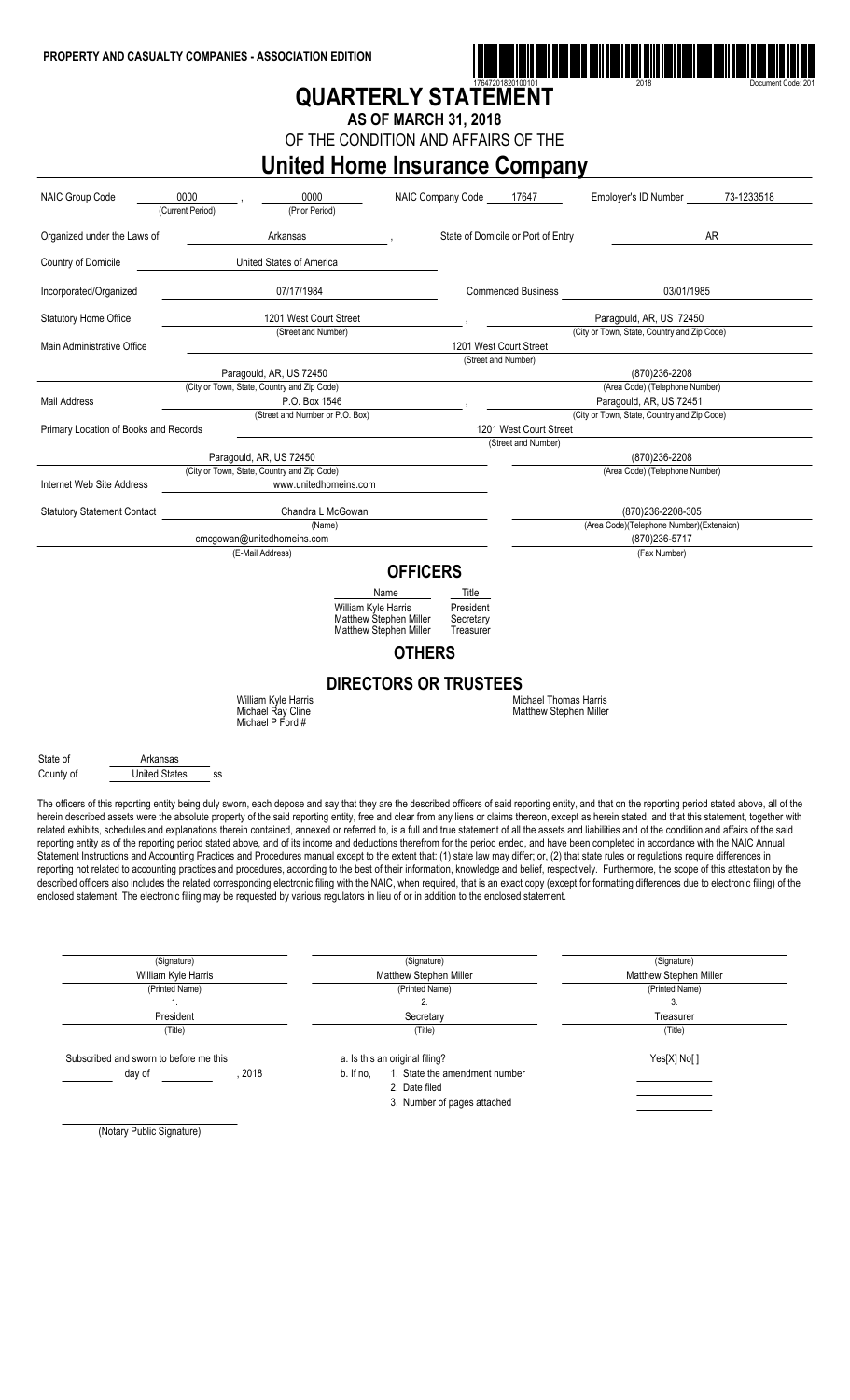|       |         | <b>ASSETS</b>                                                                                                              |                       |                               |                                                |                                                         |
|-------|---------|----------------------------------------------------------------------------------------------------------------------------|-----------------------|-------------------------------|------------------------------------------------|---------------------------------------------------------|
|       |         |                                                                                                                            |                       | <b>Current Statement Date</b> |                                                | 4                                                       |
|       |         |                                                                                                                            | $\mathbf 1$<br>Assets | 2<br>Nonadmitted<br>Assets    | 3<br>Net Admitted<br>Assets<br>$(Cols. 1 - 2)$ | December 31<br>Prior Year Net<br><b>Admitted Assets</b> |
| 1.    |         |                                                                                                                            | 25,643,672<br>.       |                               |                                                |                                                         |
| 2.    | Stocks: |                                                                                                                            |                       |                               |                                                |                                                         |
|       | 2.1     |                                                                                                                            |                       |                               |                                                |                                                         |
|       | 2.2     |                                                                                                                            |                       |                               |                                                |                                                         |
| 3.    |         | Mortgage loans on real estate:                                                                                             |                       |                               |                                                |                                                         |
|       | 3.1     |                                                                                                                            |                       |                               |                                                |                                                         |
|       | 3.2     |                                                                                                                            |                       |                               |                                                |                                                         |
| 4.    |         | Real estate:                                                                                                               |                       |                               |                                                |                                                         |
|       | 4.1     | Properties occupied by the company (less \$0                                                                               |                       |                               |                                                |                                                         |
|       |         |                                                                                                                            |                       |                               |                                                |                                                         |
|       | 4.2     | Properties held for the production of income (less \$0                                                                     |                       |                               |                                                |                                                         |
|       |         |                                                                                                                            |                       |                               |                                                |                                                         |
|       | 4.3     |                                                                                                                            |                       |                               |                                                |                                                         |
| 5.    |         | Cash (\$3,980,657), cash equivalents (\$0) and short-term                                                                  |                       |                               |                                                |                                                         |
| 6.    |         |                                                                                                                            |                       |                               |                                                |                                                         |
| 7.    |         |                                                                                                                            |                       |                               |                                                |                                                         |
| 8.    |         |                                                                                                                            |                       |                               |                                                |                                                         |
| 9.    |         |                                                                                                                            |                       |                               |                                                |                                                         |
| 10.   |         |                                                                                                                            |                       |                               |                                                |                                                         |
| 11.   |         |                                                                                                                            |                       |                               |                                                |                                                         |
| 12.   |         |                                                                                                                            |                       |                               |                                                |                                                         |
| 13.   |         |                                                                                                                            |                       |                               |                                                |                                                         |
| 14.   |         |                                                                                                                            |                       |                               |                                                |                                                         |
| 15.   |         | Premiums and considerations:                                                                                               |                       |                               |                                                |                                                         |
|       | 15.1    | Uncollected premiums and agents' balances in the course of                                                                 |                       |                               |                                                | 5,236,182                                               |
|       |         | 15.2 Deferred premiums, agents' balances and installments booked<br>but deferred and not yet due (including \$0 earned but |                       |                               |                                                |                                                         |
|       |         | 15.3 Accrued retrospective premiums (\$0) and contracts                                                                    |                       |                               |                                                |                                                         |
|       |         |                                                                                                                            |                       |                               |                                                |                                                         |
| 16.   |         | Reinsurance:                                                                                                               |                       |                               |                                                |                                                         |
|       | 16.1    |                                                                                                                            |                       |                               |                                                |                                                         |
|       | 16.2    |                                                                                                                            |                       |                               |                                                |                                                         |
|       | 16.3    |                                                                                                                            |                       |                               |                                                |                                                         |
| 17.   |         |                                                                                                                            |                       |                               |                                                |                                                         |
| 18.1  |         |                                                                                                                            |                       |                               |                                                |                                                         |
| 18.2  |         |                                                                                                                            |                       |                               |                                                |                                                         |
| 19.   |         |                                                                                                                            |                       |                               |                                                |                                                         |
| 20.   |         |                                                                                                                            |                       |                               |                                                |                                                         |
| 21.   |         | Furniture and equipment, including health care delivery assets                                                             |                       |                               |                                                |                                                         |
| 22.   |         |                                                                                                                            |                       |                               |                                                |                                                         |
| 23.   |         |                                                                                                                            |                       |                               |                                                |                                                         |
| 24.   |         |                                                                                                                            |                       |                               |                                                |                                                         |
| 25.   |         |                                                                                                                            |                       |                               |                                                |                                                         |
| 26.   |         | TOTAL assets excluding Separate Accounts, Segregated Accounts and                                                          |                       |                               |                                                |                                                         |
|       |         |                                                                                                                            |                       |                               |                                                |                                                         |
| 27.   |         | From Separate Accounts, Segregated Accounts and Protected Cell                                                             |                       |                               |                                                |                                                         |
|       |         |                                                                                                                            |                       |                               |                                                |                                                         |
| 28.   |         |                                                                                                                            |                       |                               |                                                |                                                         |
|       |         | <b>DETAILS OF WRITE-INS</b>                                                                                                |                       |                               |                                                |                                                         |
|       |         |                                                                                                                            |                       |                               |                                                |                                                         |
| 1102. |         |                                                                                                                            |                       |                               |                                                |                                                         |
| 1103. |         |                                                                                                                            |                       |                               |                                                |                                                         |
|       |         |                                                                                                                            |                       |                               |                                                |                                                         |
|       |         |                                                                                                                            |                       |                               |                                                |                                                         |
|       |         |                                                                                                                            |                       |                               |                                                |                                                         |
| 2503. |         |                                                                                                                            |                       |                               |                                                |                                                         |
|       |         |                                                                                                                            |                       |                               |                                                |                                                         |
|       |         |                                                                                                                            |                       |                               |                                                |                                                         |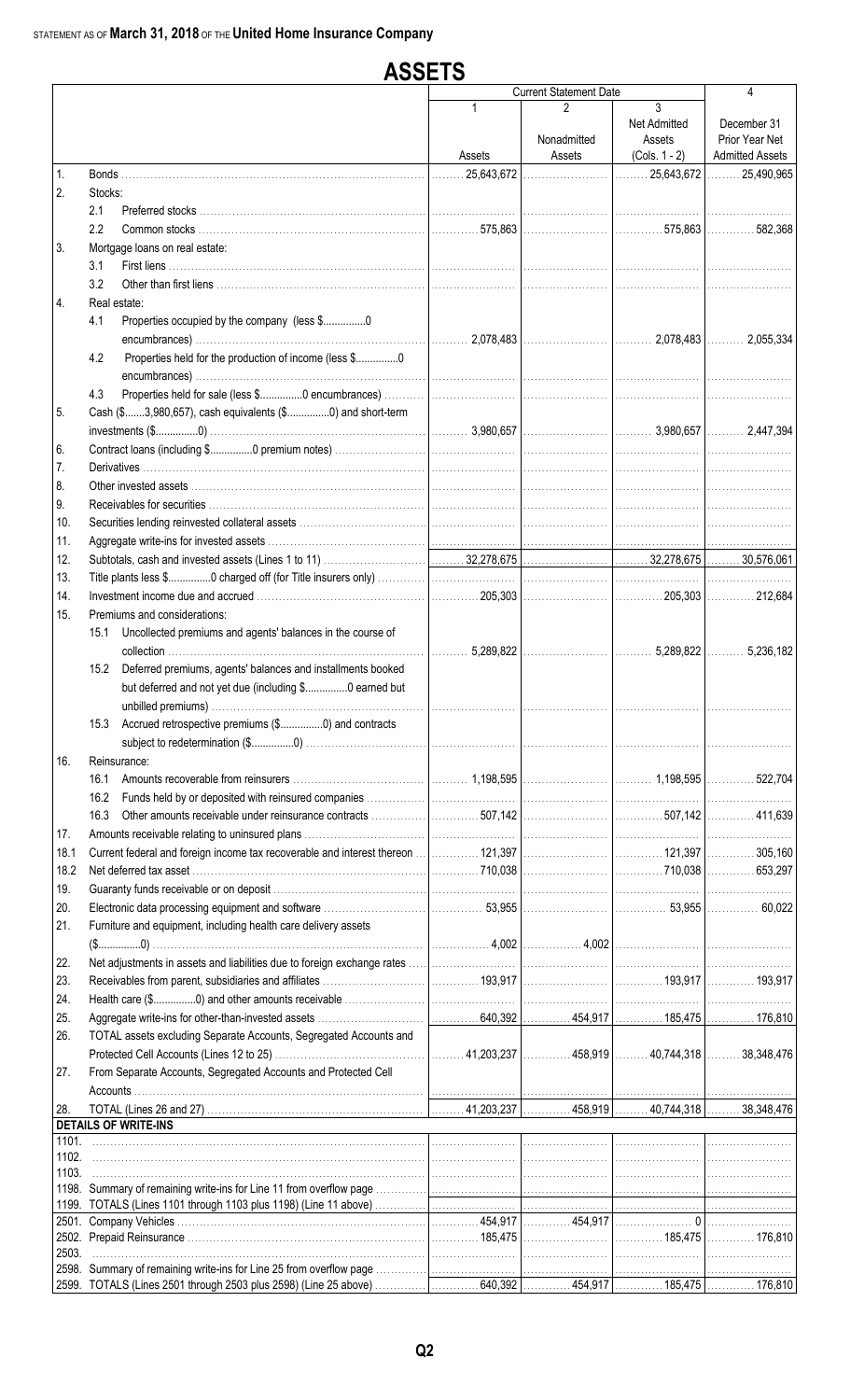# **LIABILITIES, SURPLUS AND OTHER FUNDS**

|                |                                                                                                                        | $\mathbf{1}$          | $\overline{2}$ |
|----------------|------------------------------------------------------------------------------------------------------------------------|-----------------------|----------------|
|                |                                                                                                                        | Current               | December 31,   |
|                |                                                                                                                        | <b>Statement Date</b> | Prior Year     |
| 1.             |                                                                                                                        |                       |                |
| 2.             |                                                                                                                        |                       |                |
| 3.             |                                                                                                                        |                       |                |
| 4.             |                                                                                                                        |                       |                |
| 5.<br>6.       |                                                                                                                        |                       |                |
|                |                                                                                                                        |                       |                |
| 7.1<br>7.2     |                                                                                                                        |                       |                |
| 8.             |                                                                                                                        |                       |                |
| 9.             | Unearned premiums (after deducting unearned premiums for ceded reinsurance of \$5,918,163 and including                |                       |                |
|                | warranty reserves of \$0 and accrued accident and health experience rating refunds including \$0                       |                       |                |
|                |                                                                                                                        |                       |                |
| 10.            |                                                                                                                        |                       |                |
| 11.            | Dividends declared and unpaid:                                                                                         |                       |                |
|                | 11.1                                                                                                                   |                       |                |
|                | 11.2                                                                                                                   |                       |                |
| 12.            |                                                                                                                        |                       |                |
| 13.            |                                                                                                                        |                       |                |
| 14.            |                                                                                                                        |                       |                |
| 15.            |                                                                                                                        |                       |                |
| 16.            |                                                                                                                        |                       |                |
| 17.            |                                                                                                                        |                       |                |
| 18.            |                                                                                                                        |                       |                |
| 19.            |                                                                                                                        |                       |                |
| 20.            |                                                                                                                        |                       |                |
| 21.            |                                                                                                                        |                       |                |
| 22.            |                                                                                                                        |                       |                |
| 23.            |                                                                                                                        |                       |                |
| 24.            |                                                                                                                        |                       |                |
| 25.            |                                                                                                                        |                       |                |
| 26.            |                                                                                                                        |                       |                |
| 27.            |                                                                                                                        |                       |                |
| 28.            |                                                                                                                        |                       |                |
| 29.            |                                                                                                                        |                       |                |
| 30.            |                                                                                                                        |                       |                |
| 31.            |                                                                                                                        |                       |                |
| 32.            |                                                                                                                        |                       |                |
| 33.            |                                                                                                                        |                       |                |
| 34.            |                                                                                                                        |                       |                |
| 35.            |                                                                                                                        |                       |                |
| 36.            | Less treasury stock, at cost:                                                                                          |                       |                |
|                | 36.1                                                                                                                   |                       |                |
|                | 36.2                                                                                                                   |                       |                |
| 37.            |                                                                                                                        |                       |                |
| 38.            |                                                                                                                        |                       |                |
|                | <b>DETAILS OF WRITE-INS</b>                                                                                            |                       |                |
| 2501.          |                                                                                                                        |                       |                |
| 2502.<br>2503. |                                                                                                                        |                       |                |
| 2598.          |                                                                                                                        |                       |                |
| 2599.          |                                                                                                                        |                       |                |
| 2901.          |                                                                                                                        |                       |                |
| 2902.<br>2903. |                                                                                                                        |                       |                |
| 2998.          |                                                                                                                        |                       |                |
| 2999.          | TOTALS (Lines 2901 through 2903 plus 2998) (Line 29 above) <i>matter contained accordination accordination</i> and the |                       |                |
| 3201.          |                                                                                                                        |                       |                |
| 3202.<br>3203. |                                                                                                                        |                       |                |
| 3298.          |                                                                                                                        |                       |                |
| 3299.          |                                                                                                                        |                       |                |
|                |                                                                                                                        |                       |                |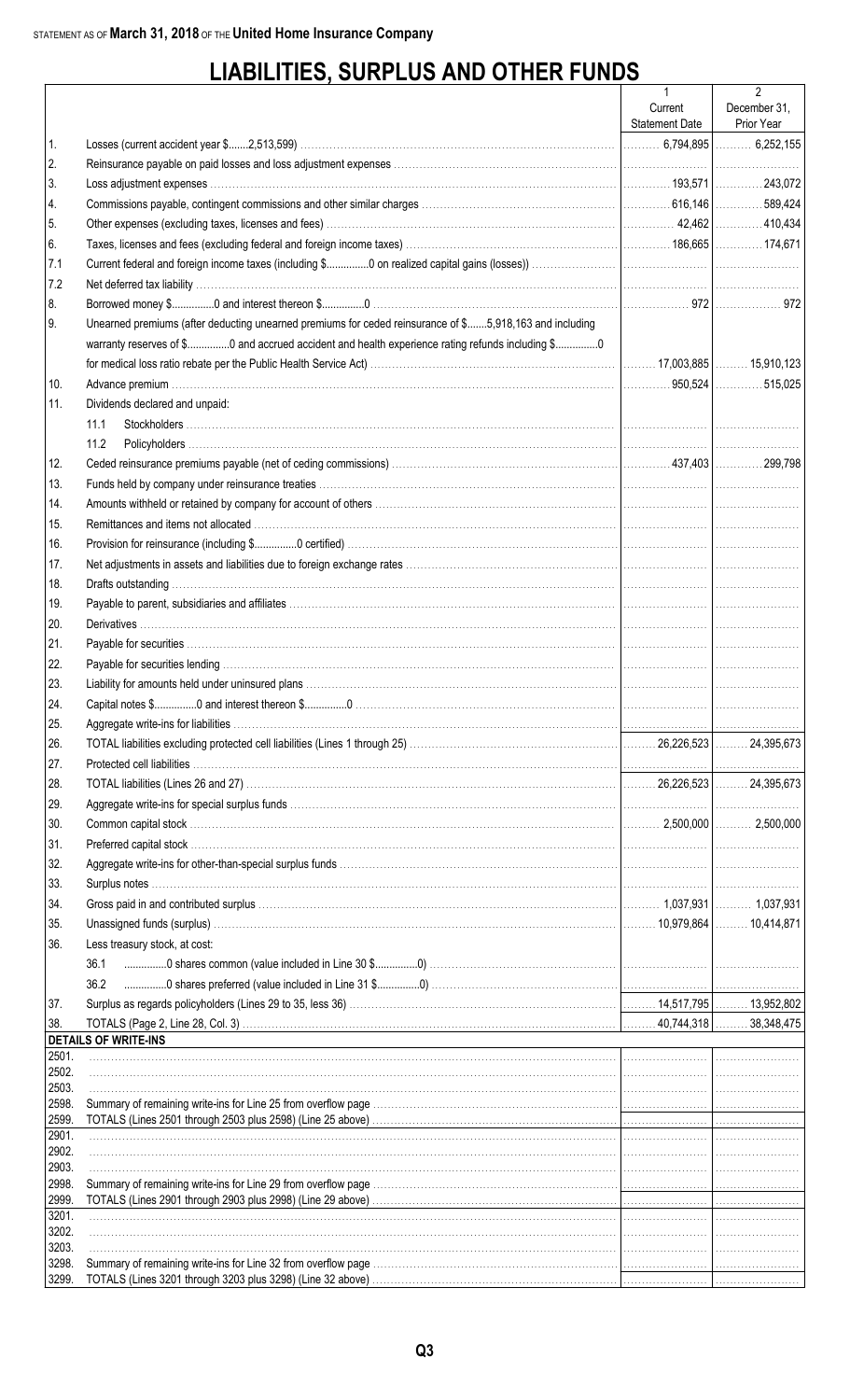# **STATEMENT OF INCOME**

|                    |                                                                                                                                                                                                                                | $\mathbf{1}$        | $\overline{2}$ | 3                |
|--------------------|--------------------------------------------------------------------------------------------------------------------------------------------------------------------------------------------------------------------------------|---------------------|----------------|------------------|
|                    |                                                                                                                                                                                                                                | <b>Current Year</b> | Prior Year     | Prior Year Ended |
|                    |                                                                                                                                                                                                                                | to Date             | to Date        | December 31      |
|                    | <b>UNDERWRITING INCOME</b>                                                                                                                                                                                                     |                     |                |                  |
| $\mathbf{1}$ .     | Premiums earned                                                                                                                                                                                                                |                     |                |                  |
|                    | 1.1                                                                                                                                                                                                                            |                     |                |                  |
|                    | 1.2                                                                                                                                                                                                                            |                     |                |                  |
|                    | 1.3                                                                                                                                                                                                                            |                     |                |                  |
|                    | 1.4                                                                                                                                                                                                                            |                     |                |                  |
|                    |                                                                                                                                                                                                                                |                     |                |                  |
| <b>DEDUCTIONS:</b> |                                                                                                                                                                                                                                |                     |                |                  |
| 2.                 | Losses incurred (current accident year \$5,131,911)                                                                                                                                                                            |                     |                |                  |
|                    | 2.1                                                                                                                                                                                                                            |                     |                |                  |
|                    | 2.2                                                                                                                                                                                                                            |                     |                |                  |
|                    | 2.3                                                                                                                                                                                                                            |                     |                |                  |
|                    | 2.4                                                                                                                                                                                                                            |                     |                |                  |
| 3.                 |                                                                                                                                                                                                                                |                     |                |                  |
| 4.                 |                                                                                                                                                                                                                                |                     |                |                  |
| 5.                 |                                                                                                                                                                                                                                |                     |                |                  |
| 6.                 |                                                                                                                                                                                                                                |                     |                |                  |
| 7.                 |                                                                                                                                                                                                                                |                     |                |                  |
| 8.                 |                                                                                                                                                                                                                                |                     |                |                  |
|                    |                                                                                                                                                                                                                                |                     |                |                  |
|                    | <b>INVESTMENT INCOME</b>                                                                                                                                                                                                       |                     |                |                  |
| 9.                 |                                                                                                                                                                                                                                |                     |                |                  |
| 10.                |                                                                                                                                                                                                                                |                     |                |                  |
| 11.                |                                                                                                                                                                                                                                |                     |                |                  |
|                    | <b>OTHER INCOME</b>                                                                                                                                                                                                            |                     |                |                  |
| 12.                | Net gain or (loss) from agents' or premium balances charged off (amount recovered \$0                                                                                                                                          |                     |                |                  |
|                    |                                                                                                                                                                                                                                |                     |                |                  |
| 13.                |                                                                                                                                                                                                                                |                     |                |                  |
| 14.                |                                                                                                                                                                                                                                |                     |                |                  |
|                    |                                                                                                                                                                                                                                |                     |                |                  |
| 15.                |                                                                                                                                                                                                                                |                     |                |                  |
| 16.                | Net income before dividends to policyholders, after capital gains tax and before all other federal and                                                                                                                         |                     |                |                  |
|                    |                                                                                                                                                                                                                                |                     |                |                  |
| 17.                |                                                                                                                                                                                                                                |                     |                |                  |
| 18.                | Net income, after dividends to policyholders, after capital gains tax and before all other federal and                                                                                                                         |                     |                |                  |
|                    |                                                                                                                                                                                                                                |                     |                |                  |
| 19.                |                                                                                                                                                                                                                                |                     |                |                  |
| 20.                |                                                                                                                                                                                                                                |                     |                |                  |
|                    | <b>CAPITAL AND SURPLUS ACCOUNT</b>                                                                                                                                                                                             |                     |                |                  |
|                    |                                                                                                                                                                                                                                |                     |                |                  |
| 21.                |                                                                                                                                                                                                                                |                     |                |                  |
| 22.                |                                                                                                                                                                                                                                |                     |                |                  |
| 23.                |                                                                                                                                                                                                                                |                     |                |                  |
| 24.                |                                                                                                                                                                                                                                |                     |                |                  |
| 25.                |                                                                                                                                                                                                                                |                     |                |                  |
| 26.                |                                                                                                                                                                                                                                |                     |                |                  |
| 27.                |                                                                                                                                                                                                                                |                     |                |                  |
| 28.                |                                                                                                                                                                                                                                |                     |                |                  |
| 29.                |                                                                                                                                                                                                                                |                     |                |                  |
| 30.                |                                                                                                                                                                                                                                |                     |                |                  |
| 31.                |                                                                                                                                                                                                                                |                     |                |                  |
| 32.                |                                                                                                                                                                                                                                |                     |                |                  |
|                    | Capital changes:                                                                                                                                                                                                               |                     |                |                  |
|                    | 32.1                                                                                                                                                                                                                           |                     |                |                  |
|                    | 32.2                                                                                                                                                                                                                           |                     |                |                  |
|                    | 32.3                                                                                                                                                                                                                           |                     |                |                  |
| 33.                | Surplus adjustments:                                                                                                                                                                                                           |                     |                |                  |
|                    | Paid in<br>33.1                                                                                                                                                                                                                |                     |                |                  |
|                    | 33.2                                                                                                                                                                                                                           |                     |                |                  |
|                    | 33.3                                                                                                                                                                                                                           |                     |                |                  |
| 34.                |                                                                                                                                                                                                                                |                     |                |                  |
| 35.                |                                                                                                                                                                                                                                |                     |                |                  |
| 36.                |                                                                                                                                                                                                                                |                     |                |                  |
| 37.                | Aggregate write-ins for gains and losses in surplus with the content of the content content of the content of the content of the content of the content of the content of the content of the content of the content of the con |                     |                |                  |
| 38.                |                                                                                                                                                                                                                                |                     |                |                  |
| 39.                |                                                                                                                                                                                                                                |                     |                |                  |
|                    |                                                                                                                                                                                                                                |                     |                |                  |
|                    | <b>DETAILS OF WRITE-INS</b>                                                                                                                                                                                                    |                     |                |                  |
| 0501.              |                                                                                                                                                                                                                                |                     |                |                  |
| 0502.              |                                                                                                                                                                                                                                |                     |                |                  |
| 0503.              |                                                                                                                                                                                                                                |                     |                |                  |
| 0598.              |                                                                                                                                                                                                                                |                     |                |                  |
| 0599.              |                                                                                                                                                                                                                                |                     |                |                  |
| 1401.              |                                                                                                                                                                                                                                |                     |                |                  |
| 1402.              |                                                                                                                                                                                                                                |                     |                |                  |
| 1403.              |                                                                                                                                                                                                                                |                     |                |                  |
| 1498.              |                                                                                                                                                                                                                                |                     |                |                  |
| 1499.              |                                                                                                                                                                                                                                |                     |                |                  |
|                    |                                                                                                                                                                                                                                |                     |                |                  |
| 3701.              |                                                                                                                                                                                                                                |                     |                |                  |
| 3702.              |                                                                                                                                                                                                                                |                     |                |                  |
| 3703.              |                                                                                                                                                                                                                                |                     |                |                  |
| 3798.              |                                                                                                                                                                                                                                |                     |                |                  |
| 3799.              |                                                                                                                                                                                                                                |                     |                |                  |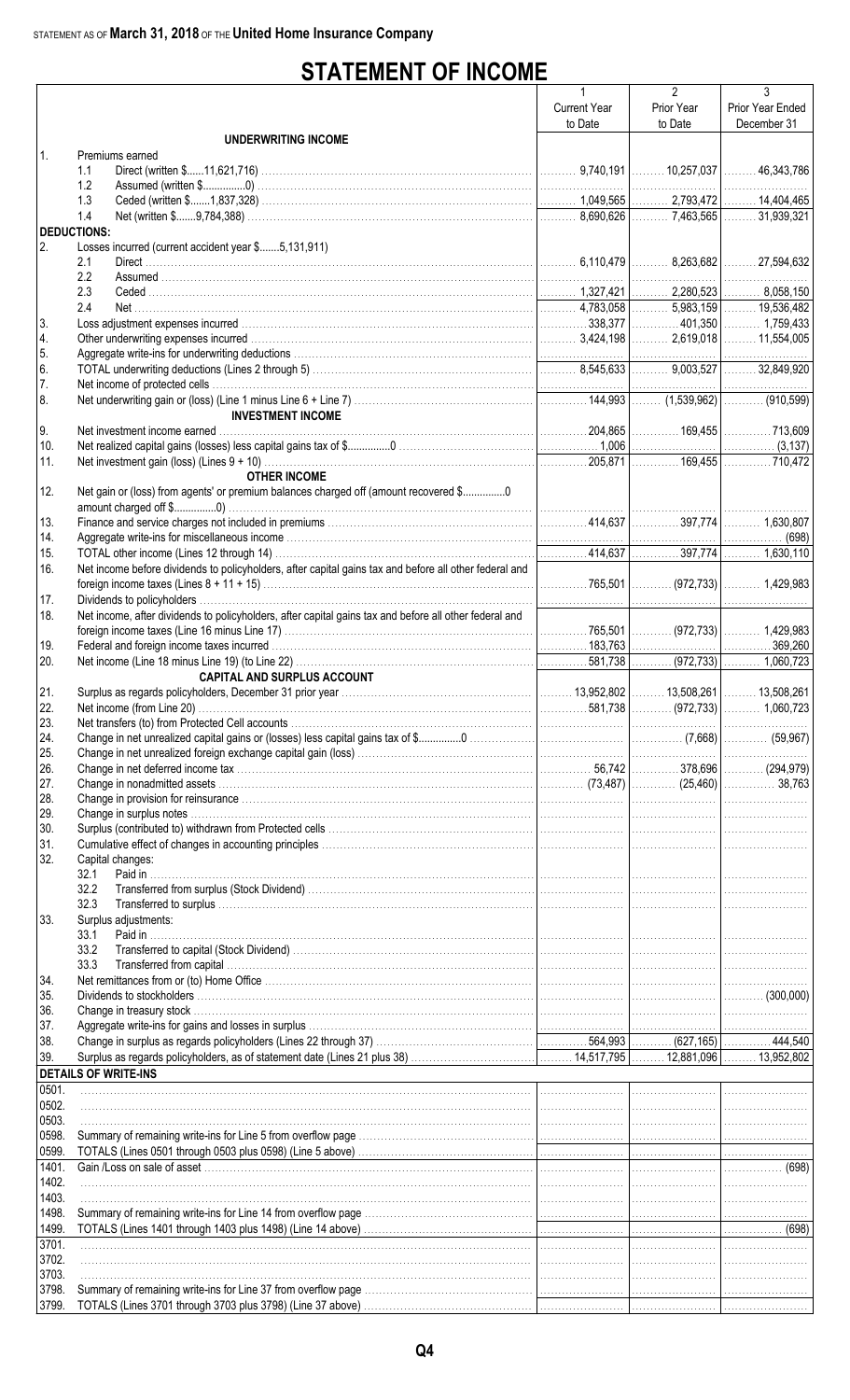#### STATEMENT AS OF March 31, 2018 OF THE United Home Insurance Company

| $\overline{2}$<br>3<br>Prior<br>Prior<br>Current<br>Year<br>Year<br>Year Ended<br>To Date<br>To Date<br>December 31<br><b>Cash from Operations</b><br>1.<br>2.<br>3.<br>4.<br>5.<br>6.<br>7.<br>8.<br>Federal and foreign income taxes paid (recovered) net of \$0 tax on capital gains<br>9.<br>10.<br>11.<br><b>Cash from Investments</b><br>12.<br>Proceeds from investments sold, matured or repaid:<br>12.1<br>12.2<br>12.3<br>12.4<br>12.5<br>12.6<br>12.7<br>12.8<br>Cost of investments acquired (long-term only):<br>  13.<br>13.1<br>13.2<br>13.3<br>13.4<br>13.5<br>13.6<br>13.7<br>14.<br>15.<br><b>Cash from Financing and Miscellaneous Sources</b><br>Cash provided (applied):<br>16.<br>16.1<br>16.2<br>16.3<br>16.4<br>16.5<br>16.6<br>Net cash from financing and miscellaneous sources (Line 16.1 through 16.4 minus Line 16.5<br>17.<br>RECONCILIATION OF CASH, CASH EQUIVALENTS AND SHORT-TERM INVESTMENTS<br>18.<br>Net change in cash, cash equivalents and short-term investments (Line 11, plus Lines 15 and<br>. $1,533,263$ $\vert$ (24,623) $\vert$<br>.<br>19.<br>Cash, cash equivalents and short-term investments:<br>19.1<br>19.2<br>Supplemental Disclosures of Cash Flow Information for Non-Cash Transactions:<br>Note:<br>20.0001 |  | <b>CASH FLOW</b> |  |            |
|-----------------------------------------------------------------------------------------------------------------------------------------------------------------------------------------------------------------------------------------------------------------------------------------------------------------------------------------------------------------------------------------------------------------------------------------------------------------------------------------------------------------------------------------------------------------------------------------------------------------------------------------------------------------------------------------------------------------------------------------------------------------------------------------------------------------------------------------------------------------------------------------------------------------------------------------------------------------------------------------------------------------------------------------------------------------------------------------------------------------------------------------------------------------------------------------------------------------------------------------------------------------------|--|------------------|--|------------|
|                                                                                                                                                                                                                                                                                                                                                                                                                                                                                                                                                                                                                                                                                                                                                                                                                                                                                                                                                                                                                                                                                                                                                                                                                                                                       |  |                  |  |            |
|                                                                                                                                                                                                                                                                                                                                                                                                                                                                                                                                                                                                                                                                                                                                                                                                                                                                                                                                                                                                                                                                                                                                                                                                                                                                       |  |                  |  |            |
|                                                                                                                                                                                                                                                                                                                                                                                                                                                                                                                                                                                                                                                                                                                                                                                                                                                                                                                                                                                                                                                                                                                                                                                                                                                                       |  |                  |  |            |
|                                                                                                                                                                                                                                                                                                                                                                                                                                                                                                                                                                                                                                                                                                                                                                                                                                                                                                                                                                                                                                                                                                                                                                                                                                                                       |  |                  |  |            |
|                                                                                                                                                                                                                                                                                                                                                                                                                                                                                                                                                                                                                                                                                                                                                                                                                                                                                                                                                                                                                                                                                                                                                                                                                                                                       |  |                  |  |            |
|                                                                                                                                                                                                                                                                                                                                                                                                                                                                                                                                                                                                                                                                                                                                                                                                                                                                                                                                                                                                                                                                                                                                                                                                                                                                       |  |                  |  |            |
|                                                                                                                                                                                                                                                                                                                                                                                                                                                                                                                                                                                                                                                                                                                                                                                                                                                                                                                                                                                                                                                                                                                                                                                                                                                                       |  |                  |  |            |
|                                                                                                                                                                                                                                                                                                                                                                                                                                                                                                                                                                                                                                                                                                                                                                                                                                                                                                                                                                                                                                                                                                                                                                                                                                                                       |  |                  |  |            |
|                                                                                                                                                                                                                                                                                                                                                                                                                                                                                                                                                                                                                                                                                                                                                                                                                                                                                                                                                                                                                                                                                                                                                                                                                                                                       |  |                  |  |            |
|                                                                                                                                                                                                                                                                                                                                                                                                                                                                                                                                                                                                                                                                                                                                                                                                                                                                                                                                                                                                                                                                                                                                                                                                                                                                       |  |                  |  |            |
|                                                                                                                                                                                                                                                                                                                                                                                                                                                                                                                                                                                                                                                                                                                                                                                                                                                                                                                                                                                                                                                                                                                                                                                                                                                                       |  |                  |  |            |
|                                                                                                                                                                                                                                                                                                                                                                                                                                                                                                                                                                                                                                                                                                                                                                                                                                                                                                                                                                                                                                                                                                                                                                                                                                                                       |  |                  |  |            |
|                                                                                                                                                                                                                                                                                                                                                                                                                                                                                                                                                                                                                                                                                                                                                                                                                                                                                                                                                                                                                                                                                                                                                                                                                                                                       |  |                  |  |            |
|                                                                                                                                                                                                                                                                                                                                                                                                                                                                                                                                                                                                                                                                                                                                                                                                                                                                                                                                                                                                                                                                                                                                                                                                                                                                       |  |                  |  |            |
|                                                                                                                                                                                                                                                                                                                                                                                                                                                                                                                                                                                                                                                                                                                                                                                                                                                                                                                                                                                                                                                                                                                                                                                                                                                                       |  |                  |  |            |
|                                                                                                                                                                                                                                                                                                                                                                                                                                                                                                                                                                                                                                                                                                                                                                                                                                                                                                                                                                                                                                                                                                                                                                                                                                                                       |  |                  |  |            |
|                                                                                                                                                                                                                                                                                                                                                                                                                                                                                                                                                                                                                                                                                                                                                                                                                                                                                                                                                                                                                                                                                                                                                                                                                                                                       |  |                  |  |            |
|                                                                                                                                                                                                                                                                                                                                                                                                                                                                                                                                                                                                                                                                                                                                                                                                                                                                                                                                                                                                                                                                                                                                                                                                                                                                       |  |                  |  |            |
|                                                                                                                                                                                                                                                                                                                                                                                                                                                                                                                                                                                                                                                                                                                                                                                                                                                                                                                                                                                                                                                                                                                                                                                                                                                                       |  |                  |  |            |
|                                                                                                                                                                                                                                                                                                                                                                                                                                                                                                                                                                                                                                                                                                                                                                                                                                                                                                                                                                                                                                                                                                                                                                                                                                                                       |  |                  |  |            |
|                                                                                                                                                                                                                                                                                                                                                                                                                                                                                                                                                                                                                                                                                                                                                                                                                                                                                                                                                                                                                                                                                                                                                                                                                                                                       |  |                  |  |            |
|                                                                                                                                                                                                                                                                                                                                                                                                                                                                                                                                                                                                                                                                                                                                                                                                                                                                                                                                                                                                                                                                                                                                                                                                                                                                       |  |                  |  |            |
|                                                                                                                                                                                                                                                                                                                                                                                                                                                                                                                                                                                                                                                                                                                                                                                                                                                                                                                                                                                                                                                                                                                                                                                                                                                                       |  |                  |  |            |
|                                                                                                                                                                                                                                                                                                                                                                                                                                                                                                                                                                                                                                                                                                                                                                                                                                                                                                                                                                                                                                                                                                                                                                                                                                                                       |  |                  |  |            |
|                                                                                                                                                                                                                                                                                                                                                                                                                                                                                                                                                                                                                                                                                                                                                                                                                                                                                                                                                                                                                                                                                                                                                                                                                                                                       |  |                  |  |            |
|                                                                                                                                                                                                                                                                                                                                                                                                                                                                                                                                                                                                                                                                                                                                                                                                                                                                                                                                                                                                                                                                                                                                                                                                                                                                       |  |                  |  |            |
|                                                                                                                                                                                                                                                                                                                                                                                                                                                                                                                                                                                                                                                                                                                                                                                                                                                                                                                                                                                                                                                                                                                                                                                                                                                                       |  |                  |  |            |
|                                                                                                                                                                                                                                                                                                                                                                                                                                                                                                                                                                                                                                                                                                                                                                                                                                                                                                                                                                                                                                                                                                                                                                                                                                                                       |  |                  |  |            |
|                                                                                                                                                                                                                                                                                                                                                                                                                                                                                                                                                                                                                                                                                                                                                                                                                                                                                                                                                                                                                                                                                                                                                                                                                                                                       |  |                  |  |            |
|                                                                                                                                                                                                                                                                                                                                                                                                                                                                                                                                                                                                                                                                                                                                                                                                                                                                                                                                                                                                                                                                                                                                                                                                                                                                       |  |                  |  |            |
|                                                                                                                                                                                                                                                                                                                                                                                                                                                                                                                                                                                                                                                                                                                                                                                                                                                                                                                                                                                                                                                                                                                                                                                                                                                                       |  |                  |  |            |
|                                                                                                                                                                                                                                                                                                                                                                                                                                                                                                                                                                                                                                                                                                                                                                                                                                                                                                                                                                                                                                                                                                                                                                                                                                                                       |  |                  |  |            |
|                                                                                                                                                                                                                                                                                                                                                                                                                                                                                                                                                                                                                                                                                                                                                                                                                                                                                                                                                                                                                                                                                                                                                                                                                                                                       |  |                  |  |            |
|                                                                                                                                                                                                                                                                                                                                                                                                                                                                                                                                                                                                                                                                                                                                                                                                                                                                                                                                                                                                                                                                                                                                                                                                                                                                       |  |                  |  |            |
|                                                                                                                                                                                                                                                                                                                                                                                                                                                                                                                                                                                                                                                                                                                                                                                                                                                                                                                                                                                                                                                                                                                                                                                                                                                                       |  |                  |  |            |
|                                                                                                                                                                                                                                                                                                                                                                                                                                                                                                                                                                                                                                                                                                                                                                                                                                                                                                                                                                                                                                                                                                                                                                                                                                                                       |  |                  |  |            |
|                                                                                                                                                                                                                                                                                                                                                                                                                                                                                                                                                                                                                                                                                                                                                                                                                                                                                                                                                                                                                                                                                                                                                                                                                                                                       |  |                  |  |            |
|                                                                                                                                                                                                                                                                                                                                                                                                                                                                                                                                                                                                                                                                                                                                                                                                                                                                                                                                                                                                                                                                                                                                                                                                                                                                       |  |                  |  |            |
|                                                                                                                                                                                                                                                                                                                                                                                                                                                                                                                                                                                                                                                                                                                                                                                                                                                                                                                                                                                                                                                                                                                                                                                                                                                                       |  |                  |  |            |
|                                                                                                                                                                                                                                                                                                                                                                                                                                                                                                                                                                                                                                                                                                                                                                                                                                                                                                                                                                                                                                                                                                                                                                                                                                                                       |  |                  |  |            |
|                                                                                                                                                                                                                                                                                                                                                                                                                                                                                                                                                                                                                                                                                                                                                                                                                                                                                                                                                                                                                                                                                                                                                                                                                                                                       |  |                  |  |            |
|                                                                                                                                                                                                                                                                                                                                                                                                                                                                                                                                                                                                                                                                                                                                                                                                                                                                                                                                                                                                                                                                                                                                                                                                                                                                       |  |                  |  |            |
|                                                                                                                                                                                                                                                                                                                                                                                                                                                                                                                                                                                                                                                                                                                                                                                                                                                                                                                                                                                                                                                                                                                                                                                                                                                                       |  |                  |  |            |
|                                                                                                                                                                                                                                                                                                                                                                                                                                                                                                                                                                                                                                                                                                                                                                                                                                                                                                                                                                                                                                                                                                                                                                                                                                                                       |  |                  |  |            |
|                                                                                                                                                                                                                                                                                                                                                                                                                                                                                                                                                                                                                                                                                                                                                                                                                                                                                                                                                                                                                                                                                                                                                                                                                                                                       |  |                  |  |            |
|                                                                                                                                                                                                                                                                                                                                                                                                                                                                                                                                                                                                                                                                                                                                                                                                                                                                                                                                                                                                                                                                                                                                                                                                                                                                       |  |                  |  |            |
|                                                                                                                                                                                                                                                                                                                                                                                                                                                                                                                                                                                                                                                                                                                                                                                                                                                                                                                                                                                                                                                                                                                                                                                                                                                                       |  |                  |  | (843, 154) |
|                                                                                                                                                                                                                                                                                                                                                                                                                                                                                                                                                                                                                                                                                                                                                                                                                                                                                                                                                                                                                                                                                                                                                                                                                                                                       |  |                  |  |            |
|                                                                                                                                                                                                                                                                                                                                                                                                                                                                                                                                                                                                                                                                                                                                                                                                                                                                                                                                                                                                                                                                                                                                                                                                                                                                       |  |                  |  |            |
|                                                                                                                                                                                                                                                                                                                                                                                                                                                                                                                                                                                                                                                                                                                                                                                                                                                                                                                                                                                                                                                                                                                                                                                                                                                                       |  |                  |  |            |
|                                                                                                                                                                                                                                                                                                                                                                                                                                                                                                                                                                                                                                                                                                                                                                                                                                                                                                                                                                                                                                                                                                                                                                                                                                                                       |  |                  |  |            |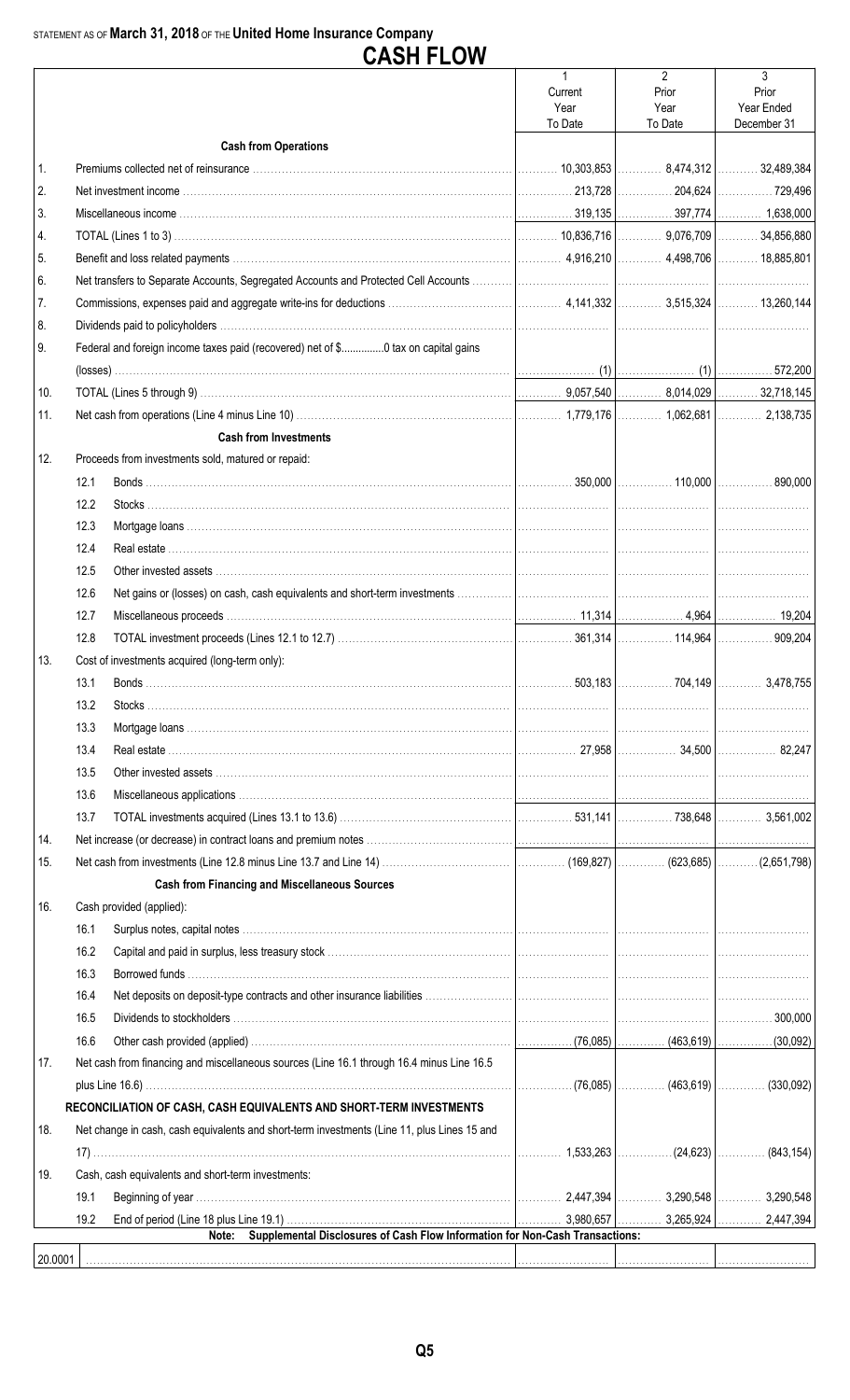#### STATEMENT AS OF **March 31, 2018** OF THE **United Home Insurance Company**

### **Notes to Financial Statement**

#### **1. Summary of Significant Accounting Policies**

#### A. Accounting Practices

- A. The financial statements of United Home Insurance Company are presented on the basis of accounting practices prescribed or permitted by the Arkansas Insurance Department. The National Association of Insurance Commissioners' *Accounting Practices and Procedures Manual*  has been adopted as a component of prescribed or permitted practices by the state of Arkansas.
- B. The preparation of financial statements in conformity with Statutory Accounting Principles requires management to make estimates and assumptions that affect the reported amounts of assets and liabilities. It also requires disclosure of contingent assets and liabilities at the date of financial statements and reported amounts of revenue and expenses during the period. Actual results could differ from those estimates.

C. Premiums are earned over the terms of the related insurance policies and reinsurance contracts. Unearned premium reserves are established to cover the unexpired portion of premiums written. Such reserves are computed by pro rata methods for direct business and are based on reports received from ceding companies for reinsurance. Expenses incurred in connection with acquiring new insurance business, including such acquisition cost as sales commissions, are charged to operations as incurred. In addition the company also uses the following accounting policies:

- a. Short term investments, if any, are listed at cost
- b. Bonds are stated at amortized cost using the interest method.
- c. Publically traded common stocks, if any, are listed at market value
- d. No preferred stock
- e. No mortgage loans
- f. Book value for mortgage-backed securities is the cost of remaining principal plus accrual of the discount or less amortization of the premium over the life of the bond to maturity
- g. See # 3
- h. No joint ventures, partnerships or LLC's
- i. No derivatives
- j. No anticipated investment income utilized in calculations
- k. Case loss reserve estimates per onsite inspection of damage with IBNR tied to historical norms. There are no liability exposures to toxic waste, asbestos, ect.
- l. Company has not changed its capitalization policy form prior period
- m. No pharmaceutical rebate receivable

|                |                                                               | SSAP#      | F/S Page   | $F/S$ Line # | 2018       | 2017       |
|----------------|---------------------------------------------------------------|------------|------------|--------------|------------|------------|
|                | <b>NET INCOME</b>                                             |            |            |              |            |            |
| (1)            | State basis (Page 4, Line 20, Columns 1 & 3)                  | <b>XXX</b> | <b>XXX</b> | <b>XXX</b>   | 581.738    | 1.060.723  |
| (2)            | State Prescribed Practices that increase/(decrease) NAIC SAP: |            |            |              |            |            |
|                |                                                               |            |            |              |            |            |
|                |                                                               |            |            |              |            |            |
| (3)            | State Permitted Practices that increase/(decrease) NAIC SAP:  |            |            |              |            |            |
|                |                                                               |            |            |              |            |            |
| (4)            | NAIC SAP $(1-2-3=4)$                                          | XXX        | XXX        | <b>XXX</b>   | 581.738    | 1.060.723  |
| <b>SURPLUS</b> |                                                               |            |            |              |            |            |
| (5)            | State basis (Page 3, Line 37, Columns 1 & 2)                  | <b>XXX</b> | <b>XXX</b> | <b>XXX</b>   | 14.517.795 | 13.952.802 |
| (6)            | State Prescribed Practices that increase/(decrease) NAIC SAP: |            |            |              |            |            |
|                |                                                               |            |            |              |            |            |
|                |                                                               |            |            |              |            |            |
| (7)            | State Permitted Practices that increase/(decrease) NAIC SAP:  |            |            |              |            |            |
|                |                                                               |            |            |              |            |            |
|                |                                                               |            |            |              |            |            |
| (8)            | NAIC SAP $(5-6-7=8)$                                          | XXX        | XXX        | <b>XXX</b>   | 14.517.795 | 13.952.802 |

D. The management of United Home Insurance Company does not have any going concerns about the Company's ability to continue.

#### **2. Accounting Changes and Corrections of Errors**

The Company did not have any material changes in accounting principles and/or corrections of errors.

#### **3. Business Combinations and Goodwill**

Not applicable. The Company did not have any business combinations.

#### **4. Discontinued Operations**

Not applicable. The Company did not discontinue any of its operations.

#### **5. Investments**

- A. Mortgage Loans, including Mezzanine Real Estate Loans Not Applicable. The Company has no investments in real estate mortgage loans
- B. Debt Restructuring Not Applicable. The Company did not have any debt investments restructured during 2017.

#### C. Reverse Mortgages Not Applicable. The Company has no investments in reverse mortgages.

#### D. Loan-Backed Securities Not Applicable. The Company has no investments in loan-backed securities

E. Dollar Repurchase Agreements and/or Securities Lending Transactions Not Applicable. The Company has no investments in repurchase agreement securities requiring collateral.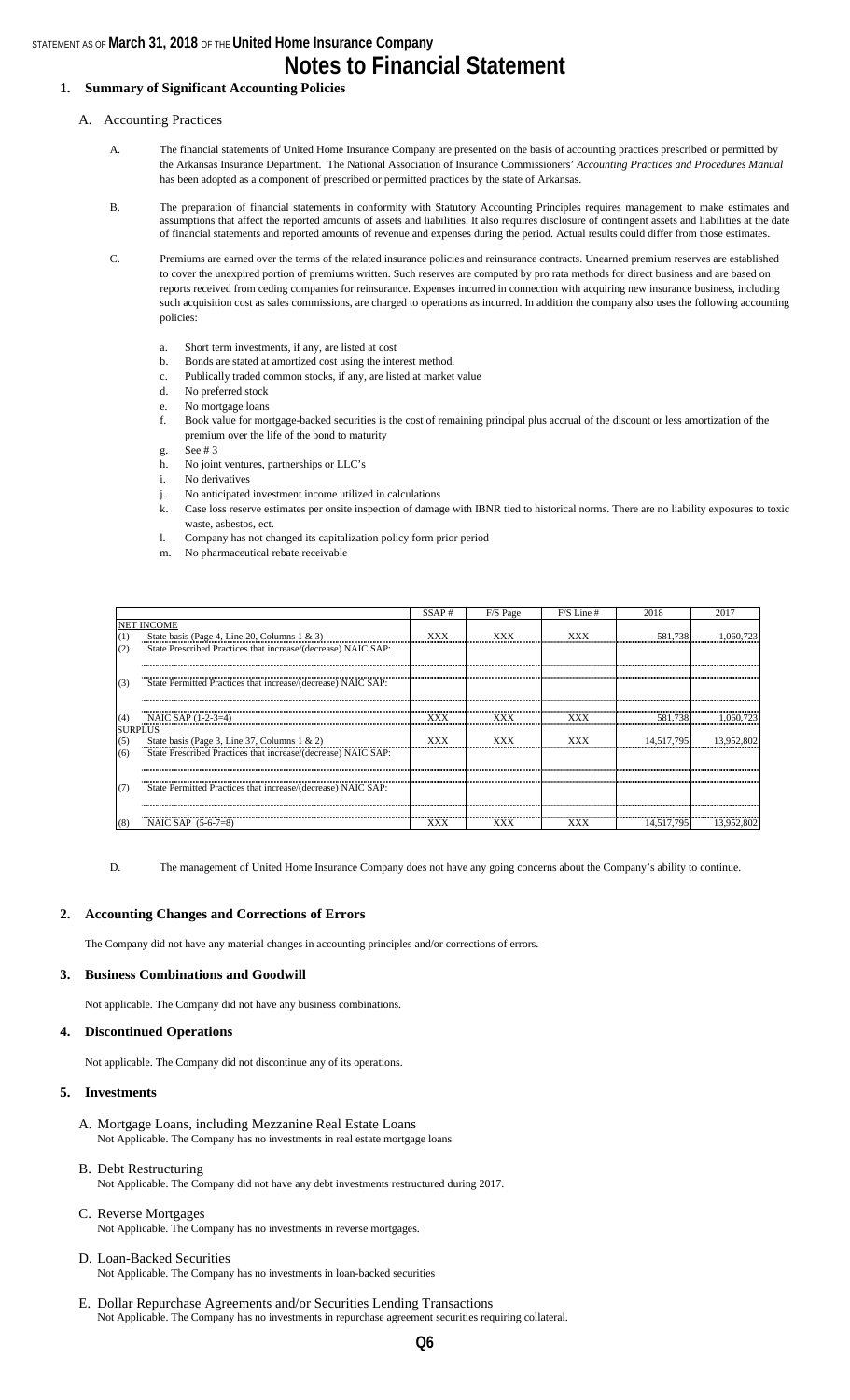#### **s@6** Mentin As of **March 31, 2018** of the United Home Insurance Company

### **Notes to Financial Statement**

- F. Repurchase Agreements Transactions Accounted for as Secured Borrowing Not Applicable.
- G. Reverse Repurchase Agreements Transactions Accounted for as Secured Borrowing Not Applicable.
- H. Repurchase Agreements Transactions Accounted for as a Sale Not Applicable.
- I. Reverse Repurchase Agreements Transactions Accounted for as a Sale Not Applicable.

#### L. Restricted Assets

(1) Restricted Assets (Including Pledged)

|         |                                            |                      | Gross (Admitted & Nonadmited) Restricted              |                             |                                  |                |                   | Current Year           |             |                        |                       |                       |
|---------|--------------------------------------------|----------------------|-------------------------------------------------------|-----------------------------|----------------------------------|----------------|-------------------|------------------------|-------------|------------------------|-----------------------|-----------------------|
|         |                                            |                      |                                                       | Current Year                |                                  |                | 6                 | $\overline{7}$         | 8           | $\mathbf{Q}$           | Percentage            |                       |
|         |                                            |                      | $\overline{2}$<br>G/A Supporting                      | 3<br><b>Total Protected</b> | $\overline{A}$<br>Protected Cell | 5              |                   |                        |             | Total                  | 10<br>Gross (Admitted | 11<br>Admitted        |
|         |                                            |                      | Protected Cell                                        | Cell Account                | <b>Account Assets</b>            |                |                   | Increase/              | Total       | Admitted               | & Nonadmitted)        | Restricted to         |
|         |                                            | <b>Total General</b> | <b>Account Activity</b>                               | Restricted                  | Supporting G/A                   | Total          | <b>Total From</b> | (Decrease)             | Nonadmitted | Restricted             | Restricted to         | <b>Total Admitted</b> |
|         | <b>Restricted Asset Category</b>           | Account (G/A)        | (a)                                                   | Assets                      | Activity (b)                     | $(1$ plus $3)$ | Prior Year        | $(5 \text{ minus } 6)$ | Restricted  | $(5 \text{ minus } 8)$ | Total Assets (c)      | Assets (d)            |
| (a)     | Subject to contractual                     |                      |                                                       |                             |                                  |                |                   |                        |             |                        |                       |                       |
|         | obligation for which                       |                      |                                                       |                             |                                  |                |                   |                        |             |                        |                       |                       |
|         | liability is not shown                     |                      |                                                       |                             |                                  |                |                   |                        |             |                        | %                     | %                     |
| (b)     | Collateral held under                      |                      |                                                       |                             |                                  |                |                   |                        |             |                        |                       |                       |
|         | security lending agreements                |                      |                                                       |                             |                                  |                |                   |                        |             |                        | $\%$                  | %                     |
| (c)     | Subject to repurchase                      |                      |                                                       |                             |                                  |                |                   |                        |             |                        |                       |                       |
|         | agreements                                 |                      |                                                       |                             |                                  |                |                   |                        |             |                        | %                     | %                     |
| (d)     | Subject to reverse                         |                      |                                                       |                             |                                  |                |                   |                        |             |                        |                       |                       |
|         | repurchase agreements                      |                      |                                                       |                             |                                  |                |                   |                        |             |                        | %                     | %                     |
| (e)     | Subject to dollar repurchase<br>agreements |                      |                                                       |                             |                                  |                |                   |                        |             |                        | %                     | %                     |
| (f)     | Subject to dollar reverse                  |                      |                                                       |                             |                                  |                |                   |                        |             |                        |                       |                       |
|         | repurchase agreements                      |                      |                                                       |                             |                                  |                |                   |                        |             |                        | $\%$                  | %                     |
| (g)     | Placed under option                        |                      |                                                       |                             |                                  |                |                   |                        |             |                        |                       |                       |
|         | contracts                                  |                      |                                                       |                             |                                  |                |                   |                        |             |                        | %                     | %                     |
| (h)     | Letter stock or securities                 |                      |                                                       |                             |                                  |                |                   |                        |             |                        |                       |                       |
|         | restricted as to sale -                    |                      |                                                       |                             |                                  |                |                   |                        |             |                        |                       |                       |
|         | excluding FHLB capital                     |                      |                                                       |                             |                                  |                |                   |                        |             |                        |                       |                       |
|         | stock                                      |                      |                                                       |                             |                                  |                |                   |                        |             |                        | %                     | %                     |
| (i)     | FHLB capital stock                         |                      |                                                       |                             |                                  |                |                   |                        |             |                        | $\frac{9}{6}$         |                       |
| (i)     | On deposit with states                     | 2,828,326            |                                                       |                             |                                  | 2,828,326      | 2,828,820         | (494)                  |             | 2,828,326              | 6.864%                | 6.942%                |
| (k)     | On deposit with other                      |                      |                                                       |                             |                                  |                |                   |                        |             |                        |                       |                       |
|         | regulatory bodies                          |                      |                                                       |                             |                                  |                |                   |                        |             |                        | $\frac{0}{6}$         | $\frac{0}{6}$         |
| $\circ$ | Pledged as collateral to                   |                      |                                                       |                             |                                  |                |                   |                        |             |                        |                       |                       |
|         | FHLB (including assets                     |                      |                                                       |                             |                                  |                |                   |                        |             |                        |                       |                       |
|         | backing funding<br>agreements)             |                      |                                                       |                             |                                  |                |                   |                        |             |                        | %                     | %                     |
|         | (m) Pledged as collateral not              |                      |                                                       |                             |                                  |                |                   |                        |             |                        |                       |                       |
|         | captured in other categories               |                      |                                                       |                             |                                  |                |                   |                        |             |                        | %                     | %                     |
| (n)     | Other restricted assets                    |                      |                                                       |                             |                                  |                |                   |                        |             |                        |                       |                       |
|         |                                            |                      |                                                       |                             |                                  |                |                   |                        |             |                        | %                     | %                     |
| (o)     | <b>Total Restricted Assets</b>             |                      |                                                       |                             |                                  | 2,828,3        |                   |                        |             |                        |                       |                       |
|         |                                            | 2.828.326            |                                                       |                             |                                  |                | 26 2,828,820      | (494)                  |             | 2.828.326              | 6.864%                | 6.942%                |
| (a)     | Subset of column 1                         |                      | (c) Column 5 divided by Asset Page Column 1, Line 28  |                             |                                  |                |                   |                        |             |                        |                       |                       |
|         | (b) Subset of column 3                     |                      | (d) Column 9 divided by Asset Page, Column 3, Line 28 |                             |                                  |                |                   |                        |             |                        |                       |                       |

M. Working Capital Finance Investments

Not Applicable.

- N. Offsetting and Netting of Assets and Liabilities Not Applicable.
- **O.** Structured Notes Not Applicable.
- P. 5\* Securities Not Applicable.
- Q. Short Sales Not Applicable.
- R. Prepayment Penalty and Acceleration Fees Not Applicable.

#### **6. Joint Ventures, Partnerships and Limited Liability Companies**

- A. The Company does not have any investments in joint ventures that exceed 10% of admitted assets.
- B. The Company did not recognize any impairment in its joint ventures

#### **7. Investment Income**

The Company does not have any investment income due and accrued over 90 days past due and does not have any amounts excluded from surplus.

#### **8. Derivative Instruments**

Not applicable. The Company does not invest in derivative type investments.

#### **9. Income Taxes**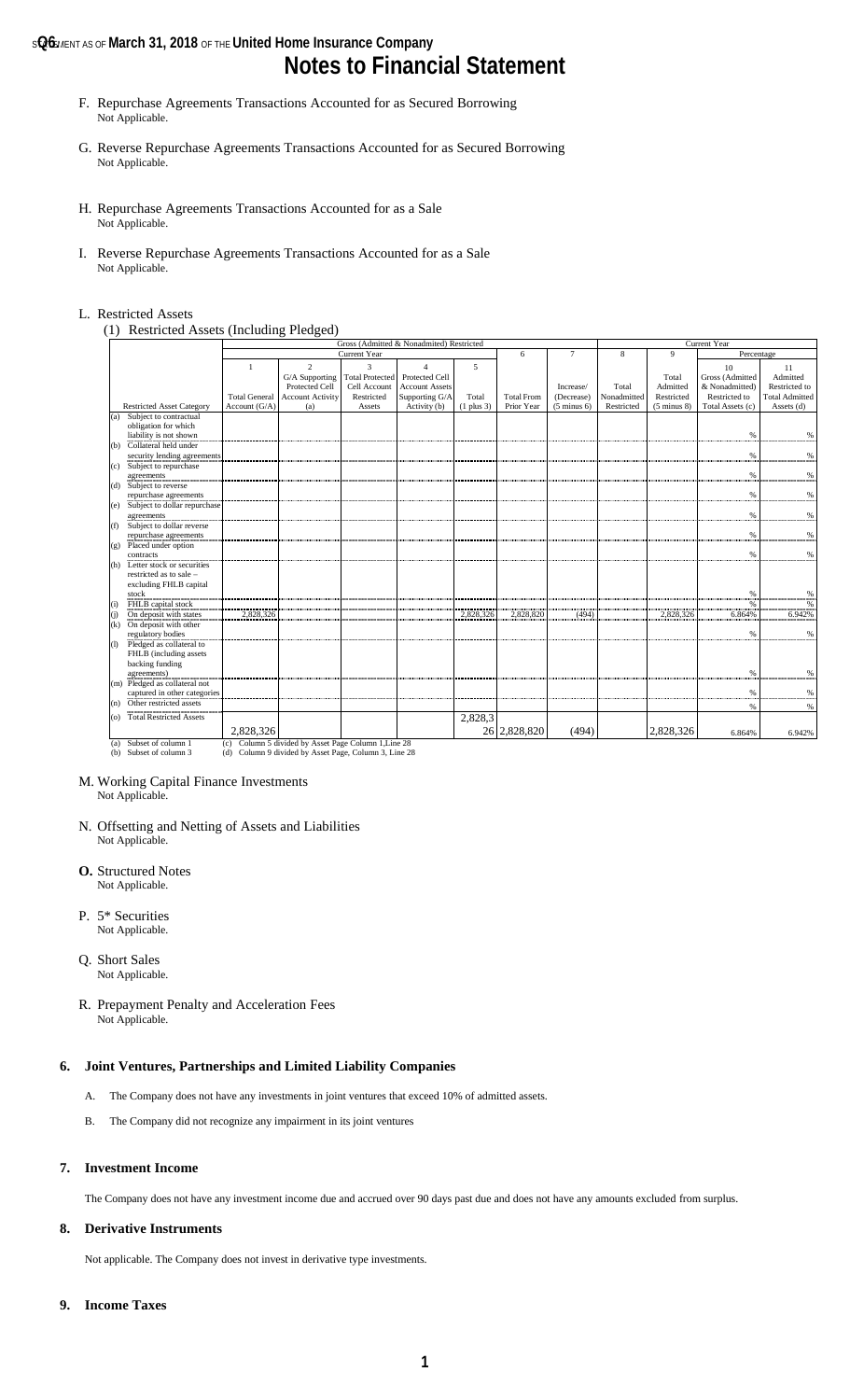### **s@6**EMENT AS OF **March 31, 2018** OF THE **United Home Insurance Company Notes to Financial Statement**

#### A. The components of the net deferred tax asset/(liability) at March 31 are as follows:

| 1. |     |                                                                             |            |         |                |            |         |                |              |                |                |
|----|-----|-----------------------------------------------------------------------------|------------|---------|----------------|------------|---------|----------------|--------------|----------------|----------------|
|    |     |                                                                             | 03/31/2018 |         |                | 12/31/2017 |         |                | Change       |                |                |
|    |     |                                                                             | (1)        | (2)     | (3)            | (4)        | (5)     | (6)            |              | (8)            | (9)            |
|    |     |                                                                             |            |         | $(Col. 1 + 2)$ |            |         | $(Col. 4 + 5)$ | (Col. 1 – 4) | $(Col. 2 - 5)$ | $(Col. 7 + 8)$ |
|    |     | Description                                                                 | Ordinary   | Capital | Total          | Ordinary   | Capital | Total          | Ordinary     | Capital        | Total          |
|    | (a) | Gross Deferred Tax Assets                                                   | 753,600    | 45.238  | 798.838        | 704.354    | 45.354  | 749,708        | 49.249       | (116)          | 49.130         |
|    | (b) | <b>Statutory Valuation Allowance Adjustments</b>                            |            |         |                |            |         |                |              |                |                |
|    | (c) | Adjusted Gross Deferred Tax Assets $(1a - 1b)$                              | 753,600    | 45.238  | 798.838        | 704.354    | 45.354  | 749,708        | 49.249       | (116)          | 49.130         |
|    | (d) | Deferred Tax Assets Nonadmitted                                             |            |         |                |            |         |                |              |                |                |
|    | (e) | Subtotal Net Admitted Deferred Tax Asset $(1c - 1d)$                        | 753,600    | 45.238  | 798.838        | 704.354    | 45.354  | 749,708        | 49.246       | (116)          | 49,130         |
|    | (f) | Deferred Tax Liabilities                                                    | 56.434     | 32,366  | 88,800         | 62,680     | 33732   | 96.412         | (6,246)      | (1, 366)       | (7,612)        |
|    | (g) | Net Admitted Deferred Tax Asset/(Net Deferred Tax<br>Liability) $(1e - 1f)$ | 697.166    | 12.872  | 710.038        | 641.674    | 11.622  | 653.296        | 55.492       | 1.250          | 56,742         |

2.

|     |                                                                           | 03/31/2018 |            |                |            | 12/31/2017 |                | Change         |                |                |  |
|-----|---------------------------------------------------------------------------|------------|------------|----------------|------------|------------|----------------|----------------|----------------|----------------|--|
|     |                                                                           | (1)        | (2)        | (3)            | (4)        | (5)        | (6)            | (7)            | (8)            | (9)            |  |
|     | Admission Calculation Components SSAP No.                                 |            |            | $(Col. 1 + 2)$ |            |            | $(Col. 4 + 5)$ | $(Col. 1 - 4)$ | $(Col. 2 - 5)$ | $(Col. 7 + 8)$ |  |
|     | 101                                                                       | Ordinary   | Capital    | Total          | Ordinary   | Capital    | Total          | Ordinary       | Capital        | Total          |  |
| (a) | Income Taxes Paid In Prior<br>Federal                                     |            |            |                |            |            |                |                |                |                |  |
|     | Recoverable<br>Through Loss<br>Years                                      |            |            |                |            |            |                |                |                |                |  |
|     | Carrybacks                                                                |            |            |                |            |            |                |                |                |                |  |
| (b) | Adjusted Gross Deferred Tax Assets                                        |            |            |                |            |            |                |                |                |                |  |
|     | Expected To Be Realized (Excluding                                        |            |            |                |            |            |                |                |                |                |  |
|     | The Amount Of Deferred Tax Assets                                         |            |            |                |            |            |                |                |                |                |  |
|     | From 2(a) Above) After Application of                                     |            |            |                |            |            |                |                |                |                |  |
|     | the Threshold Limitation (The Lesser of                                   |            |            |                |            |            |                |                |                |                |  |
|     | $2(b)1$ and $2(b)2$ below)                                                | 753,600    | 34.144     | 787,744        | 704.354    | 34,260     | 738.614        | 49.246         | (116)          | 49.130         |  |
|     | 1. Adjusted Gross Deferred Tax Assets                                     |            |            |                |            |            |                |                |                |                |  |
|     | Expected to be Realized Following                                         |            |            |                |            |            |                |                |                |                |  |
|     | the Balance Sheet Date                                                    |            |            |                |            |            |                |                |                |                |  |
|     | 2. Adjusted Gross Deferred Tax Assets<br>Allowed per Limitation Threshold | <b>XXX</b> | <b>XXX</b> |                | <b>XXX</b> | <b>XXX</b> |                | <b>XXX</b>     | <b>XXX</b>     |                |  |
| (c) | Adjusted Gross Deferred Tax Assets                                        |            |            |                |            |            |                |                |                |                |  |
|     | (Excluding The Amount Of Deferred                                         |            |            |                |            |            |                |                |                |                |  |
|     | Tax Assets From $2(a)$ and $2(b)$ above)                                  |            |            |                |            |            |                |                |                |                |  |
|     | Offset by Gross Deferred Tax Liabilities                                  |            | 11.094     | 11.094         |            | 11.094     | 11.094         |                |                |                |  |
| (d) | Deferred Tax Assets Admitted as the                                       |            |            |                |            |            |                |                |                |                |  |
|     | result of application of SSAP No. 101                                     |            |            |                |            |            |                |                |                |                |  |
|     | Total $(2(a) + 2(b) + 2(c))$                                              | 753,600    | 45.238     | 798.838        | 704.354    | 45,354     | 749,708        | 49.246         | (116)          | 49,130         |  |

3.

|     | Description                                                                 | 2018       | 2017       |
|-----|-----------------------------------------------------------------------------|------------|------------|
| (a) | Ratio Percentage Used To Determine Recovery Period And Threshold Limitation |            |            |
|     | Amount.                                                                     | 374.400    | 374.400    |
| (b) | Amount Of Adjusted Capital And Surplus Used To Determine Recovery Period    |            |            |
|     | And Threshold Limitation in 2(b)2 Above.                                    | 13.299.505 | 13,299,505 |

| $\overline{4}$ . |                                              |          |            |            |         |                |                |
|------------------|----------------------------------------------|----------|------------|------------|---------|----------------|----------------|
|                  |                                              |          | 03/31/2018 | 12/31/2017 |         | Change         |                |
|                  |                                              | (1)      | (2)        | (3)        | (4)     | (5)            | (6)            |
|                  |                                              |          |            |            |         | $(Col. 1 - 3)$ | $(Col. 2 - 4)$ |
|                  | <b>Impact of Tax-Planning Strategies</b>     | Ordinary | Capital    | Ordinary   | Capital | Ordinary       | Capital        |
|                  | (a) Determination of adjusted gross deferred |          |            |            |         |                |                |
|                  | tax assets and net admitted deferred tax     |          |            |            |         |                |                |
|                  | assets, by tax character as a percentage     |          |            |            |         |                |                |
|                  | Adjusted gross DTAs amount from              |          |            |            |         |                |                |
|                  | Note $9A1(c)$                                | 753,600  | 45.238     | 704.354    | 45.354  | 49.246         | (116)          |
|                  | Percentage of adjusted gross DTAs by         |          |            |            |         |                |                |
|                  | tax character attributable to the impact     |          |            |            |         |                |                |
|                  | of tax planning strategies                   |          |            |            |         |                |                |
|                  | Net Admitted Adjusted Gross DTAs<br>3.       |          |            |            |         |                |                |
|                  | amount from Note 9A1(e)                      | 753,600  | 45.238     | 704,354    | 45.354  | 49.246         | (116)          |
|                  | Percentage of net admitted adjusted<br>4.    |          |            |            |         |                |                |
|                  | gross DTAs by tax character admitted         |          |            |            |         |                |                |
|                  | because of the impact of tax planning        |          |            |            |         |                |                |
|                  | strategies                                   |          |            |            |         |                |                |

(b) Does the Company's tax-planning strategies include the use of reinsurance? Yes No X

#### B. Regarding deferred tax liabilities that are not recognized:

#### C. Current income taxes incurred consist of the following major components:

|     |                                            | (1)        | (2)        | (3)            |
|-----|--------------------------------------------|------------|------------|----------------|
|     |                                            |            |            | $(Col. 1 - 2)$ |
|     | Description                                | 12/31/2018 | 12/31/2017 | Change         |
|     | <b>Current Income Tax</b>                  |            |            |                |
| (a) | Federal                                    | 183,763    | 369,260    | (185, 497)     |
| (b) | Foreign                                    |            |            |                |
| (c) | Subtotal                                   | 183,763    | 369,260    | (185, 497)     |
| (d) | Federal income tax on net capital gains    |            |            |                |
| (e) | Utilization of capital loss carry-forwards |            |            |                |
| (f) | Other                                      |            |            |                |
| (g) | Federal and foreign income taxes incurred  | 183,763    | 369,260    | (185, 497)     |
|     | Deferred Tax Assets:                       |            |            |                |
| (a) | Ordinary                                   |            |            |                |
|     | (1) Discounting of unpaid losses           | 39,437     | 36,129     | 3,308          |
|     | (2) Unearned premium reserve               | 714,163    | 668,225    | 45,938         |
|     | (3) Policyholder reserves                  |            |            |                |
|     | (4) Investments                            |            |            |                |
|     | (5) Deferred acquisition costs             |            |            |                |
|     | (6) Policyholder dividends accrual         |            |            |                |
|     | (7) Fixed assets                           |            |            |                |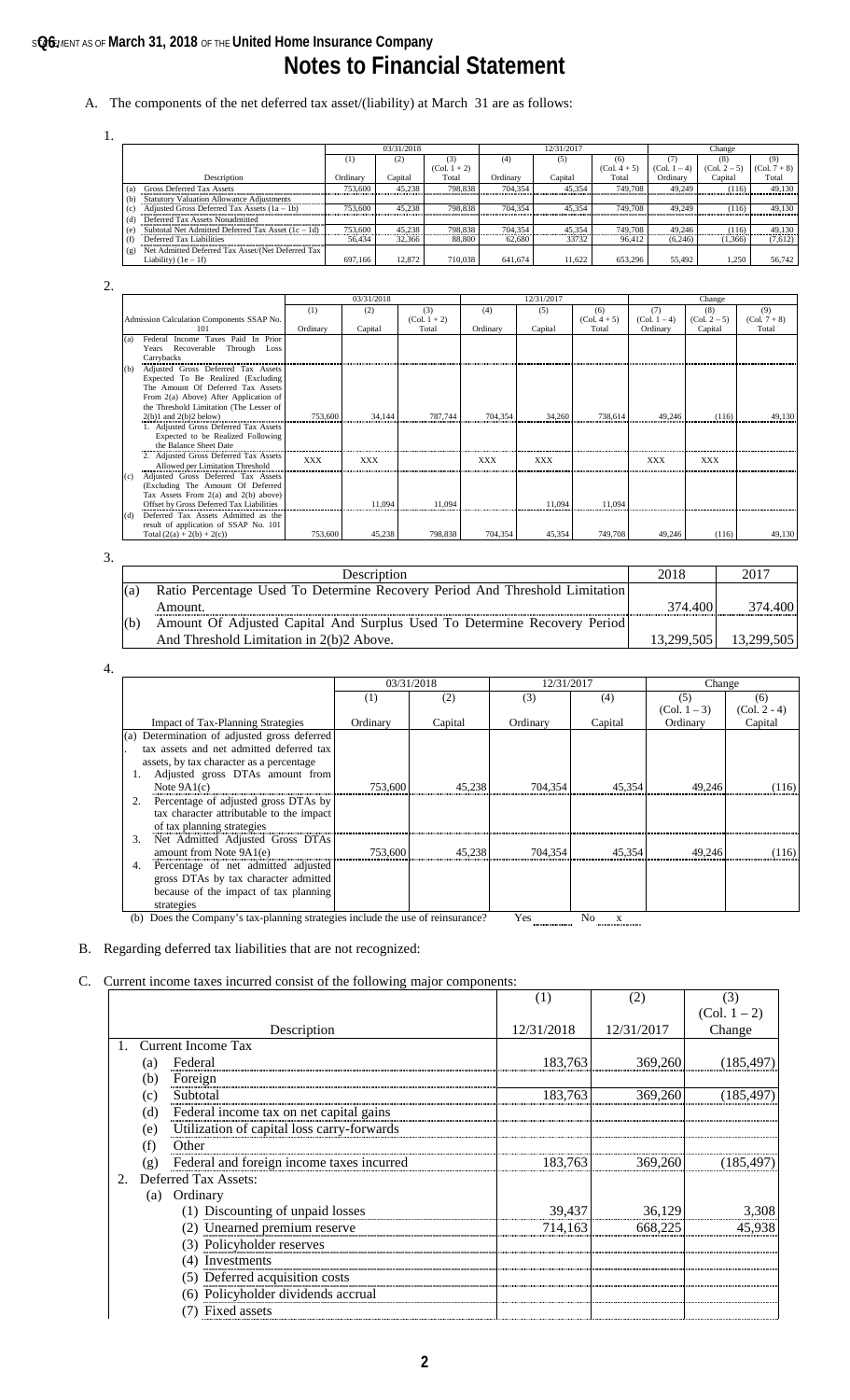#### **s@6**EMENT AS OF **March 31, 2018** OF THE **United Home Insurance Company**

|  |  | <b>Notes to Financial Statement</b> |
|--|--|-------------------------------------|
|--|--|-------------------------------------|

|               |     | (8) Compensation and benefits accrual                                |         |         |         |
|---------------|-----|----------------------------------------------------------------------|---------|---------|---------|
|               |     | (9) Pension accrual                                                  |         |         |         |
|               |     | $(10)$ Receivables – nonadmitted                                     |         |         |         |
|               |     | (11) Net operating loss carry-forward                                |         |         |         |
|               |     | (12) Tax credit carry-forward                                        |         |         |         |
|               |     | (13) Other (including items $<$ 5% of total ordinary tax assets)     |         |         |         |
|               |     | (99) Subtotal                                                        | 753,600 | 704,354 | 49,246  |
|               | (b) | Statutory valuation allowance adjustment                             |         |         |         |
|               | (c) | Nonadmitted                                                          |         |         |         |
|               | (d) | Admitted ordinary deferred tax assets $(2a99 – 2b – 2c)$             | 753,600 | 704,354 | 49,246  |
|               | (e) | Capital:                                                             |         |         |         |
|               |     | (1) Investments                                                      | 34,144  | 34,260  | (116)   |
|               |     | (2) Net capital loss carry-forward                                   | 11,094  | 11.094  |         |
|               |     | (3) Real estate                                                      |         |         |         |
|               |     | (4) Other (including items $<$ 5% of total capital tax assets)       |         |         |         |
|               |     | (99) Subtotal                                                        | 45,238  | 45,354  | (116)   |
|               | (f) | Statutory valuation allowance adjustment                             |         |         |         |
|               | (g) | Nonadmitted                                                          |         |         |         |
|               | (h) | Admitted capital deferred tax assets $(2e99 – 2f – 2g)$              | 45,238  | 45,354  | (116)   |
|               | (i) | Admitted deferred tax assets $(2d + 2h)$                             | 798,838 | 749,708 | 49,130  |
| $\mathcal{E}$ |     | Deferred Tax Liabilities:                                            |         |         |         |
|               | (a) | Ordinary                                                             |         |         |         |
|               |     | (1) Investments                                                      | 56,434  | 62,680  | (6,246) |
|               |     | (2) Fixed assets                                                     |         |         |         |
|               |     | (3) Deferred and uncollected premium                                 |         |         |         |
|               |     | (4) Policyholder reserves                                            |         |         |         |
|               |     | (5) Other (including items $<$ 5% of total ordinary tax liabilities) |         |         |         |
|               |     | (99) Subtotal                                                        | 56,434  | 62,680  | (6,246) |
|               | (b) | Capital:                                                             |         |         |         |
|               |     | (1) Investments                                                      | 32,366  | 33,732  | (1,366) |
|               |     | (2) Real estate                                                      |         |         |         |
|               |     | (3) Other (including items $<$ 5% of total capital tax liabilities)  |         |         |         |
|               |     | (99) Subtotal                                                        | 32,266  | 33,732  | (1,366) |
|               | (c) | Deferred tax liabilities $(3a99 + 3b99)$                             | 88,800  | 96,412  | (7,612) |
|               |     | 4. Net deferred tax assets/liabilities $(2i – 3c)$                   | 710,038 | 653,296 | 56,742  |

#### **10. Information Concerning Parent, Subsidiaries, Affiliates and Other Related Parties**

- A. As of March 31, 2018, all outstanding shares of the Company are owned by the parent company, Farmers Home Holding Company.
- B. United Home Insurance Company paid Farmers Home Holding Company a \$300,000 dividend on 09/30/2017. United Home Insurance Company is owned by the same parent company as Ford, Harris, and Lamb Insurance Agency, which writes business for United Home Insurance Company. United Home insurance Company had written premiums of 11,621,716 of that 307,463 was written by Ford Harris and Lamb. United Home Insurance Company paid \$46,238.12 in commission to Ford Harris and Lamb in 2018.
- C. None
- D. None<br>E. As of As of March 31, 2018, the Company has a \$193,917 receivable from Farmers Home Holding Company.
- F. None
- G. All outstanding shares of United Home Insurance Company are owned by the Parent Company, Farmers Home Holding Company, an insurance holding company domiciled in the state of Arkansas.
- H. Not Applicable.
- I. Not Applicable.
- J. Not Applicable.
- K. Not Applicable.
- L. Not Applicable.
- M. Not Applicable.
- N. Not Applicable.

#### **11. Debt**

- The Company has no capital notes. It does have a \$1,000,000 line of credit with First National Bank of Paragould, AR. The outstanding balance at 03/31/2018 was \$972.44. This line of credit is collateralized by a \$1,283,312.47 certificate of deposit at the same bank.
- **B.** FHLB (Federal Home Loan Bank) Agreements Not Applicable.
- **12. Retirement Plans, Deferred Compensation, Postemployment Benefits and Compensated Absences and Other Postretirement Benefit Plans.**

Not Applicable.

#### **13. Capital and Surplus, Dividend Restrictions and Quasi-Reorganizations**

**A.** Debt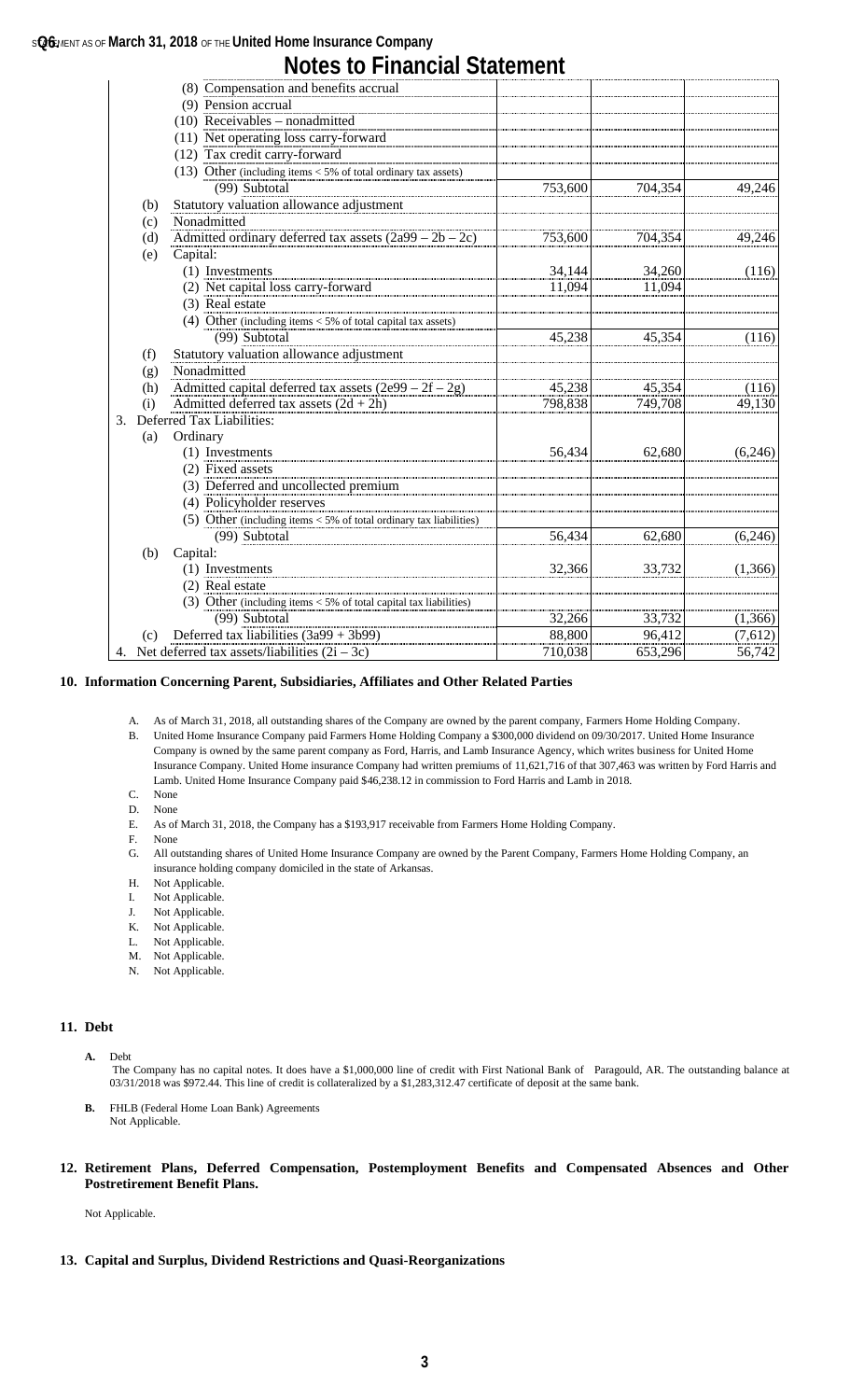#### **s@6**EMENT AS OF **March 31, 2018** OF THE **United Home Insurance Company**

### **Notes to Financial Statement**

- 1. The Company has 1,000,000 shares authorized, 1,000,000 shares issued and 1,000,000 shares outstanding. All shares are Class A Shares. There are 1,000,000 shares of United Home Insurance Company common stock authorized and outstanding with a par value of \$2.50 per share
- 2. The Company has no preferred stock outstanding
- 3. Without prior approval from the Arkansas Insurance Department, Dividends to shareholders are limited by the laws of the Company's state of incorporation, Arkansas, to 10% of surplus. However, since dividends paid by United Home to the holding company are used to retire debt, the Company is currently under an arrangement with the Arkansas Department not to pay any dividend without the written consent of the Department
- 4. An ordinary dividend in the amount of 300,000 on 09/30/2017 was paid by the company.
- 5. Within the limitations of (3) above, there are no restrictions placed on the portion of Company profits that may be paid as ordinary dividends to stockholders.
- 6. There were no restrictions placed on the company's surplus, including for whom the surplus is being held.
- 7. The Arkansas Insurance Code requires that every company maintain a minimum surplus of \$750,000 (Section 2363-205 and 2363-207). By any amount that unassigned surplus does not equal the minimum, the Company agrees to recognize that amount of its paid in capital as surplus in order to meet the requirement.
- 8. The amounts of stock held by the Company, including stock of affiliated companies, for special purposes are: None
- 9. The Company does not have any changes in balances of special surplus funds from the prior year. 10. The portion of unassigned funds (surplus) represented or reduced by cumulative unrealized gains and losses is \$0
- 11. The Company does not have any surplus debentures or similar obligations.
- 12. The Company does not have any restatement due to prior quasi-reorganizations.

#### **14. Liabilities, Contingencies and Assessments**

- **Contingent Commitments**
- The Company has no commitments, contingent commitments or guarantees or commitments to provide additional capital contributions.
- B. Assessments Not Applicable.
- C. Gain Contingencies The Company has recorded no gain contingencies as of March 31, 2018.
- D. Claims Related to Extra Contractual Obligations and Bad Faith Losses Stemming from Lawsuits The Company has no claims related to extra contractual obligations or bad faith losses.
- E. Product Warranties Not Applicable.
- F. Joint and Several Liabilities Not Applicable.
- G. All Other Contingencies

In the normal course of business, the Company is subject to various contingent liabilities, including possible income tax assessment resulting from issues raised by taxing or regulatory authorities in their regular examinations. Management does not anticipate any significant losses or costs to result from any known or existing contingencies.

There are no material legal proceedings other than those arising in the normal course of business and which generally pertain to claim matters relating to insurance policies and contracts issued by the Company.

#### **15. Leases**

- A. Lessee Operating Lease Not Applicable
- **B.** Lessor Leases Not Applicable
- **16. Information About Financial Instruments With Off-Balance-Sheet Risk And Financial Instruments With Concentrations of Credit Risk**

The Company does not invest in swaps, futures, derivatives or options.

#### **17. Sale, Transfer and Servicing of Financial Assets and Extinguishments of Liabilities**

Not Applicable.

#### **18. Gain or Loss to the Reporting Entity from Uninsured Plans and the Uninsured Portion of Partially Insured Plans**

The Company does not write insurance for these types of A&H Plans.

#### 19. **Direct Premium Written/Produced by Managing General Agents/Third Party Administrators**

Not Applicable.

#### **20. Fair Value Measurements**

- A.
- (1) Fair Value Measurements at Reporting Date

|                                                  |           |           |           |       | Net Asset Value |
|--------------------------------------------------|-----------|-----------|-----------|-------|-----------------|
|                                                  |           |           |           |       | (NAV) Included  |
| Description for each class of asset or liability | (Level 1) | (Level 2) | (Level 3) | Total | In Level 2      |
| a. Assets at fair value                          |           |           |           |       |                 |
| Perpetual Preferred stock                        |           |           |           |       |                 |
|                                                  |           |           |           |       |                 |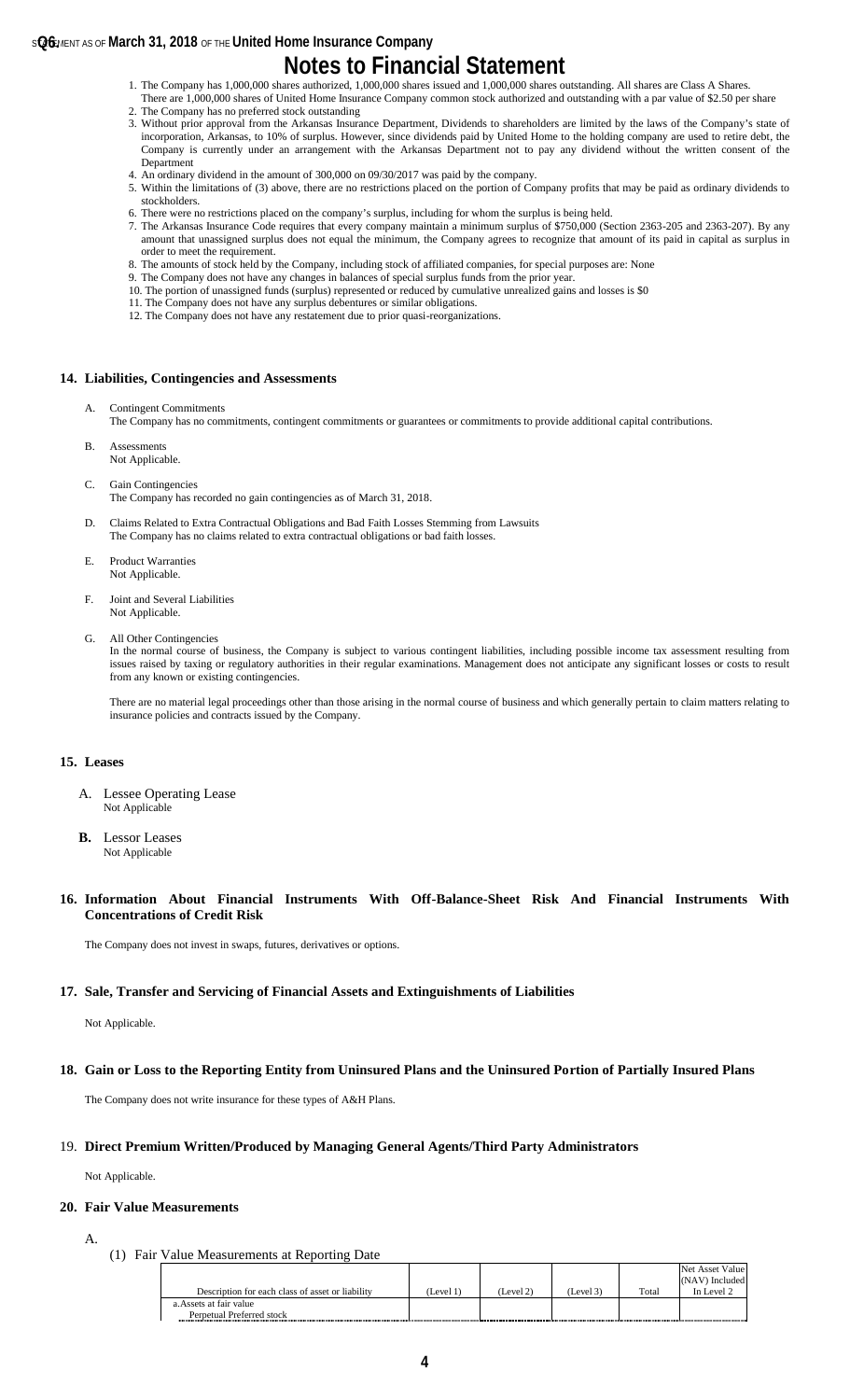### **s@6**EMENT AS OF **March 31, 2018** OF THE **United Home Insurance Company Notes to Financial Statement**

| Industrial and Misc                     |         |  |         |  |
|-----------------------------------------|---------|--|---------|--|
| Parent, Subsidiaries and Affiliates     |         |  |         |  |
| <b>Total Perpetual Preferred Stocks</b> |         |  |         |  |
| <b>Bonds</b>                            |         |  |         |  |
| U.S. Governments                        |         |  |         |  |
| Industrial and Misc                     |         |  |         |  |
| <b>Hybrid Securities</b>                |         |  |         |  |
| Parent, Subsidiaries and Affiliates     |         |  |         |  |
| <b>Total Bonds</b>                      |         |  |         |  |
| <b>Common Stock</b>                     |         |  |         |  |
| Industrial and Misc                     | 575,863 |  | 575,863 |  |
| Parent, Subsidiaries and Affiliates     |         |  |         |  |
| <b>Total Common Stocks</b>              |         |  |         |  |
| Derivative assets                       |         |  |         |  |
| Interest rate contracts                 |         |  |         |  |
| Foreign exchange contracts              |         |  |         |  |
| Credit contracts                        |         |  |         |  |
| Commodity futures contracts             |         |  |         |  |
| Commodity forward contracts             |         |  |         |  |
| <b>Total Derivatives</b>                |         |  |         |  |
| Separate account assets                 |         |  |         |  |
|                                         |         |  |         |  |
|                                         |         |  |         |  |
| Total assets at fair value              |         |  |         |  |
| b. Liabilities at fair value            |         |  |         |  |
| Derivative liabilities                  |         |  |         |  |
|                                         |         |  |         |  |
|                                         |         |  |         |  |
| Total liabilities at fair value         |         |  |         |  |

- (1) As of March 31, 2018 the Company had no investments in (Level 3) of the Fair Value Hierarchy.
- (2) The Company has not had any transfers
- (3) As of March 31,2018 the Company had no common stock investments classified in Level 3.

#### **21. Other Items**

- A. Unusual or Infrequent Items Not Applicable.
- B. Troubled Debt Restructuring Not Applicable.
- C. Other Disclosures Not Applicable
- D. Business Interruption Insurance Recoveries Not Applicable
- E. State Transferable and Non-transferable Tax Credits Not Applicable
- F. Subprime-Mortgage-Related Risk Exposure Not Applicable
- G. Insurance-Linked Securities (ILS) Contracts Not Applicable

#### **22. Reinsurance**

B. Reinsurance Recoverable in Dispute

|                   | Total Amount in<br>Dispute |                     |             |            |
|-------------------|----------------------------|---------------------|-------------|------------|
| Name of Reinsurer | (Including IBNR)           | <b>Notification</b> | Arbitration | Litigation |
|                   |                            |                     |             |            |
|                   |                            |                     |             |            |

#### C. Reinsurance Assumed and Ceded

(1)

|                                            |         | <b>Assumed Reinsurance</b> |           | Ceded Reinsurance | Net         |                             |
|--------------------------------------------|---------|----------------------------|-----------|-------------------|-------------|-----------------------------|
|                                            | Premium | Commission                 | Premium   | Commission        | Premium     | commission.                 |
| Description                                | Reserve | Equity                     | Reserve   | Equity            | Reserves    | Equity                      |
| <b>Affiliates</b>                          |         |                            | 5,918,163 | 1.830.589         | (5,918,163) | (1,830,589)                 |
| All Other                                  |         |                            |           |                   |             |                             |
| TOTAL                                      |         |                            | 5,918,163 | 1,830,589         |             | $(5,918,163)$ $(1,830,589)$ |
| Direct Unearned Premium Reserve 22,922,048 |         |                            |           |                   |             |                             |

Line (c) of Ceded Reinsurance Premium Reserve Column must equal Page 3, Line 9, first inside amount.

#### (2) REINSURANCE

| Description                                 | Direct | Assumed | Ceded   | Net |
|---------------------------------------------|--------|---------|---------|-----|
| <b>Contingent Commission</b>                |        |         | 507.142 |     |
| Sliding Scale Adjustments                   |        |         |         |     |
| <b>Other Profit Commission arrangements</b> |        |         |         |     |
| <b>TOTAL</b>                                |        |         |         |     |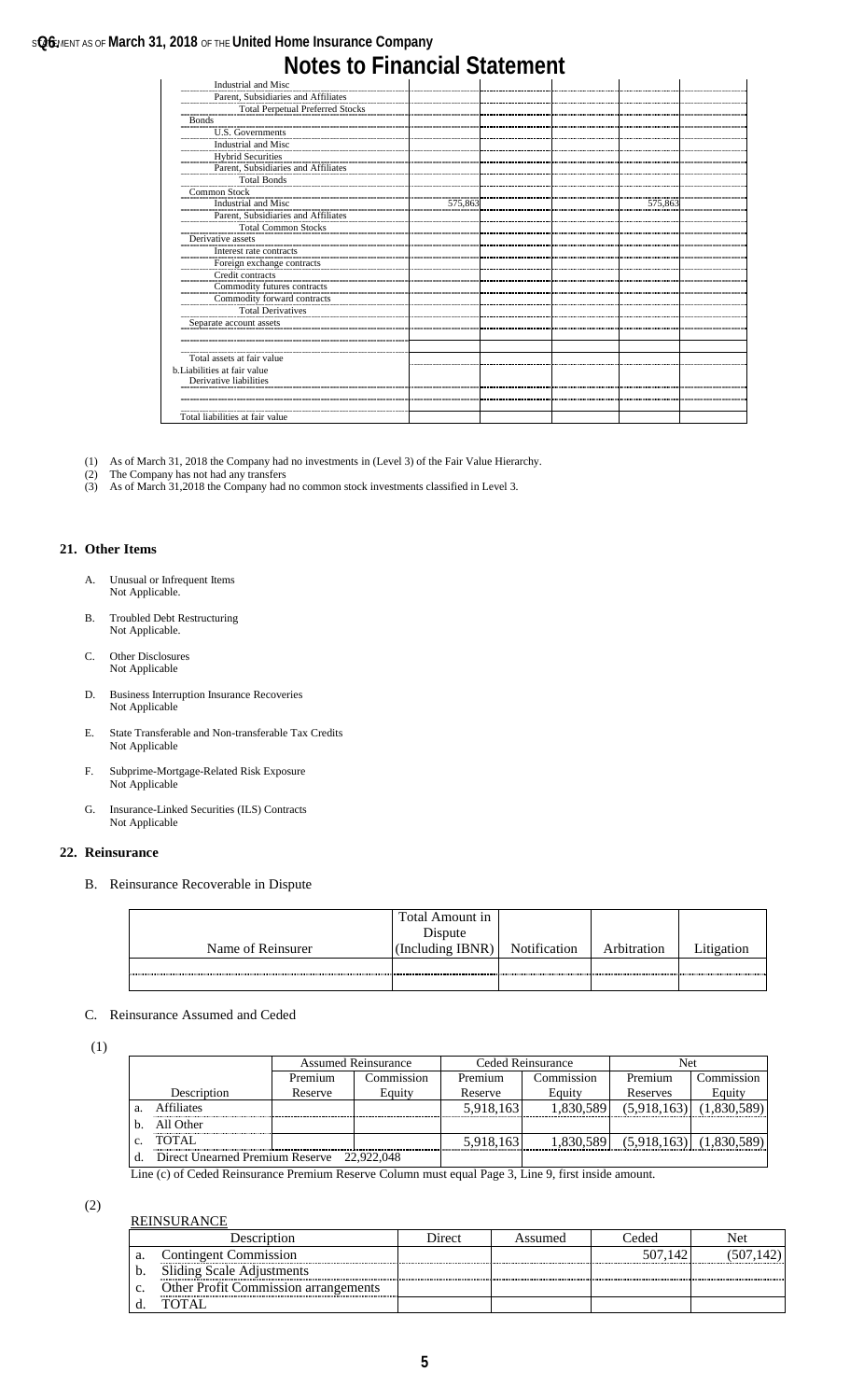#### **s@6**EMENT AS OF **March 31, 2018** OF THE **United Home Insurance Company**

# **Notes to Financial Statement**

- D. Uncollectible Reinsurance The Company has not written off any reinsurance balance during the current calendar year.
- E. Commutation of Ceded Reinsurance The Company has not commuted any reinsurance balance during the current calendar year.
- F. Retroactive Reinsurance The Company has not entered into any retroactive reinsurance agreements during the current calendar year.
- G. Reinsurance Accounted for as a Deposit The Company has not accounted for any reinsurance agreements as deposit.
- I. Certified Reinsurer Rating Downgraded or Status Subject to Revocation Not Applicable.
- J. Reinsurance Agreements Qualifying for Reinsurer Aggregation Not Applicable.

#### **23. Retrospectively Rated Contracts & Contracts Subject to Redetermination**

The Company does not participate in this type of business

#### **24. Changes in Incurred Losses and Loss Adjustment Expenses**

Reserves for losses and loss adjustment expenses as of December 31, 2017 were \$6,495,227. As of March 31, 2018, \$1,877,942 has been paid for incurred losses and loss adjustment expenses attributable to insured events of prior years. Reserves remaining for prior years are now \$2,012,508 as a result of reestimation of unpaid claims and claim adjustment expenses. Therefore there has been no favorable prior year development from December 31, 2017 to March 31, 2018. The change is generally the result of ongoing analysis of the recent loss development trends. Original estimates are increased or decreased as additional information becomes known regarding individual claims

#### **25. Intercompany Pooling Arrangements**

The Company does not participate in any intercompany pooling arrangements.

#### **26. Structured Settlements**

Not Applicable.

#### **27. Health Care Receivables**

Not Applicable.

#### **28. Participating Policies**

Not Applicable.

#### **29. Premium Deficiency Reserves**

As of March 31, 2018, the Company did not have any liabilities related to premium deficiency reserves.

#### **30. High Deductibles**

Not Applicable.

#### **31. Discounting of Liabilities for Unpaid Losses or Unpaid Loss Adjustment Expenses**

The Company does not discount liabilities for unpaid losses and loss adjustment expenses.

#### **32. Asbestos/Environmental Reserves**

The Company does not have exposure to asbestos or environmental claims.

#### **33. Subscriber Savings Accounts**

The Company does not utilize subscriber savings accounts.

#### **34. Multiple Peril Crop Insurance**

The Company does not write Multiple Peril Crop Insurance.

#### **35. Financial Guaranty Insurance**

The Company does not write Financial Guaranty Insurance.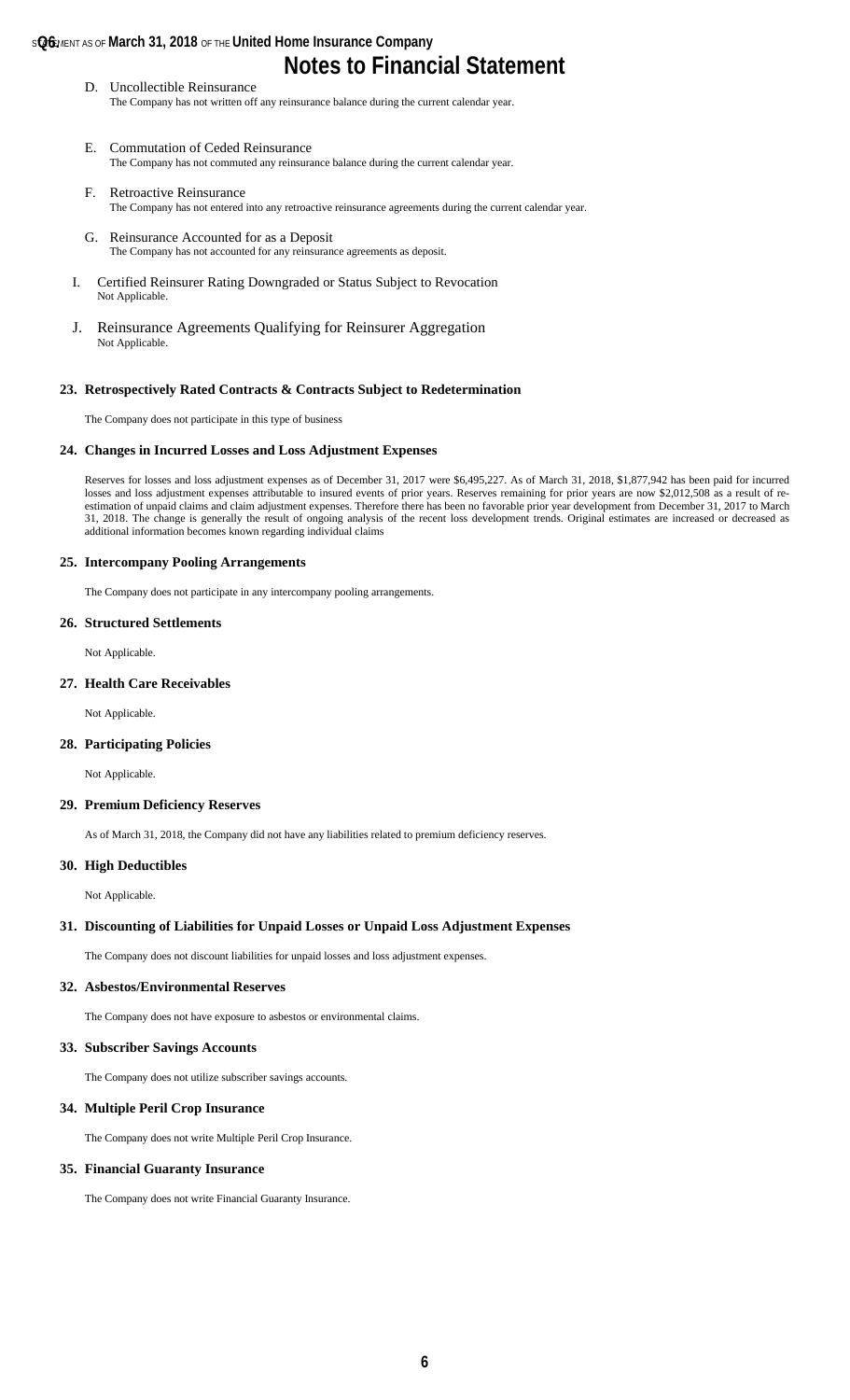STATEMENT AS OF **March 31, 2018** OF THE **United Home Insurance Company**

## **GENERAL INTERROGATORIES**

#### **PART 1 - COMMON INTERROGATORIES GENERAL**

- 1.1 Did the reporting entity experience any material transactions requiring the filing of Disclosure of Material Transactions with the State of
- Domicile, as required by the Model Act? Yes[ ] No[X] 1.2 If yes, has the report been filed with the domiciliary state? The state of the state of the state of the state of the state of the state of the state of the state of the state of the state of the state of the state of 2.1 Has any change been made during the year of this statement in the charter, by-laws, articles of incorporation, or deed of settlement of the reporting entity? Yes[ ] No[X] 2.2 If yes, date of change: 3.1 Is the reporting entity a member of an Insurance Holding Company System consisting of two or more affiliated persons, one or more of which is an insurer? Yes[] No[X] If yes, complete Schedule Y, Parts 1 and 1A. 3.2 Have there been any substantial changes in the organizational chart since the prior quarter end? Yes[ ] No[X] 3.3 If the response to 3.2 is yes, provide a brief description of those changes: 3.4 Is the reporting entity publicly traded or a member of a publicly traded group? Yes[ ] No[X] 3.5 If the response to 3.4 is yes, provide the CIK (Central Index Key) code issued by the SEC for the entity/group.
- 4.1 Has the reporting entity been a party to a merger or consolidation during the period covered by this statement? Yes[ ] No[X] 4.2 If yes, provide the name of entity, NAIC Company Code, and state of domicile (use two letter state abbreviation) for any entity that has ceased to exist as a result of the merger or consolidation.

| Name of Entity | Code<br><b>NAIC Company</b> | State of Domicile |
|----------------|-----------------------------|-------------------|
|                |                             |                   |
|                |                             |                   |

- 5. If the reporting entity is subject to a management agreement, including third-party administrator(s), managing general agent(s), attorney-in-fact, or similar agreement, have there been any significant changes regarding the terms of the agreement or principals involved? Yes[ ] No[ ] N/A[X] If yes, attach an explanation. 6.1 State as of what date the latest financial examination of the reporting entity was made or is being made. . . . . . . . . . . . . . . . . . . . . . . . . . 12/31/2014 6.2 State the as of date that the latest financial examination report became available from either the state of domicile or the reporting entity. This date should be the date of the examined balance sheet and not the date the report was completed or released. . . . . . . . . . . . . . . . . . . . . . . . . . 12/31/2014 6.3 State as of what date the latest financial examination report became available to other states or the public from either the state of domicile or the reporting entity. This is the release date or completion date of the examination report and not the date of the examination (balance sheet date). . . . . . . . . . . . . . . . . . . . . . . . . . 01/21/2016 6.4 By what department or departments? 6.5 Have all financial statement adjustments within the latest financial examination report been accounted for in a subsequent financial statement Yes[ ] No[ ] N/A[X]<br>Yes[ ] No[ ] N/A[X] 6.6 Have all of the recommendations within the latest financial examination report been complied with? 7.1 Has this reporting entity had any Certificates of Authority, licenses or registrations (including corporate registration, if applicable) suspended or revoked by any governmental entity during the reporting period? Yes[ ] No[X] 7.2 If yes, give full information 8.1 Is the company a subsidiary of a bank holding company regulated by the Federal Reserve Board? Yeser and the company and the Yeser of No[X] 8.2 If response to 8.1 is yes, please identify the name of the bank holding company. 8.3 Is the company affiliated with one or more banks, thrifts or securities firms? The company affiliated with one or more banks, thrifts or securities firms? The company affiliated with one or more banks, thrifts or secur 8.4 If response to 8.3 is yes, please provide below the names and location (city and state of the main office) of any affiliates regulated by a federal
	- regulatory services agency [i.e. the Federal Reserve Board (FRB), the Office of the Comptroller of the Currency (OCC), the Federal Deposit Insurance Corporation (FDIC) and the Securities Exchange Commission (SEC)] and identify the affiliate's primary federal regulator.]

| filiate Name | 'Citv.<br>State)<br>Location | FRB |    | <b>FDIC</b><br>טוע. | 7- C        |
|--------------|------------------------------|-----|----|---------------------|-------------|
|              |                              | No  | No | 1. No               | . <b>NO</b> |

| 9.2<br>9.21<br>9.3 | 9.1 Are the senior officers (principal executive officer, principal financial officer, principal accounting officer or controller, or persons performing<br>similar functions) of the reporting entity subject to a code of ethics, which includes the following standards?<br>(a) Honest and ethical conduct, including the ethical handling of actual or apparent conflicts of interest between personal and professional<br>relationships:<br>Full, fair, accurate, timely and understandable disclosure in the periodic reports required to be filed by the reporting entity;<br>Compliance with applicable governmental laws, rules and regulations;<br>The prompt internal reporting of violations to an appropriate person or persons identified in the code; and<br>(d)<br>Accountability for adherence to the code.<br>(e)<br>9.11 If the response to 9.1 is No. please explain:<br>Has the code of ethics for senior managers been amended?<br>If the response to 9.2 is Yes, provide information related to amendment(s).<br>Have any provisions of the code of ethics been waived for any of the specified officers?<br>9.31 If the response to 9.3 is Yes, provide the nature of any waiver(s). | Yes[X] No[]<br>Yes[ ] No[X]<br>Yes[] No[X] |
|--------------------|--------------------------------------------------------------------------------------------------------------------------------------------------------------------------------------------------------------------------------------------------------------------------------------------------------------------------------------------------------------------------------------------------------------------------------------------------------------------------------------------------------------------------------------------------------------------------------------------------------------------------------------------------------------------------------------------------------------------------------------------------------------------------------------------------------------------------------------------------------------------------------------------------------------------------------------------------------------------------------------------------------------------------------------------------------------------------------------------------------------------------------------------------------------------------------------------------------------|--------------------------------------------|
|                    | <b>FINANCIAL</b><br>10.1 Does the reporting entity report any amounts due from parent, subsidiaries or affiliates on Page 2 of this statement?                                                                                                                                                                                                                                                                                                                                                                                                                                                                                                                                                                                                                                                                                                                                                                                                                                                                                                                                                                                                                                                               | Yes[X] No[]                                |

10.2 If yes, indicate any amounts receivable from parent included in the Page 2 amount: \$. . . . . . . . . . . . . . . 193,917

#### **INVESTMENT**

| 11.1 Were any of the stocks, bonds, or other assets of the reporting entity loaned, placed under option agreement, or otherwise made available for<br>use by another person? (Exclude securities under securities lending agreements.)<br>11.2 If yes, give full and complete information relating thereto: | Yes[ ] No[X] |  |
|-------------------------------------------------------------------------------------------------------------------------------------------------------------------------------------------------------------------------------------------------------------------------------------------------------------|--------------|--|
| 12. Amount of real estate and mortgages held in other invested assets in Schedule BA:                                                                                                                                                                                                                       | $\sim$ 0     |  |
| 13. Amount of real estate and mortgages held in short-term investments:                                                                                                                                                                                                                                     | $\sim$ 0     |  |
| 14.1 Does the reporting entity have any investments in parent, subsidiaries and affiliates?<br>14.2 If yes, please complete the following:                                                                                                                                                                  | Yes[ ] No[X] |  |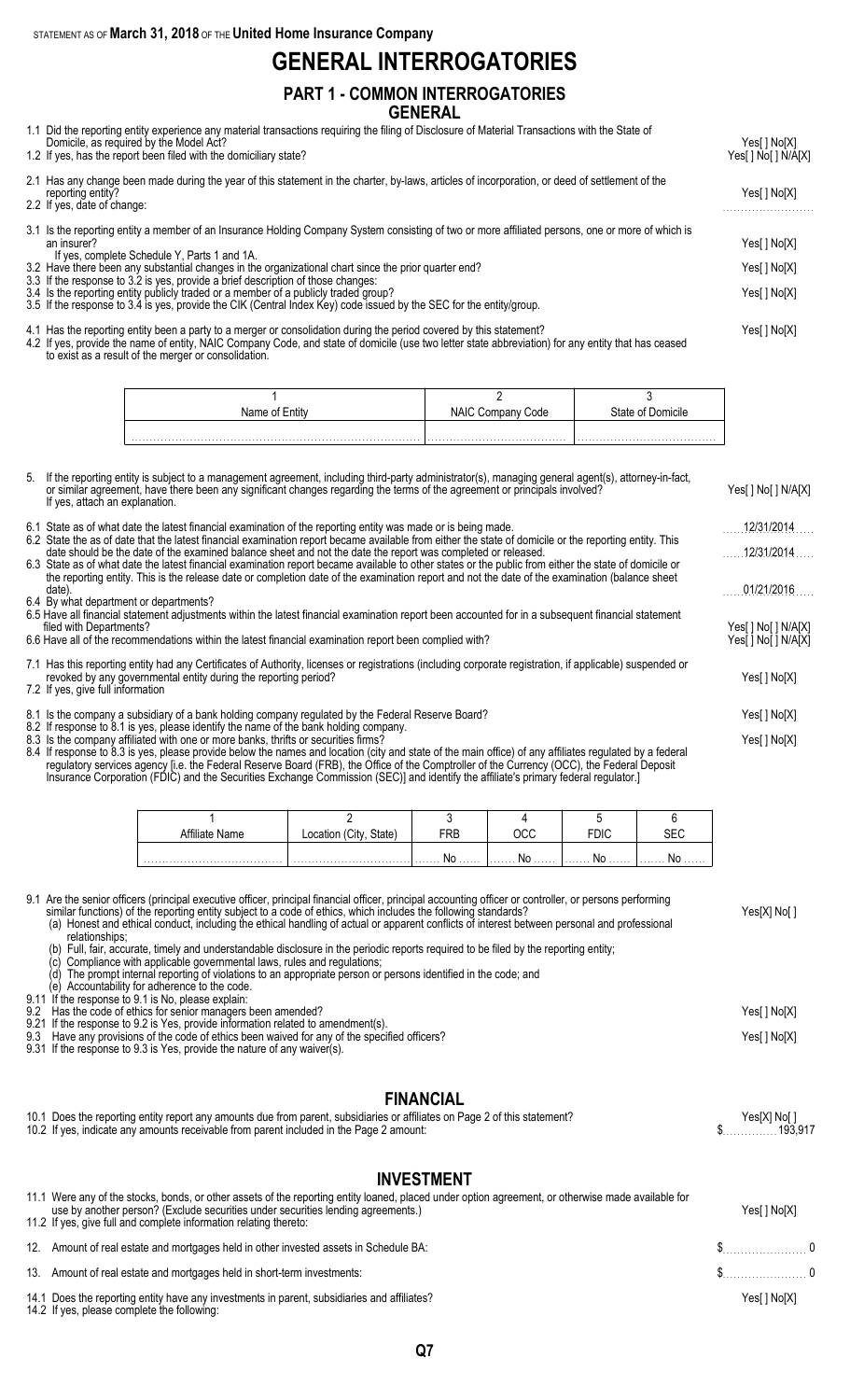# **GENERAL INTERROGATORIES (Continued)**

|       |                                                                                                                                    | Prior Year-End<br>Book/Adjusted<br>Carrying Value | <b>Current Quarter</b><br>Book/Adjusted<br><b>Carrying Value</b> |
|-------|------------------------------------------------------------------------------------------------------------------------------------|---------------------------------------------------|------------------------------------------------------------------|
| 14.21 | Bonds                                                                                                                              |                                                   |                                                                  |
| 14.22 | <b>Preferred Stock Example 20</b>                                                                                                  |                                                   |                                                                  |
| 14.23 |                                                                                                                                    |                                                   |                                                                  |
| 14.24 | Short-Term Investments                                                                                                             |                                                   |                                                                  |
| 14.25 |                                                                                                                                    |                                                   |                                                                  |
| 14.26 | All Other                                                                                                                          |                                                   |                                                                  |
| 14.27 |                                                                                                                                    |                                                   |                                                                  |
| 14.28 | Total Investment in Parent included in Lines 14.21 to 14.26 above <i>manufacture incurrent provision</i> [ <i>manufacture in</i> ] |                                                   |                                                                  |

15.1 Has the reporting entity entered into any hedging transactions reported on Schedule DB?<br>15.2 If yes, has a comprehensive description of the hedging program been made available to the domiciliary state?<br>Yes[] No[] N/A[

If no, attach a description with this statement.

16. For the reporting entity's security lending program, state the amount of the following as of the current statement date: 16.1 Total fair value of reinvested collateral assets reported on Schedule DL, Parts 1 and 2 **but a set a set a set a** set a set a set a set a protect on Schedule DL, Parts 1 and 2 **but a set a set a set a set a set a set** 

15.2 If yes, has a comprehensive description of the hedging program been made available to the domiciliary state?

- 16.2 Total book adjusted/carrying value of reinvested collateral assets reported on Schedule DL, Parts 1 and 2 \$. . . . . . . . . . . . . . . . . . . . . . . 0 16.2 Total book adjusted/carrying value of reinvested collateral assets reported on Schedule DL, Parts 1 and 2<br>16.3 Total payable for securities lending reported on the liability page the schedule DL, Parts 1 and 2 to the
- 17. Excluding items in Schedule E Part 3 Special Deposits, real estate, mortgage loans and investments held physically in the reporting entity's
	- offices, vaults or safety deposit boxes, were all stocks, bonds and other securities, owned throughout the current year held pursuant to a custodial agreement with a qualified bank or trust company in accordance with Section 1, III - General Examination Considerations, F. Outsourcing of Critical Functions, Custodial or Safekeeping Agreements of the NAIC Financial Condition Examiners Handbook? Yes[X] No[ ]

17.1 For all agreements that comply with the requirements of the NAIC Financial Condition Examiners Handbook, complete the following:

1 and  $\overline{2}$ Name of Custodian(s) and Custodian Address Centennial Bank Trust Department . . . . . . . . . . . . . . . . . . . . . . . . . . . . . . . . . . . . 2901 E Highland Dr, Jonesboro, AR 72401 . . . . . . . . . . . . . Arkansas Bankers Bank . . . . . . . . . . . . . . . . . . . . . . . . . . . . . . . . . . . . . . . . . . . . . . . . . 1020 West 2nd Street, Little Rock, AR 72201 . . . . . . . . . . Central Bank . . . . . . . . . . . . . . . . . . . . . . . . . . . . . . . . . . . . . . . . . . . . . . . . . . . . . . . . . . . . . . . 238 Madison Street, Jefferson City MO 65102 . . . . . . . . .

17.2 For all agreements that do not comply with the requirements of the NAIC Financial Condition Examiners Handbook, provide the name, location and a complete explanation:

| Name(s | ocatior | Complete Explanation(s)<br>anad011157' |
|--------|---------|----------------------------------------|
|        |         |                                        |
|        |         |                                        |

17.3 Have there been any changes, including name changes, in the custodian(s) identified in 17.1 during the current quarter? Yesell No[X] 17.4 If yes, give full and complete information relating thereto:

| hlC<br>diar | NAW<br>;ustodian | Date of Change | asor |
|-------------|------------------|----------------|------|
|             |                  |                |      |
|             |                  |                |      |

17.5 Investment management - Identify all investment advisors, investment managers, broker/dealers, including individuals that have the authority to make investment decisions on behalf of the reporting entity. For assets that are managed internally by employees of the reporting entity, note as such. [" that have access to the investment accounts"; " handle securities"]

| Name of Firm or Individual |  |
|----------------------------|--|
|                            |  |

17.5097 For those firms/individuals listed in the table for Question 17.5, do any firms/individuals unaffiliated with the reporting entity (i.e. designated with a "U") manage more than 10% of the reporting entity's assets? Yes[ ] No[X]

17.5098 For firms/individuals unaffiliated with the reporting entity (i.e. designated with a "U") listed in the table for Question 17.5, does the total assets under management aggregate to more than 50% of the reporting entity's assets? Yese and the reporting than the reporting entity's assets?

17.6 For those firms or individuals listed in the table for 17.5 with an affiliation code of "A" (affiliated) or "U" (unaffiliated), provide the information for the table below.

| Central Registration |                            | ∟egal Entity    | Registered | Investment Management |
|----------------------|----------------------------|-----------------|------------|-----------------------|
| Depository Number    | Name of Firm or Individual | dentifier (LEI) | With       | Agreement (IMA) Filed |
|                      |                            |                 |            |                       |
|                      | .                          |                 | .          |                       |

18.1 Have all the filing requirements of the Purposes and Procedures Manual of the NAIC Investment Analysis Office been followed? Yes[X] No[ ]

18.2 If no, list exceptions:<br>19. By self-designating 5

19. By self-designating 5\*GI securities, the reporting entity is certifying the following elements for each self-designated 5\*GI security:

a. Documentation necessary to permit a full credit analysis of the security does not exist. b. Issuer or obligor is current on all contracted interest and principal payments.

c. The insurer has an actual expectation of ultimate payment of all contracted interest and principal.

Has the reporting entity self-designated 5\*GI securities? The reporting the state of the state of the reporting of the SI No[X]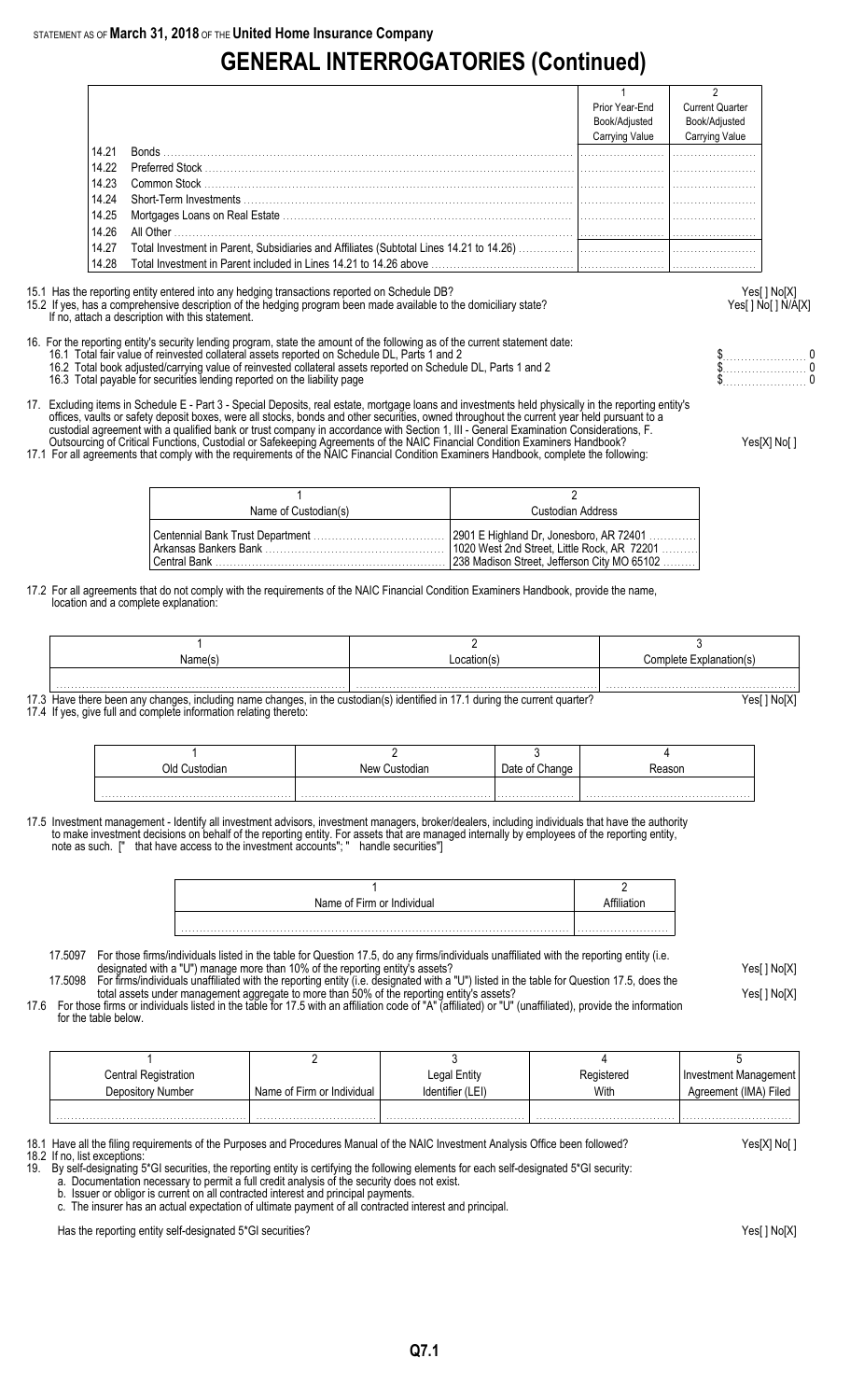STATEMENT AS OF **March 31, 2018** OF THE **United Home Insurance Company**

# **GENERAL INTERROGATORIES**

### **PART 2 - PROPERTY & CASUALTY INTERROGATORIES**

- 1. If the reporting entity is a member of a pooling arrangement, did the agreement or the reporting entity's participation change? Yes[ ] No[ ] N/A[X] If yes, attach an explanation.
- 2 . Has the reporting entity reinsured any risk with any other reporting entity and agreed to release such entity from liability, in whole or in part, from any loss that may occur on the risk, or portion thereof, reinsured? Yes[ ] No[X] If yes, attach an explanation.
- 3.1 Have any of the reporting entity's primary reinsurance contracts been canceled? Yes[ ] No[X]
- 3.2 If yes, give full and complete information thereto
- 4.1 Are any of the liabilities for unpaid losses and loss adjustment expenses other than certain workers' compensation tabular reserves (see annual statement instructions pertaining to disclosure of discounting for definition of "tabular reserves,") discounted at a rate of interest greater than zero? Yes[ ] No[X]
- 4.2 If yes, complete the following schedule:

|                                                                                                                                                                                                                                                                                                                 |          |                 |        |        | TOTAL DISCOUNT |              |        | DISCOUNT TAKEN DURING PERIOD |                                     |              |
|-----------------------------------------------------------------------------------------------------------------------------------------------------------------------------------------------------------------------------------------------------------------------------------------------------------------|----------|-----------------|--------|--------|----------------|--------------|--------|------------------------------|-------------------------------------|--------------|
|                                                                                                                                                                                                                                                                                                                 | 2        | 3               |        |        | 6              |              |        | 9                            | 10                                  | 11           |
|                                                                                                                                                                                                                                                                                                                 | Maximum  | <b>Discount</b> | Unpaid | Unpaid |                |              | Unpaid | Unpaid                       |                                     |              |
| Line of Business                                                                                                                                                                                                                                                                                                | Interest | Rate            | Losses | LAE    | <b>IBNR</b>    | <b>TOTAL</b> | Losses | LAE                          | <b>IBNR</b>                         | <b>TOTAL</b> |
| 04.2999 Total                                                                                                                                                                                                                                                                                                   |          |                 |        |        |                |              |        |                              |                                     |              |
| 5. Operating Percentages:<br>5.1 A&H loss percent<br>5.2 A&H cost containment percent<br>5.3 A&H expense percent excluding cost containment expenses                                                                                                                                                            |          |                 |        |        |                |              |        |                              | $0.000\%$<br>$0.000\%$<br>$0.000\%$ |              |
| 6.1 Do you act as a custodian for health savings accounts?                                                                                                                                                                                                                                                      |          |                 |        |        |                |              |        |                              |                                     | Yes[ ] No[X] |
| 6.2 If yes, please provide the amount of custodial funds held as of the reporting date.<br>6.3 Do you act as an administrator for health savings accounts?                                                                                                                                                      |          |                 |        |        |                |              |        |                              |                                     |              |
| 6.4 If yes, please provide the balance of the funds administered as of the reporting date.                                                                                                                                                                                                                      |          |                 |        |        |                |              |        |                              |                                     | Yes[ ] No[X] |
| 7. Is the reporting entity licensed or chartered, registered, qualified, eligible or writing business in at least two states?<br>7.1 If no, does the reporting entity assume reinsurance business that covers risks residing in at least one state other than the state of domicile of<br>the reporting entity? |          |                 |        |        |                |              |        | Yes[X] No[]<br>Yes[] No[X]   |                                     |              |

**Q8**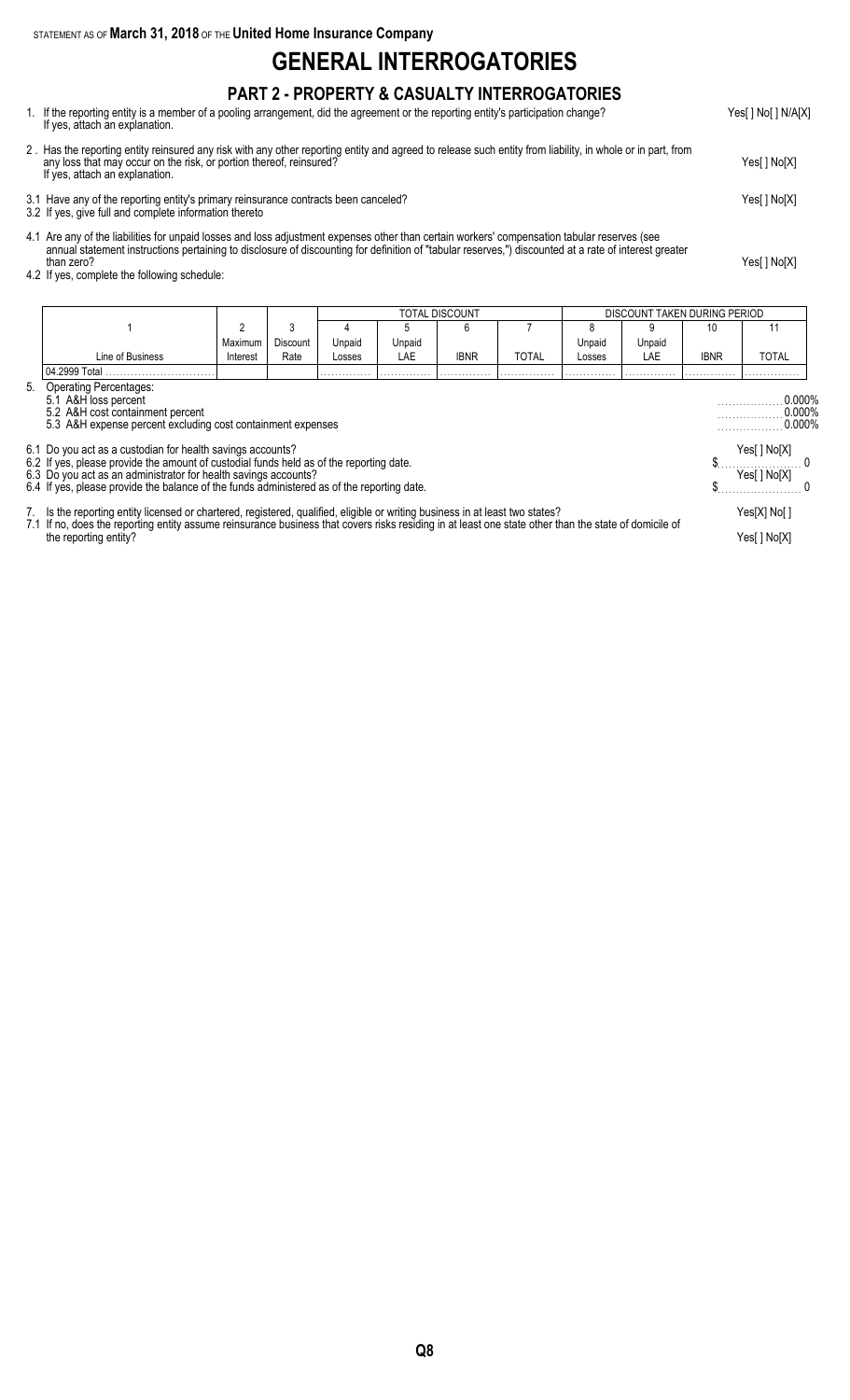# **SCHEDULE F - CEDED REINSURANCE**

**Showing all new reinsurers - Current Year to Date**

| <b>NAIC</b>                                                                |                                                                                                         |                                                                                                                           |              |                                                                                          | Certified         | <b>Effective Date</b> |
|----------------------------------------------------------------------------|---------------------------------------------------------------------------------------------------------|---------------------------------------------------------------------------------------------------------------------------|--------------|------------------------------------------------------------------------------------------|-------------------|-----------------------|
| Company                                                                    |                                                                                                         | Name of                                                                                                                   | Domiciliary  | Type of                                                                                  | Reinsurer Rating  | of Certified          |
| Code                                                                       | <b>ID Number</b>                                                                                        | Reinsurer                                                                                                                 | Jurisdiction | Reinsurer                                                                                | $(1$ through $6)$ | Reinsurer Rating      |
|                                                                            |                                                                                                         |                                                                                                                           |              |                                                                                          |                   |                       |
| U.S. insurers                                                              |                                                                                                         |                                                                                                                           |              |                                                                                          |                   |                       |
| 19453<br>20370                                                             | 13-5616275<br>  51-0434766 .                                                                            |                                                                                                                           |              | Authorized<br>Authorized                                                                 |                   |                       |
|                                                                            |                                                                                                         |                                                                                                                           |              |                                                                                          |                   |                       |
|                                                                            |                                                                                                         |                                                                                                                           |              |                                                                                          |                   |                       |
| All other insurers                                                         |                                                                                                         |                                                                                                                           |              |                                                                                          |                   |                       |
| 00000<br>.<br>$00000$<br>00000<br>$00000$<br>$00000$<br>$00000$<br>$00000$ | . 1AA-3191289  <br>AA-1120175<br>AA-1128001<br>AA-1120071<br>l AA-1120184<br>  AA-1120181<br>AA-5340660 | Fidelis Underwriting Ltd<br>LLOYD'S SYNDICATE NUMBER 3268<br>Lloyd's Syndicate Number 5886<br>.<br>NEW INDIA ASSUR COLTD. |              | Unauthorized<br>Unauthorized<br>Authorized<br>l Authorized<br>Authorized<br>  Authorized |                   |                       |
|                                                                            |                                                                                                         |                                                                                                                           |              |                                                                                          |                   |                       |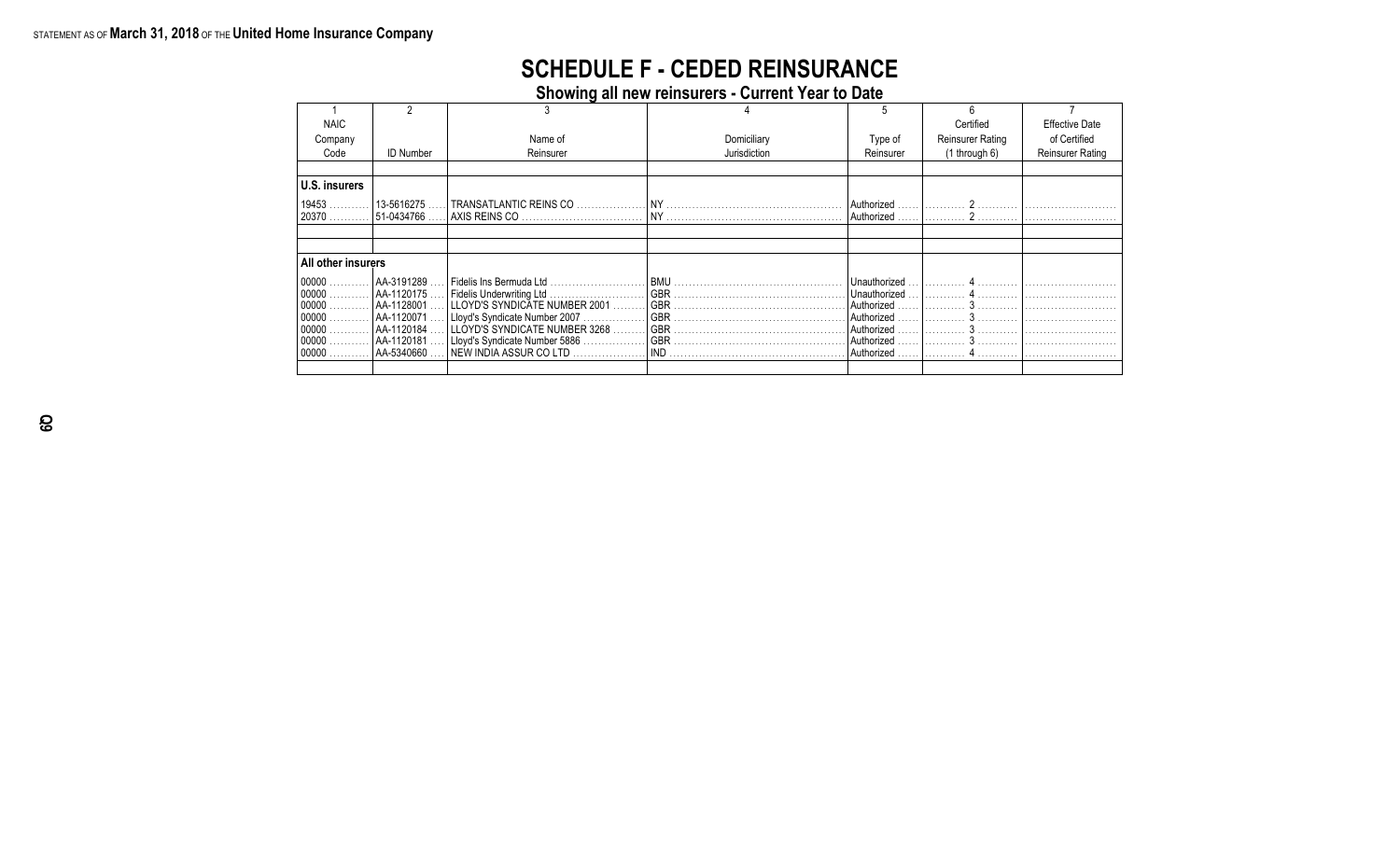# STATEMENT AS OF March 31, 2018 OF THE United Home Insurance Company<br>SCHEDULE T - EXHIBIT OF PREMIUMS WRITTEN Current Year to Date - Allocated by States and Territories

|              |                                                                                                                                                                                                                                                                  |                                        |                     | THIVOUGH DY<br>– www<br>Direct Premiums Written |                     | Direct Losses Paid (Deducting Salvage)                                                                            |                     | Direct Losses Unpaid |
|--------------|------------------------------------------------------------------------------------------------------------------------------------------------------------------------------------------------------------------------------------------------------------------|----------------------------------------|---------------------|-------------------------------------------------|---------------------|-------------------------------------------------------------------------------------------------------------------|---------------------|----------------------|
|              |                                                                                                                                                                                                                                                                  |                                        | 2                   | 3                                               | 4                   |                                                                                                                   | 6                   |                      |
|              |                                                                                                                                                                                                                                                                  |                                        |                     |                                                 |                     |                                                                                                                   |                     |                      |
|              |                                                                                                                                                                                                                                                                  | <b>Active Status</b>                   | <b>Current Year</b> | Prior Year                                      | <b>Current Year</b> | Prior Year                                                                                                        | <b>Current Year</b> | Prior Year           |
|              | States, etc.                                                                                                                                                                                                                                                     | (a)                                    | To Date             | To Date                                         | To Date             | To Date                                                                                                           | To Date             | To Date              |
| $\ddagger$ . |                                                                                                                                                                                                                                                                  |                                        |                     |                                                 | .                   | .                                                                                                                 | .                   |                      |
| 2.           |                                                                                                                                                                                                                                                                  |                                        |                     |                                                 |                     |                                                                                                                   | .                   | . <b>.</b> .         |
| 3.           |                                                                                                                                                                                                                                                                  |                                        |                     |                                                 |                     |                                                                                                                   |                     |                      |
| 4.           |                                                                                                                                                                                                                                                                  |                                        |                     |                                                 |                     |                                                                                                                   |                     |                      |
| 5.           |                                                                                                                                                                                                                                                                  |                                        |                     |                                                 |                     |                                                                                                                   |                     |                      |
| 6.           |                                                                                                                                                                                                                                                                  |                                        |                     |                                                 |                     |                                                                                                                   | .                   | .                    |
| 7.           |                                                                                                                                                                                                                                                                  |                                        |                     |                                                 |                     |                                                                                                                   | .                   | <br>                 |
| 8.           |                                                                                                                                                                                                                                                                  |                                        |                     |                                                 |                     |                                                                                                                   |                     |                      |
| 9.           |                                                                                                                                                                                                                                                                  |                                        |                     |                                                 |                     |                                                                                                                   |                     |                      |
| 10.          |                                                                                                                                                                                                                                                                  |                                        |                     |                                                 |                     |                                                                                                                   |                     |                      |
| 11.          |                                                                                                                                                                                                                                                                  |                                        |                     |                                                 |                     |                                                                                                                   |                     |                      |
| 12.          |                                                                                                                                                                                                                                                                  |                                        |                     |                                                 |                     |                                                                                                                   |                     |                      |
| 13.          |                                                                                                                                                                                                                                                                  |                                        |                     |                                                 |                     |                                                                                                                   |                     |                      |
|              |                                                                                                                                                                                                                                                                  |                                        |                     |                                                 |                     |                                                                                                                   | .                   | .                    |
| 14.          |                                                                                                                                                                                                                                                                  |                                        |                     |                                                 |                     |                                                                                                                   | .                   |                      |
| 15.          |                                                                                                                                                                                                                                                                  |                                        |                     |                                                 |                     |                                                                                                                   | .                   |                      |
| 16.          |                                                                                                                                                                                                                                                                  |                                        |                     |                                                 |                     |                                                                                                                   | .                   |                      |
| 17.          |                                                                                                                                                                                                                                                                  |                                        |                     |                                                 |                     |                                                                                                                   |                     | .                    |
| 18.          |                                                                                                                                                                                                                                                                  |                                        |                     |                                                 |                     |                                                                                                                   | .                   | .                    |
| 19.          |                                                                                                                                                                                                                                                                  |                                        |                     |                                                 |                     |                                                                                                                   | .                   | .                    |
| 20.          |                                                                                                                                                                                                                                                                  |                                        |                     |                                                 |                     |                                                                                                                   |                     |                      |
| 21.          |                                                                                                                                                                                                                                                                  |                                        |                     |                                                 |                     |                                                                                                                   |                     |                      |
| 22.          |                                                                                                                                                                                                                                                                  |                                        |                     |                                                 |                     |                                                                                                                   |                     |                      |
| 23.          |                                                                                                                                                                                                                                                                  |                                        |                     |                                                 |                     |                                                                                                                   |                     |                      |
| 24.          |                                                                                                                                                                                                                                                                  |                                        |                     |                                                 |                     |                                                                                                                   |                     |                      |
| 25.          |                                                                                                                                                                                                                                                                  |                                        |                     |                                                 |                     |                                                                                                                   |                     |                      |
| 26.          |                                                                                                                                                                                                                                                                  |                                        |                     |                                                 |                     |                                                                                                                   |                     |                      |
| 27.          |                                                                                                                                                                                                                                                                  |                                        |                     |                                                 |                     |                                                                                                                   |                     |                      |
| 28.          |                                                                                                                                                                                                                                                                  |                                        |                     |                                                 |                     |                                                                                                                   | .                   |                      |
| 29.          |                                                                                                                                                                                                                                                                  |                                        |                     |                                                 |                     |                                                                                                                   |                     | . <b>.</b> .         |
| 30.          |                                                                                                                                                                                                                                                                  |                                        |                     |                                                 |                     |                                                                                                                   | .                   | .                    |
| 31.          |                                                                                                                                                                                                                                                                  |                                        |                     |                                                 |                     |                                                                                                                   |                     |                      |
|              |                                                                                                                                                                                                                                                                  |                                        |                     |                                                 |                     |                                                                                                                   | .                   | .                    |
| 32.          |                                                                                                                                                                                                                                                                  |                                        |                     |                                                 |                     |                                                                                                                   |                     | .                    |
| 33.          |                                                                                                                                                                                                                                                                  |                                        |                     |                                                 |                     |                                                                                                                   |                     |                      |
| 34.          |                                                                                                                                                                                                                                                                  |                                        |                     |                                                 |                     |                                                                                                                   |                     |                      |
| 35.          |                                                                                                                                                                                                                                                                  |                                        |                     |                                                 |                     |                                                                                                                   | .                   | .                    |
| 36.          |                                                                                                                                                                                                                                                                  |                                        |                     |                                                 | .                   | .                                                                                                                 | .                   |                      |
| 37.          |                                                                                                                                                                                                                                                                  |                                        |                     |                                                 |                     |                                                                                                                   |                     | $\ldots$ . 2,490,874 |
| 38.          |                                                                                                                                                                                                                                                                  |                                        |                     |                                                 | .                   | .                                                                                                                 | .                   | .                    |
| 39.          |                                                                                                                                                                                                                                                                  |                                        |                     |                                                 | .                   | .                                                                                                                 |                     |                      |
| 40.          |                                                                                                                                                                                                                                                                  |                                        |                     |                                                 | .                   | .                                                                                                                 |                     |                      |
| 41.          |                                                                                                                                                                                                                                                                  |                                        |                     |                                                 | .                   | . <b>.</b> .                                                                                                      |                     |                      |
| 42.          |                                                                                                                                                                                                                                                                  |                                        |                     |                                                 | .                   | .                                                                                                                 |                     |                      |
| 43.          |                                                                                                                                                                                                                                                                  |                                        |                     |                                                 | .                   | .                                                                                                                 |                     |                      |
| 44.          |                                                                                                                                                                                                                                                                  |                                        |                     |                                                 | .                   |                                                                                                                   | .                   | .                    |
| 45.          |                                                                                                                                                                                                                                                                  |                                        |                     |                                                 |                     |                                                                                                                   | .                   | .                    |
| 46.          |                                                                                                                                                                                                                                                                  |                                        |                     |                                                 |                     |                                                                                                                   |                     |                      |
| 47.          |                                                                                                                                                                                                                                                                  |                                        |                     |                                                 | .                   | .                                                                                                                 | .                   | .                    |
| 48.          |                                                                                                                                                                                                                                                                  |                                        |                     |                                                 | .                   | .                                                                                                                 | .                   | .                    |
| 49.          |                                                                                                                                                                                                                                                                  |                                        |                     |                                                 | .                   | .                                                                                                                 |                     |                      |
| 50.          |                                                                                                                                                                                                                                                                  |                                        |                     |                                                 | .                   | .                                                                                                                 | .                   |                      |
| 51.          |                                                                                                                                                                                                                                                                  |                                        |                     |                                                 | .                   | .                                                                                                                 |                     |                      |
| 52.          |                                                                                                                                                                                                                                                                  |                                        |                     |                                                 |                     |                                                                                                                   |                     |                      |
|              |                                                                                                                                                                                                                                                                  |                                        |                     |                                                 | .                   | .                                                                                                                 |                     |                      |
| 53.          |                                                                                                                                                                                                                                                                  |                                        |                     |                                                 | .                   | .                                                                                                                 | .                   |                      |
| 54.          |                                                                                                                                                                                                                                                                  |                                        |                     |                                                 | .                   | .                                                                                                                 | .                   |                      |
| 55.          |                                                                                                                                                                                                                                                                  |                                        |                     |                                                 | .                   | .                                                                                                                 | .                   |                      |
| 56.          |                                                                                                                                                                                                                                                                  |                                        |                     |                                                 |                     |                                                                                                                   | .                   | .                    |
| 57.          |                                                                                                                                                                                                                                                                  |                                        |                     |                                                 |                     |                                                                                                                   | .                   | .                    |
| 58.          |                                                                                                                                                                                                                                                                  |                                        |                     |                                                 |                     |                                                                                                                   |                     |                      |
| 59.          |                                                                                                                                                                                                                                                                  |                                        |                     |                                                 |                     |                                                                                                                   |                     |                      |
|              | <b>DETAILS OF WRITE-INS</b>                                                                                                                                                                                                                                      |                                        |                     |                                                 |                     |                                                                                                                   |                     |                      |
| 58001.       |                                                                                                                                                                                                                                                                  | $\left  \ldots$ X X X $\ldots \right $ | .                   | .                                               | .                   | .                                                                                                                 |                     |                      |
| 58002.       |                                                                                                                                                                                                                                                                  | $\ldots$ X X X $\ldots$                | .                   | .                                               | .                   | .                                                                                                                 |                     |                      |
| 58003.       |                                                                                                                                                                                                                                                                  | $\ldots$ X X X $\ldots$                | .                   | .                                               | .                   | .                                                                                                                 |                     |                      |
|              | 58998Summary of remaining write-ins for Line                                                                                                                                                                                                                     |                                        |                     |                                                 |                     |                                                                                                                   |                     |                      |
|              | 58 from overflow page                                                                                                                                                                                                                                            |                                        |                     |                                                 | .                   | .                                                                                                                 | .                   |                      |
|              | 58999TOTALS (Lines 58001 through 58003                                                                                                                                                                                                                           |                                        |                     |                                                 |                     |                                                                                                                   |                     |                      |
|              | plus 58998) (Line 58 above)                                                                                                                                                                                                                                      | $$ $XXX$                               |                     |                                                 | .                   | .                                                                                                                 | .                   |                      |
|              | (a) Active Status Counts:                                                                                                                                                                                                                                        |                                        |                     |                                                 |                     |                                                                                                                   |                     |                      |
|              | L Licensed or Chartered - Licensed insurance carrier or domiciled RRG                                                                                                                                                                                            |                                        |                     |                                                 | $\mathbf{7}$        | R Registered - Non-domiciled RRGs                                                                                 |                     |                      |
|              | E Eligible - Reporting entities eligible or approved to write surplus lines in the state (other than their state of domicile See DSLI)<br>D Domestic Surplus Lines Insurer (DSLI) Reporting entities authorized to write surplus lines in the state of domicile. |                                        |                     |                                                 |                     | Q Qualified - Qualified or accredited reinsurer<br>N None of the above Not allowed to write business in the state |                     | 50                   |

Q10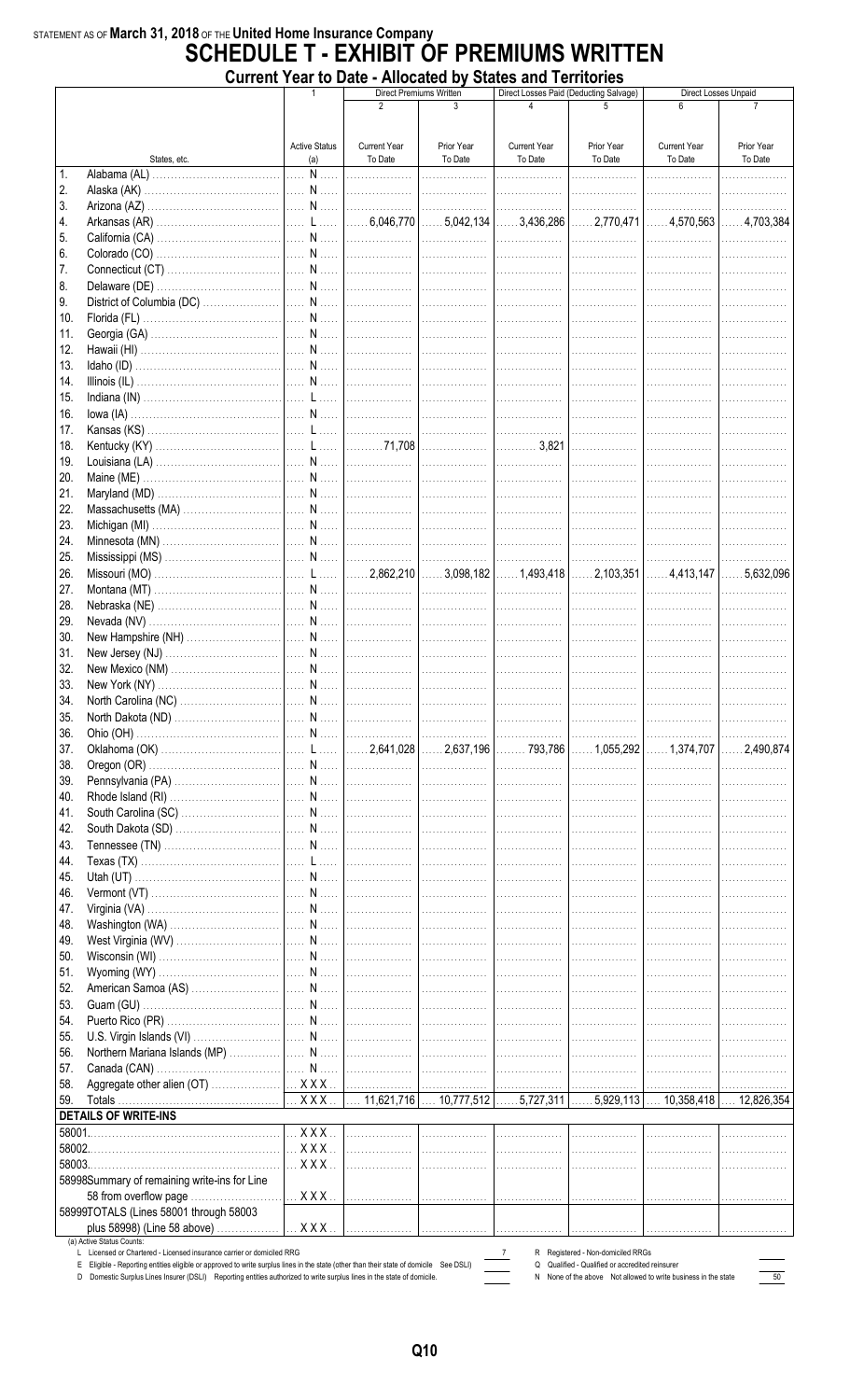### **SCHEDULE Y - INFORMATION CONCERNING ACTIVITIES OF INSURER**

**MEMBERS OF A HOLDING COMPANY GROUP**

**PART 1 - ORGANIZATIONAL CHART**

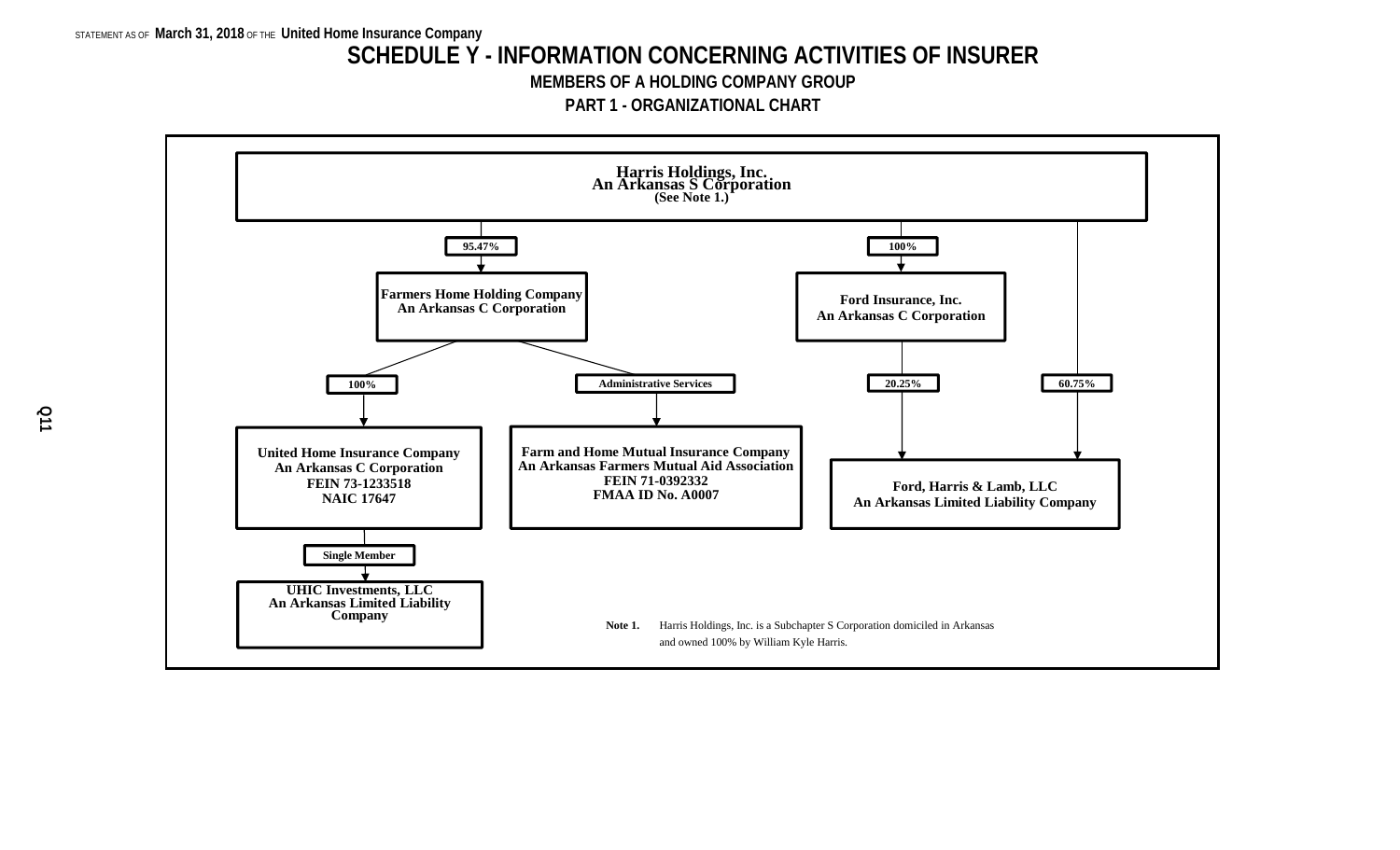# **SCHEDULE Y<br>PART 1A - DETAIL OF INSURANCE HOLDING COMPANY SYSTEM**

|       |            |      |                          |             |        | Name of           |                                                     |        |                     | Directly                       | Type of Control       |            |                                      |            |        |
|-------|------------|------|--------------------------|-------------|--------|-------------------|-----------------------------------------------------|--------|---------------------|--------------------------------|-----------------------|------------|--------------------------------------|------------|--------|
|       |            |      |                          |             |        | Securities        | Names of                                            |        | Relation-           | Controlled                     | (Ownership,           | If Control |                                      | Is an      |        |
|       |            | NAIC |                          |             |        | Exchange          | Parent,                                             | Domic- | ship to             |                                | Board                 |            | Ultimate                             | <b>SCA</b> |        |
|       |            | Comp |                          |             |        | if Publicly       | Subsidiaries                                        | iliary | Report-             | (Name of                       | Management            | Ownership  | Controlling                          | Filing     |        |
| Group |            | any  |                          | FEDERAL     |        | Traded (U.S.      | or                                                  | Loca-  |                     | Entity /                       | Attorney-in-Fact,     | Provide    | Entity(ies)                          | Required?  |        |
| Code  | Group Name | Code | Number                   | <b>RSSD</b> | CIK    | or International) | <b>Affiliates</b>                                   | tion   | Entity              | Person)                        | Influence, Other)     | Percentage | / Person(s)                          | (Y/N)      |        |
| 0000  |            |      | 71-0830390               | .           | .      |                   |                                                     | AR.    | . UIP               | William Kyle Harris            | Ownership, Management |            | . 100.0   William Kyle Harris        |            | .      |
| .     |            |      | 20-3097003<br>73-1233518 | .<br>.      | .<br>. |                   | Farmers Home Holding.<br>.<br>United Home Insuracne |        | <b>UDP</b><br>. UDP |                                |                       |            | 95.5   Harris Holdings Inc. $\ldots$ |            | .<br>. |
|       |            |      | 00000 47-5373721         |             |        |                   | UHIC Investments LLC                                |        | . UDP               | United Home Insurance Company. |                       |            |                                      |            | .      |
|       |            |      |                          |             |        |                   |                                                     |        |                     |                                |                       |            |                                      |            |        |

| Actorial |  |
|----------|--|
| 0000001  |  |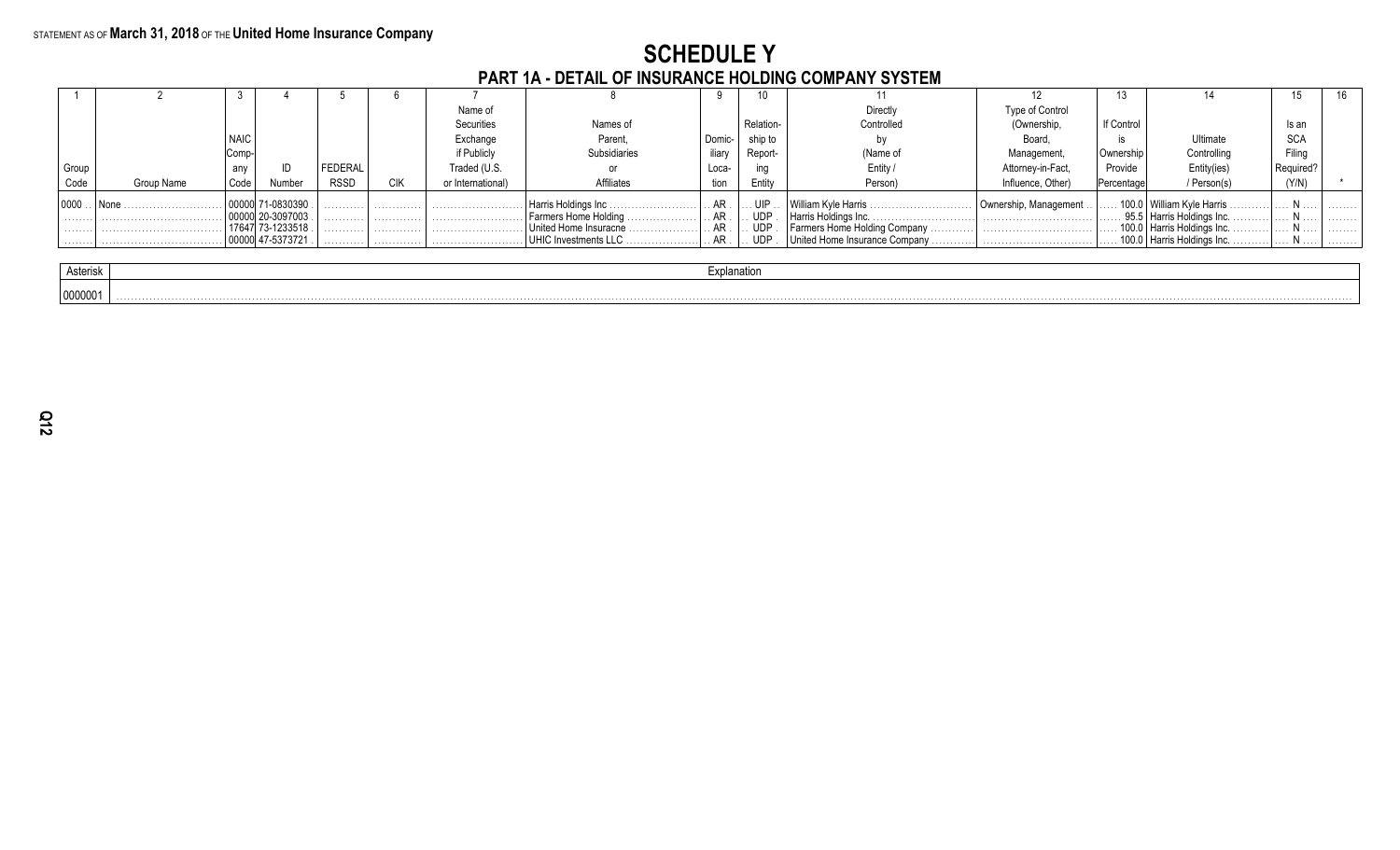# STATEMENT AS OF March 31, 2018 OF THE United Home Insurance Company<br>PART 1 - LOSS EXPERIENCE

| $\overline{3}$<br>$\mathbf{1}$<br>2<br>Prior Year to Date<br><b>Direct Premiums</b><br><b>Direct Losses</b><br>Direct<br>Direct Loss<br>Line of Business<br>Earned<br>Incurred<br>Loss Percentage<br>Percentage<br>$\overline{\phantom{a}}$<br>$\mathbf{1}$ .<br>. 74.747<br>2.<br>3.<br>$\overline{4}$ .<br>5.<br>6.<br>8.<br>9.<br>10.<br>11.1<br>11.2<br>12.<br>13.<br>14.<br>15.<br>16.<br>17.1<br>17.2<br>17.3<br>18.1<br>18.2<br>19.1<br>19.3<br>21.<br>22.<br>23.<br>24.<br>26.<br>27.<br>28.<br>29.<br>30.<br>31.<br>32.<br>33.<br>34.<br>35.<br><b>DETAILS OF WRITE-INS</b><br>3401.<br>3402.<br>3403.<br>3498.<br>3499. |  | LVVV LAI LINLI | Current Year to Date | 4 |
|-----------------------------------------------------------------------------------------------------------------------------------------------------------------------------------------------------------------------------------------------------------------------------------------------------------------------------------------------------------------------------------------------------------------------------------------------------------------------------------------------------------------------------------------------------------------------------------------------------------------------------------|--|----------------|----------------------|---|
|                                                                                                                                                                                                                                                                                                                                                                                                                                                                                                                                                                                                                                   |  |                |                      |   |
| $\overline{\phantom{a}14.634}$                                                                                                                                                                                                                                                                                                                                                                                                                                                                                                                                                                                                    |  |                |                      |   |
|                                                                                                                                                                                                                                                                                                                                                                                                                                                                                                                                                                                                                                   |  |                |                      |   |
|                                                                                                                                                                                                                                                                                                                                                                                                                                                                                                                                                                                                                                   |  |                |                      |   |
|                                                                                                                                                                                                                                                                                                                                                                                                                                                                                                                                                                                                                                   |  |                |                      |   |
|                                                                                                                                                                                                                                                                                                                                                                                                                                                                                                                                                                                                                                   |  |                |                      |   |
|                                                                                                                                                                                                                                                                                                                                                                                                                                                                                                                                                                                                                                   |  |                |                      |   |
|                                                                                                                                                                                                                                                                                                                                                                                                                                                                                                                                                                                                                                   |  |                |                      |   |
|                                                                                                                                                                                                                                                                                                                                                                                                                                                                                                                                                                                                                                   |  |                |                      |   |
|                                                                                                                                                                                                                                                                                                                                                                                                                                                                                                                                                                                                                                   |  |                |                      |   |
|                                                                                                                                                                                                                                                                                                                                                                                                                                                                                                                                                                                                                                   |  |                |                      |   |
|                                                                                                                                                                                                                                                                                                                                                                                                                                                                                                                                                                                                                                   |  |                |                      |   |
|                                                                                                                                                                                                                                                                                                                                                                                                                                                                                                                                                                                                                                   |  |                |                      |   |
|                                                                                                                                                                                                                                                                                                                                                                                                                                                                                                                                                                                                                                   |  |                |                      |   |
|                                                                                                                                                                                                                                                                                                                                                                                                                                                                                                                                                                                                                                   |  |                |                      |   |
|                                                                                                                                                                                                                                                                                                                                                                                                                                                                                                                                                                                                                                   |  |                |                      |   |
|                                                                                                                                                                                                                                                                                                                                                                                                                                                                                                                                                                                                                                   |  |                |                      |   |
|                                                                                                                                                                                                                                                                                                                                                                                                                                                                                                                                                                                                                                   |  |                |                      |   |
|                                                                                                                                                                                                                                                                                                                                                                                                                                                                                                                                                                                                                                   |  |                |                      |   |
|                                                                                                                                                                                                                                                                                                                                                                                                                                                                                                                                                                                                                                   |  |                |                      |   |
|                                                                                                                                                                                                                                                                                                                                                                                                                                                                                                                                                                                                                                   |  |                |                      |   |
|                                                                                                                                                                                                                                                                                                                                                                                                                                                                                                                                                                                                                                   |  |                |                      |   |
|                                                                                                                                                                                                                                                                                                                                                                                                                                                                                                                                                                                                                                   |  |                |                      |   |
|                                                                                                                                                                                                                                                                                                                                                                                                                                                                                                                                                                                                                                   |  |                |                      |   |
|                                                                                                                                                                                                                                                                                                                                                                                                                                                                                                                                                                                                                                   |  |                |                      |   |
|                                                                                                                                                                                                                                                                                                                                                                                                                                                                                                                                                                                                                                   |  |                |                      |   |
|                                                                                                                                                                                                                                                                                                                                                                                                                                                                                                                                                                                                                                   |  |                |                      |   |
|                                                                                                                                                                                                                                                                                                                                                                                                                                                                                                                                                                                                                                   |  |                |                      |   |
|                                                                                                                                                                                                                                                                                                                                                                                                                                                                                                                                                                                                                                   |  |                |                      |   |
|                                                                                                                                                                                                                                                                                                                                                                                                                                                                                                                                                                                                                                   |  |                |                      |   |
|                                                                                                                                                                                                                                                                                                                                                                                                                                                                                                                                                                                                                                   |  |                |                      |   |
|                                                                                                                                                                                                                                                                                                                                                                                                                                                                                                                                                                                                                                   |  |                |                      |   |
|                                                                                                                                                                                                                                                                                                                                                                                                                                                                                                                                                                                                                                   |  |                |                      |   |
|                                                                                                                                                                                                                                                                                                                                                                                                                                                                                                                                                                                                                                   |  |                |                      |   |
|                                                                                                                                                                                                                                                                                                                                                                                                                                                                                                                                                                                                                                   |  |                |                      |   |
|                                                                                                                                                                                                                                                                                                                                                                                                                                                                                                                                                                                                                                   |  |                |                      |   |
|                                                                                                                                                                                                                                                                                                                                                                                                                                                                                                                                                                                                                                   |  |                |                      |   |
|                                                                                                                                                                                                                                                                                                                                                                                                                                                                                                                                                                                                                                   |  |                |                      |   |
|                                                                                                                                                                                                                                                                                                                                                                                                                                                                                                                                                                                                                                   |  |                |                      |   |
|                                                                                                                                                                                                                                                                                                                                                                                                                                                                                                                                                                                                                                   |  |                |                      |   |
|                                                                                                                                                                                                                                                                                                                                                                                                                                                                                                                                                                                                                                   |  |                |                      |   |
|                                                                                                                                                                                                                                                                                                                                                                                                                                                                                                                                                                                                                                   |  |                |                      |   |
|                                                                                                                                                                                                                                                                                                                                                                                                                                                                                                                                                                                                                                   |  |                |                      |   |
|                                                                                                                                                                                                                                                                                                                                                                                                                                                                                                                                                                                                                                   |  |                |                      |   |
|                                                                                                                                                                                                                                                                                                                                                                                                                                                                                                                                                                                                                                   |  |                |                      |   |
|                                                                                                                                                                                                                                                                                                                                                                                                                                                                                                                                                                                                                                   |  |                |                      |   |
|                                                                                                                                                                                                                                                                                                                                                                                                                                                                                                                                                                                                                                   |  |                |                      |   |

### **PART 2 - DIRECT PREMIUMS WRITTEN**

|                |                             | 1       | 2            | 3            |
|----------------|-----------------------------|---------|--------------|--------------|
|                |                             | Current | Current      | Prior Year   |
|                | Line of Business            | Quarter | Year to Date | Year to Date |
| $\mathbf{1}$ . |                             |         |              |              |
| 2.             |                             |         |              |              |
| 3.             |                             |         |              |              |
| 4.             |                             |         |              |              |
| 5.             |                             |         |              |              |
| 6.             |                             |         |              |              |
| 8.             |                             |         |              |              |
| 9.             |                             |         |              |              |
| 10.            |                             |         |              |              |
| 11.1           |                             |         |              |              |
| 11.2           |                             |         |              |              |
| 12.            |                             |         |              |              |
| 13.            |                             |         |              |              |
| 14.            |                             |         |              |              |
| 15.            |                             |         |              |              |
| 16.            |                             |         |              |              |
| 17.1           |                             |         |              |              |
| 17.2           |                             |         |              |              |
| 17.3           |                             |         |              |              |
| 18.1           |                             |         |              |              |
| 18.2           |                             |         |              |              |
| 19.1           |                             |         |              |              |
| 19.3           |                             |         |              |              |
| 21.            |                             |         |              |              |
| 22.            |                             |         |              |              |
| 23.            |                             |         |              |              |
| 24.            |                             |         |              |              |
| 26.            |                             |         |              |              |
| 27.            |                             |         |              |              |
| 28.            |                             |         |              |              |
| 29.            |                             |         |              |              |
| 30.            |                             |         |              |              |
| 31.            |                             |         |              |              |
| 32.            |                             |         |              |              |
| 33.            |                             |         |              |              |
| 34.            |                             |         |              |              |
| 35.            |                             |         |              |              |
|                | <b>DETAILS OF WRITE-INS</b> |         |              |              |
| 3401.          |                             |         |              |              |
| 3402.          |                             |         |              |              |
| 3403.          |                             |         |              |              |
| 3498.          |                             |         |              |              |
|                |                             |         |              |              |
| 3499.          |                             |         |              |              |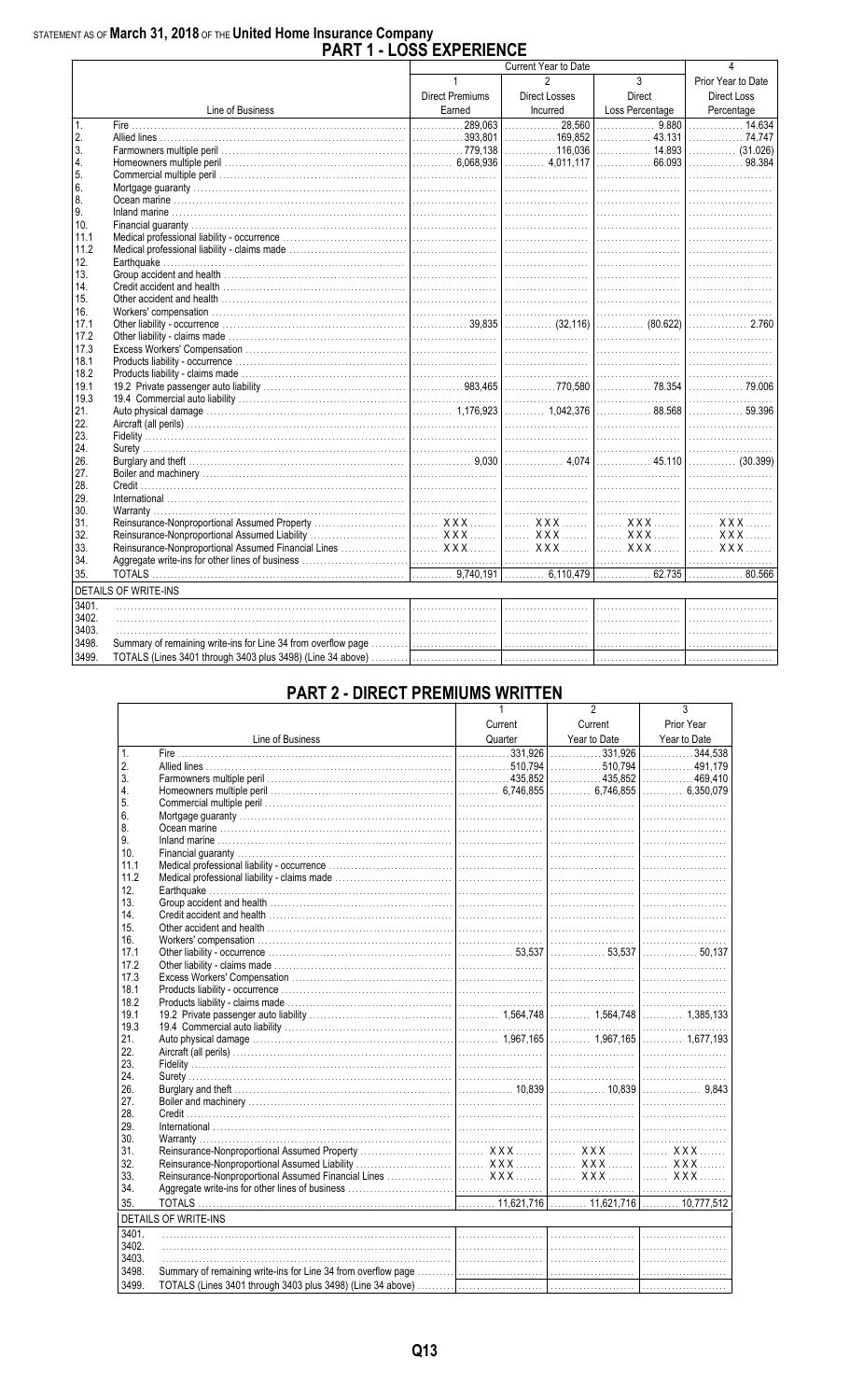# **PART 3 (000 omitted) LOSS AND LOSS ADJUSTMENT EXPENSE RESERVES SCHEDULE**

|      |                           |                       |                            | -3                    |                |                              | 6               |                  |                    |                  |                              |                  | 12                  | 13                           |
|------|---------------------------|-----------------------|----------------------------|-----------------------|----------------|------------------------------|-----------------|------------------|--------------------|------------------|------------------------------|------------------|---------------------|------------------------------|
|      |                           |                       |                            |                       |                |                              |                 | Q.S. Date        | Q.S. Date          |                  |                              | Prior Year-End   | Prior Year-End      | Prior Year-End               |
|      |                           |                       |                            |                       | 2018           | 2018 Loss                    |                 | Known Case       | Known Case         |                  |                              | Known Case Loss  | <b>IBNR Loss</b>    | <b>Total Loss</b>            |
|      |                           | Prior                 | Prior                      | <b>Total Prior</b>    | Loss and LAE   | and LAE                      |                 | Loss and LAE     | Loss and LAE       |                  |                              | and LAE Reserves | and LAE Reserves    | and LAE                      |
|      |                           | Year-End              | Year-End                   | Year-End              | Payments       | Payments                     | Total           | Reserves         | Reserves on Claims |                  | Total                        | Developed        | Developed           | Reserves                     |
|      |                           | Known                 | <b>IBNR</b>                | Loss and              | on Claims      | on Claims                    | 2018 Loss       | on Claims        | Reported or        | Q.S. Date        | Q.S. Loss                    | (Savings)/       | (Savings)/          | Developed                    |
|      | Years in Which            | Case Loss             | Loss and                   | LAE                   | Reported       | Unreported                   | and LAE         | Reported and     | Reopened           | <b>IBNR Loss</b> | and LAE                      | Deficiency       | Deficiency          | (Savings)/                   |
|      | Losses                    | and LAE               | LAE                        | Reserves              | as of Prior    | as of Prior                  | Payments        | Open as of Prior | Subsequent         | and LAE          | Reserves                     | $(Cols. 4 + 7)$  | $(Cols. 5 + 8 + 9)$ | Deficiency                   |
|      | Occurred                  | Reserves              | Reserves                   | $(Cols. 1 + 2)$       | Year-End       | Year-End                     | $(Cols. 4 + 5)$ | Year-End         | to Prior Year-End  | Reserves         | $(Cols. 7 + 8 + 9)$          | minus Col. 1)    | minus Col. 2)       | $(Cols. 11 + 12)$            |
|      |                           | 251                   | 430<br>.                   | 681<br>.              | 24<br>.        | .                            | .               | 229<br>.         |                    | 402              | 632<br>.                     |                  | $\cdots$ (27)       | . (25)                       |
|      |                           | 369                   | . 510                      | 879<br>.              | .              | .                            | . 73            | . 255            | .                  | . 402            | 665<br>.                     | <u></u> (41)     | (100)               | . (141                       |
|      | Subtotals 2016 + Prior.   | 620                   | $\ldots \ldots \ldots 940$ | $\ldots$ 1,560        | $\cdots$ 97    |                              | . 97            | $\cdots$ 484     |                    | 804              | 1,297                        |                  | (127)<br>.          | $\ldots \ldots \ldots (166)$ |
|      | 2017                      | 2,850                 | 2,085<br>.                 |                       | 1,781          | <u></u> 15                   | $\ldots$ 1,796  | 1,529            | . 167              | 1,558            | 3,254                        | .                | . (345)             |                              |
|      | Subtotals 2017 + Prior.   | .3,470                | $\ldots \ldots 3,025$      | $\ldots \ldots 6,495$ | 1,878          | . 15                         | 1,893           | 2,013            | . 176              | 2,362            | 4,551                        | . 421            |                     | . (51)                       |
| l 6. | 2018.                     | XXX.                  | <b>XXX</b>                 | <b>XXX</b>            | <b>XXX</b>     | 2,735<br>.                   | $\ldots$ 2,735  | <b>XXX</b>       | . 1,571            | 866              | . 2,437                      | <b>XXX</b>       | <b>XXX</b>          | . <b>X X X</b>               |
|      | <b>Fotals</b>             | $\ldots \ldots 3,470$ | $\ldots \ldots 3,025$      | . 6,495 $\vert$       | $\ldots$ 1,878 | $\ldots \ldots \ldots 2,750$ | $\ldots$ 4,628  | 2,013            | $\ldots$ 1,747     | .3,228<br>.      | $\ldots \ldots \ldots 6,988$ | 421              |                     | . (51)                       |
|      |                           |                       |                            |                       |                |                              |                 |                  |                    |                  |                              | Col. 11, Line 7  | Col. 12, Line 7     | $ $ Col. 13, Line 7          |
|      |                           |                       |                            |                       |                |                              |                 |                  |                    |                  |                              | As % of Col. 1   | As % of Col. 2      | As % of Col. 3               |
|      |                           |                       |                            |                       |                |                              |                 |                  |                    |                  |                              | Line 7           | Line 7              | Line 7                       |
| 18.  | Prior Year-End Surplus As |                       |                            |                       |                |                              |                 |                  |                    |                  |                              |                  |                     |                              |
|      | Regards Policyholders.    | 13,952,802            |                            |                       |                |                              |                 |                  |                    |                  |                              |                  | $12.133$   2.       | $(15.603)$ 3. (0.785)        |
|      |                           |                       |                            |                       |                |                              |                 |                  |                    |                  |                              |                  |                     |                              |
|      |                           |                       |                            |                       |                |                              |                 |                  |                    |                  |                              |                  |                     | Col. 13, Line 7              |
|      |                           |                       |                            |                       |                |                              |                 |                  |                    |                  |                              |                  |                     | Line 8                       |
|      |                           |                       |                            |                       |                |                              |                 |                  |                    |                  |                              |                  |                     |                              |
|      |                           |                       |                            |                       |                |                              |                 |                  |                    |                  |                              |                  |                     | $4$ 0.000                    |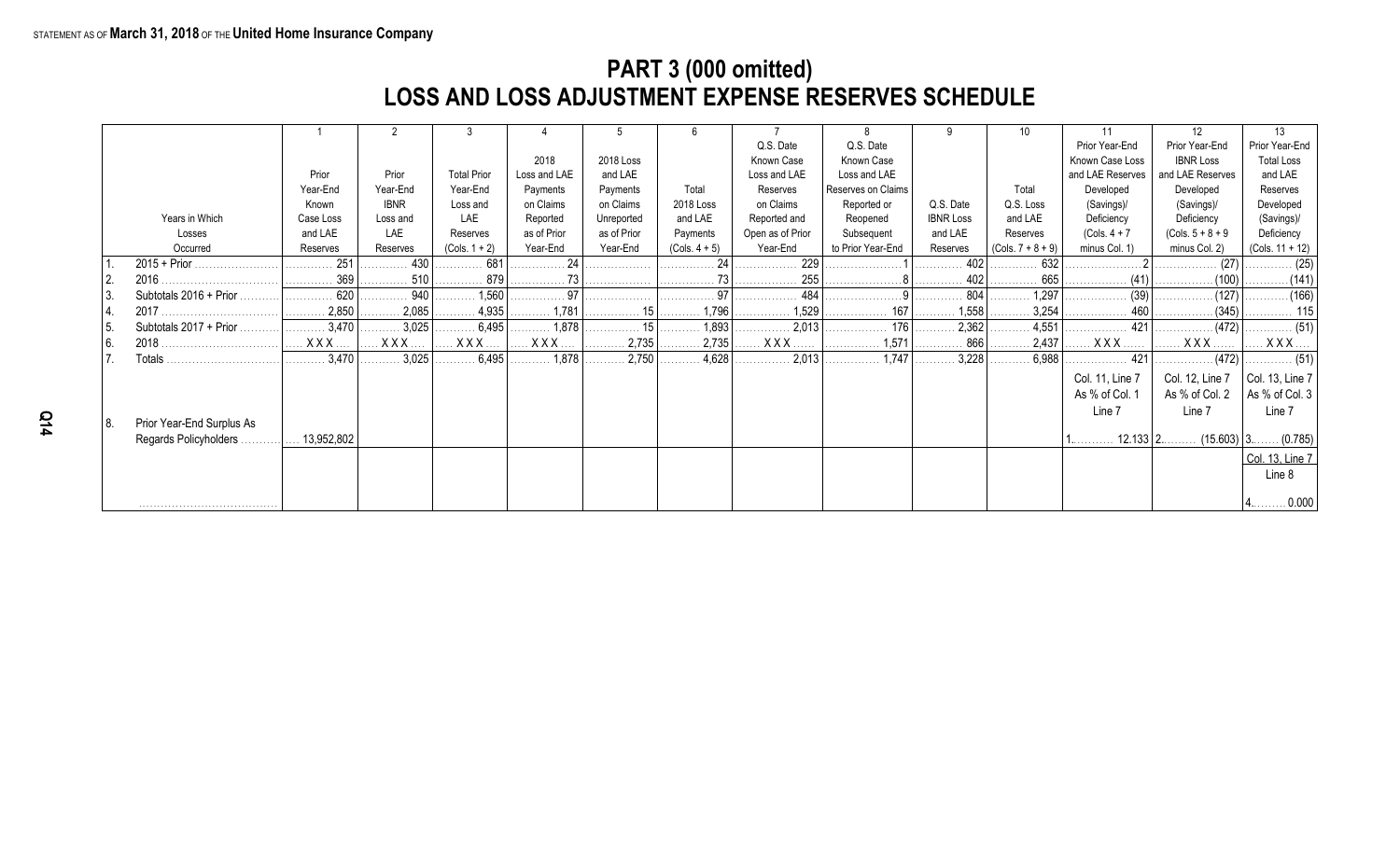# **SUPPLEMENTAL EXHIBITS AND SCHEDULES INTERROGATORIES**

The following supplemental reports are required to be filed as part of your statement filing. However, in the event that your company does not transact the type of business for which the special report must be filed, your response of NO to the specific interrogatory will be accepted in lieu of filing a "NONE" report and a bar code will be printed below. If the supplement is required of your company but is not being filed for whatever reason enter SEE EXPLANATION and provide an explanation following the interrogatory questions.

| orpianaton ronoming the interregatory quoctions.                                                                                                                                                                                                                                                                                                                                                                                                                                              | <b>RESPONSES</b>     |
|-----------------------------------------------------------------------------------------------------------------------------------------------------------------------------------------------------------------------------------------------------------------------------------------------------------------------------------------------------------------------------------------------------------------------------------------------------------------------------------------------|----------------------|
| 1. Will the Trusteed Surplus Statement be filed with the state of domicile and the NAIC with this statement?<br>2. Will Supplement A to Schedule T (Medical Professional Liability Supplement) be filed with this statement?<br>3. Will the Medicare Part D Coverage Supplement be filed with the state of domicile and the NAIC with this statement?<br>4. Will the Director and Officer Insurance Coverage Supplement be filed with the state of domicile and the NAIC with this statement? | No<br>No<br>No<br>No |
| Explanations:                                                                                                                                                                                                                                                                                                                                                                                                                                                                                 |                      |
| Bar Codes:                                                                                                                                                                                                                                                                                                                                                                                                                                                                                    |                      |







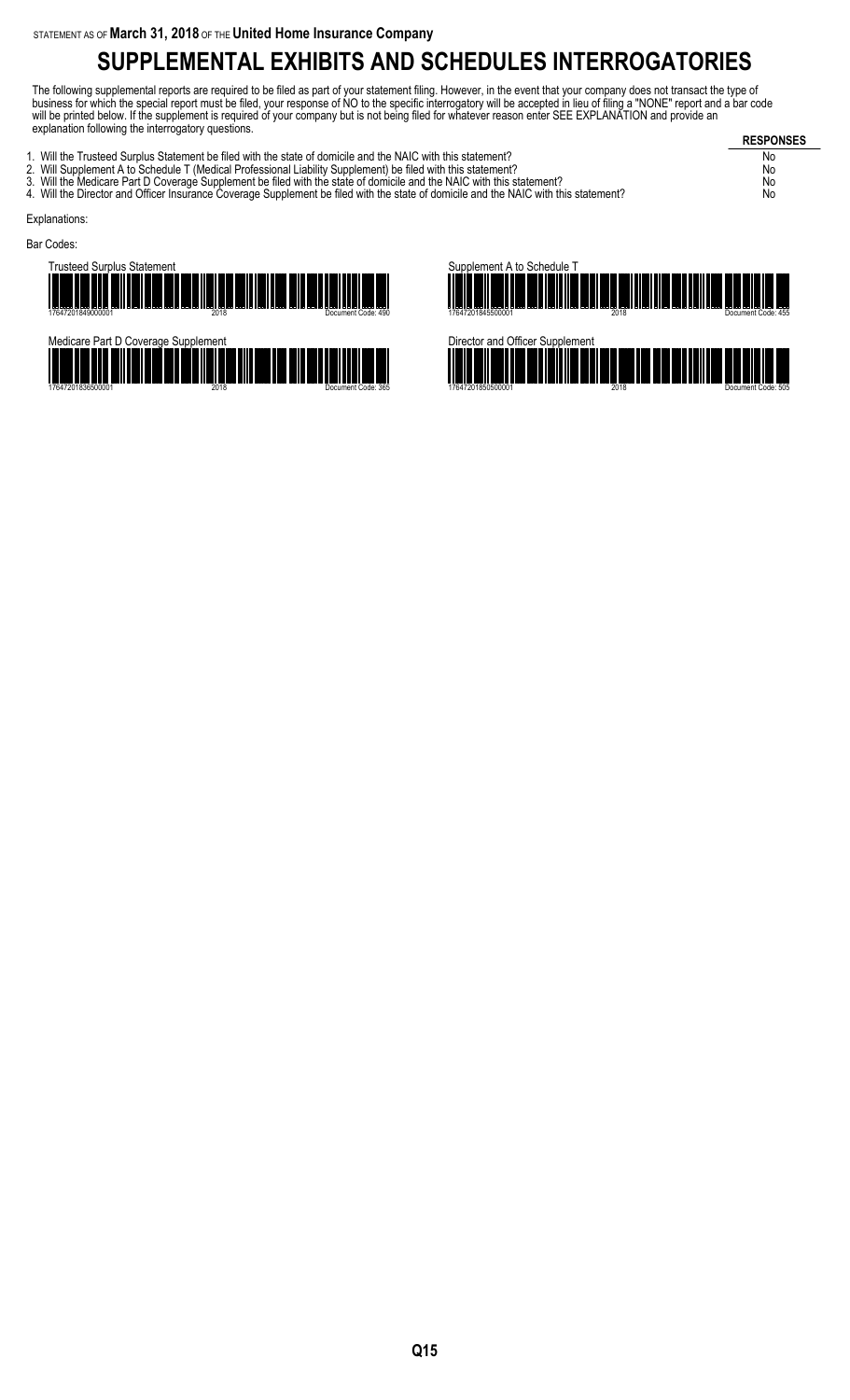**OVERFLOW PAGE FOR WRITE-INS** 

# **STATEMENT OF INCOME**

|       |                                                                       | <b>Current Year</b> | Prior Year | Prior Year Ended |
|-------|-----------------------------------------------------------------------|---------------------|------------|------------------|
|       |                                                                       | to Date             | to Date    | December 31      |
| 0597. | Summary of remaining write-ins for Line 5 (Lines 0504 through 0596)   |                     |            |                  |
| 1404. |                                                                       |                     |            |                  |
| 1405. |                                                                       |                     |            |                  |
| 1497. | Summary of remaining write-ins for Line 14 (Lines 1404 through 1496). |                     |            |                  |
| 3704. |                                                                       |                     |            |                  |
| 3705. |                                                                       |                     |            |                  |
| 3706. |                                                                       |                     |            |                  |
| 3707. |                                                                       |                     |            |                  |
| 3708. |                                                                       |                     |            |                  |
| 3709. |                                                                       |                     |            |                  |
| 3710. |                                                                       |                     |            |                  |
| 3711  |                                                                       |                     |            |                  |
| 3712. |                                                                       |                     |            |                  |
| 3713. |                                                                       |                     |            |                  |
| 3714. |                                                                       |                     |            |                  |
| 3715. |                                                                       |                     |            |                  |
| 3797. | Summary of remaining write-ins for Line 37 (Lines 3704 through 3796). |                     |            |                  |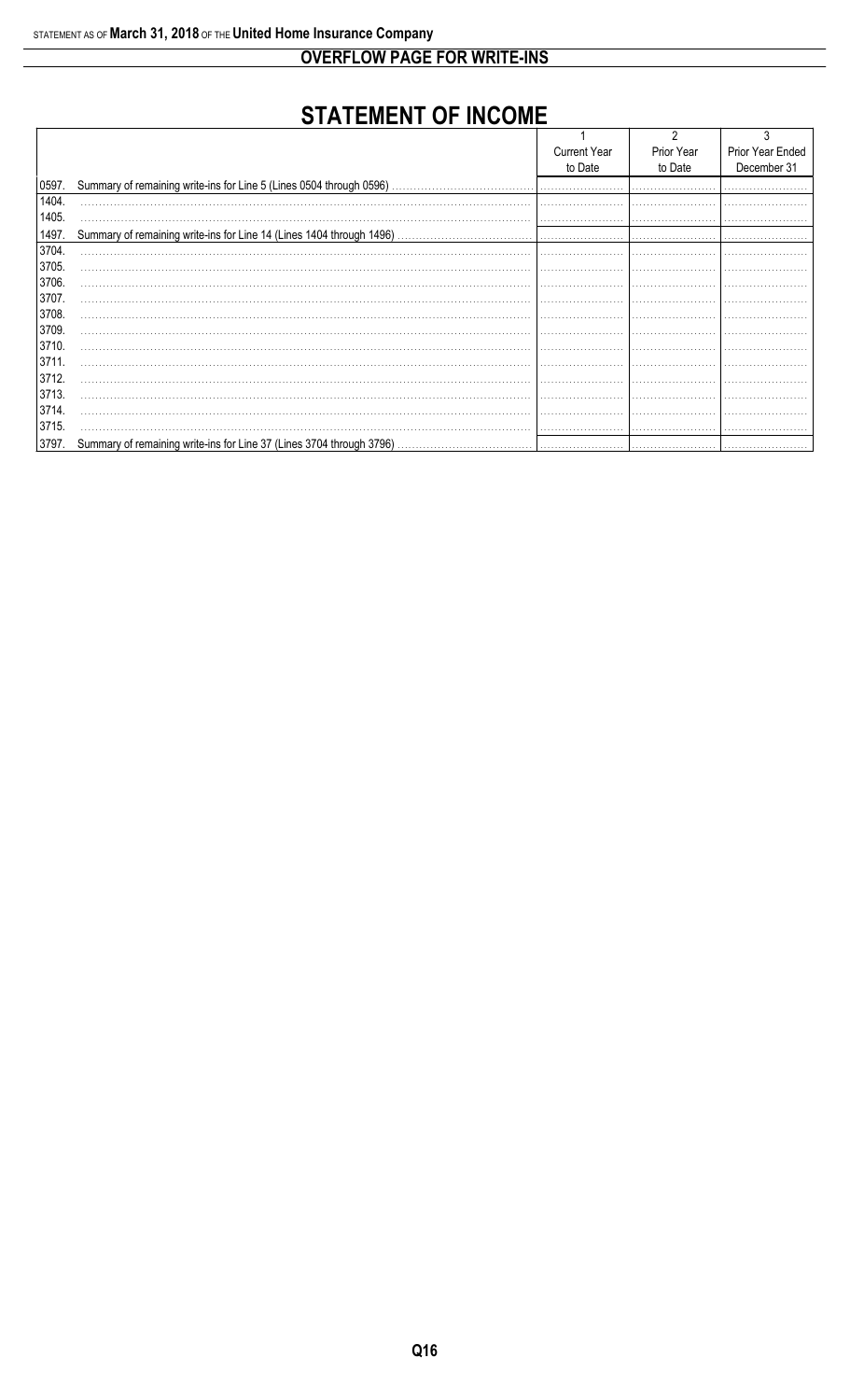#### STATEMENT AS OF **March 31, 2018** OF THE **United Home Insurance Company SCHEDULE A - VERIFICATION**

**Real Estate**

|      |                                  |              | Prior Year Ended         |
|------|----------------------------------|--------------|--------------------------|
|      |                                  | Year To Date | December 31              |
|      |                                  |              | $2.055.334$    1.992.291 |
| 2.   | Cost of acquired:                |              |                          |
|      | 2.1                              |              |                          |
|      | $2.2^{\circ}$                    |              |                          |
| 3.   |                                  |              |                          |
| 4.   |                                  |              |                          |
| 5.   |                                  |              |                          |
| 6.   |                                  |              |                          |
| 17.  |                                  |              |                          |
| 8.   |                                  |              |                          |
| I 9. |                                  |              |                          |
| 10.  | Deduct total nonadmitted amounts |              |                          |
| 11.  |                                  |              | 2.055.334                |

#### **SCHEDULE B - VERIFICATION Mortgage Loans**

|     |                                                                                                                                                                                                                                |              | Prior Year Ended |
|-----|--------------------------------------------------------------------------------------------------------------------------------------------------------------------------------------------------------------------------------|--------------|------------------|
|     |                                                                                                                                                                                                                                | Year To Date | December 31      |
|     |                                                                                                                                                                                                                                |              |                  |
| 2.  | Cost of acquired:                                                                                                                                                                                                              |              |                  |
|     | 2.1                                                                                                                                                                                                                            |              |                  |
|     | $2.2^{\circ}$                                                                                                                                                                                                                  |              |                  |
| 3.  | Capitalized deferred interest and other measurements are all the control of the control of the control of the control of the control of the control of the control of the control of the control of the control of the control |              |                  |
| 4.  | Accrual of discount.                                                                                                                                                                                                           |              |                  |
| 5.  |                                                                                                                                                                                                                                |              |                  |
| 6.  | Total gain (loss) on disposals<br>Deduct amounts received on disposals<br>Deduct amortization of premium and mortgage interest poin                                                                                            |              |                  |
| 7.  |                                                                                                                                                                                                                                |              |                  |
| 8.  |                                                                                                                                                                                                                                |              |                  |
| 9.  | Total foreign exchange change in book value/recorded inve                                                                                                                                                                      |              |                  |
| 10. | Deduct current year's other-than-temporary impairment recognized                                                                                                                                                               |              |                  |
| 11. | Book value/recorded investment excluding accrued interest at end of current period (Lines $1 + 2 + 3 + 4 + 5 + 1$ )                                                                                                            |              |                  |
|     |                                                                                                                                                                                                                                |              |                  |
| 12. |                                                                                                                                                                                                                                |              |                  |
| 13. |                                                                                                                                                                                                                                |              |                  |
| 14. |                                                                                                                                                                                                                                |              |                  |
| 15. |                                                                                                                                                                                                                                |              |                  |

#### **SCHEDULE BA - VERIFICATION Other Long-Term Invested Assets**

|      |                                                                                                                                                                                                                                    |              | Prior Year Ended |  |  |  |  |  |  |  |  |
|------|------------------------------------------------------------------------------------------------------------------------------------------------------------------------------------------------------------------------------------|--------------|------------------|--|--|--|--|--|--|--|--|
|      |                                                                                                                                                                                                                                    | Year To Date | December 31      |  |  |  |  |  |  |  |  |
|      |                                                                                                                                                                                                                                    |              |                  |  |  |  |  |  |  |  |  |
| 2.   | Cost of acquired:                                                                                                                                                                                                                  |              |                  |  |  |  |  |  |  |  |  |
|      | 2.1                                                                                                                                                                                                                                |              |                  |  |  |  |  |  |  |  |  |
|      | $2.2^{\circ}$                                                                                                                                                                                                                      |              |                  |  |  |  |  |  |  |  |  |
| 3.   | Capitalized deferred interest and other with the contract of the control of the control of the control of the control of the control of the control of the control of the control of the control of the control of the control     |              |                  |  |  |  |  |  |  |  |  |
| 14.  |                                                                                                                                                                                                                                    |              |                  |  |  |  |  |  |  |  |  |
| I 5. |                                                                                                                                                                                                                                    |              |                  |  |  |  |  |  |  |  |  |
| l 6. |                                                                                                                                                                                                                                    |              |                  |  |  |  |  |  |  |  |  |
| 7.   |                                                                                                                                                                                                                                    |              |                  |  |  |  |  |  |  |  |  |
| 8.   | Deduct amortization of premium and depreciation <i>manufacture in the content of the content of premium and depreciation</i> manufacture in the content of the content of the content of the content of the content of the content |              |                  |  |  |  |  |  |  |  |  |
| l 9. |                                                                                                                                                                                                                                    |              |                  |  |  |  |  |  |  |  |  |
| 10.  |                                                                                                                                                                                                                                    |              |                  |  |  |  |  |  |  |  |  |
| 11.  |                                                                                                                                                                                                                                    |              |                  |  |  |  |  |  |  |  |  |
| 12.  | Deduct total nonadmitted amounts                                                                                                                                                                                                   |              |                  |  |  |  |  |  |  |  |  |
| 13.  |                                                                                                                                                                                                                                    |              |                  |  |  |  |  |  |  |  |  |
|      |                                                                                                                                                                                                                                    |              |                  |  |  |  |  |  |  |  |  |

#### **SCHEDULE D - VERIFICATION Bonds and Stocks**

|               | DUIIUS AIIU OLUUNS                                                                                                                                                                                                             |              |                           |
|---------------|--------------------------------------------------------------------------------------------------------------------------------------------------------------------------------------------------------------------------------|--------------|---------------------------|
|               |                                                                                                                                                                                                                                |              |                           |
|               |                                                                                                                                                                                                                                |              | Prior Year Ended          |
|               |                                                                                                                                                                                                                                | Year To Date | December 31               |
|               | Book/adjusted carrying value of bonds and stocks, December 31 of prior year manufactured contract and the control of the 23,568,539 [  23,568,539 [  23,568,539 ]                                                              |              |                           |
| 2.            |                                                                                                                                                                                                                                |              |                           |
| 3.            |                                                                                                                                                                                                                                |              |                           |
| $\vert 4.$    |                                                                                                                                                                                                                                |              |                           |
| <sup>5.</sup> |                                                                                                                                                                                                                                |              |                           |
| 6.            |                                                                                                                                                                                                                                |              |                           |
| 7.            | Deduct amortization of premium measure and contact the contract of the contract of the contract of the contract of the contract of the contract of the contract of the contract of the contract of the contract of the contrac |              |                           |
| 8.            |                                                                                                                                                                                                                                |              |                           |
| ∣9.           |                                                                                                                                                                                                                                |              |                           |
| 10.           |                                                                                                                                                                                                                                |              |                           |
| 11.           |                                                                                                                                                                                                                                |              |                           |
| 12.           | Deduct total nonadmitted amounts                                                                                                                                                                                               |              |                           |
| 13.           |                                                                                                                                                                                                                                |              | . 26,219,535   26,073,333 |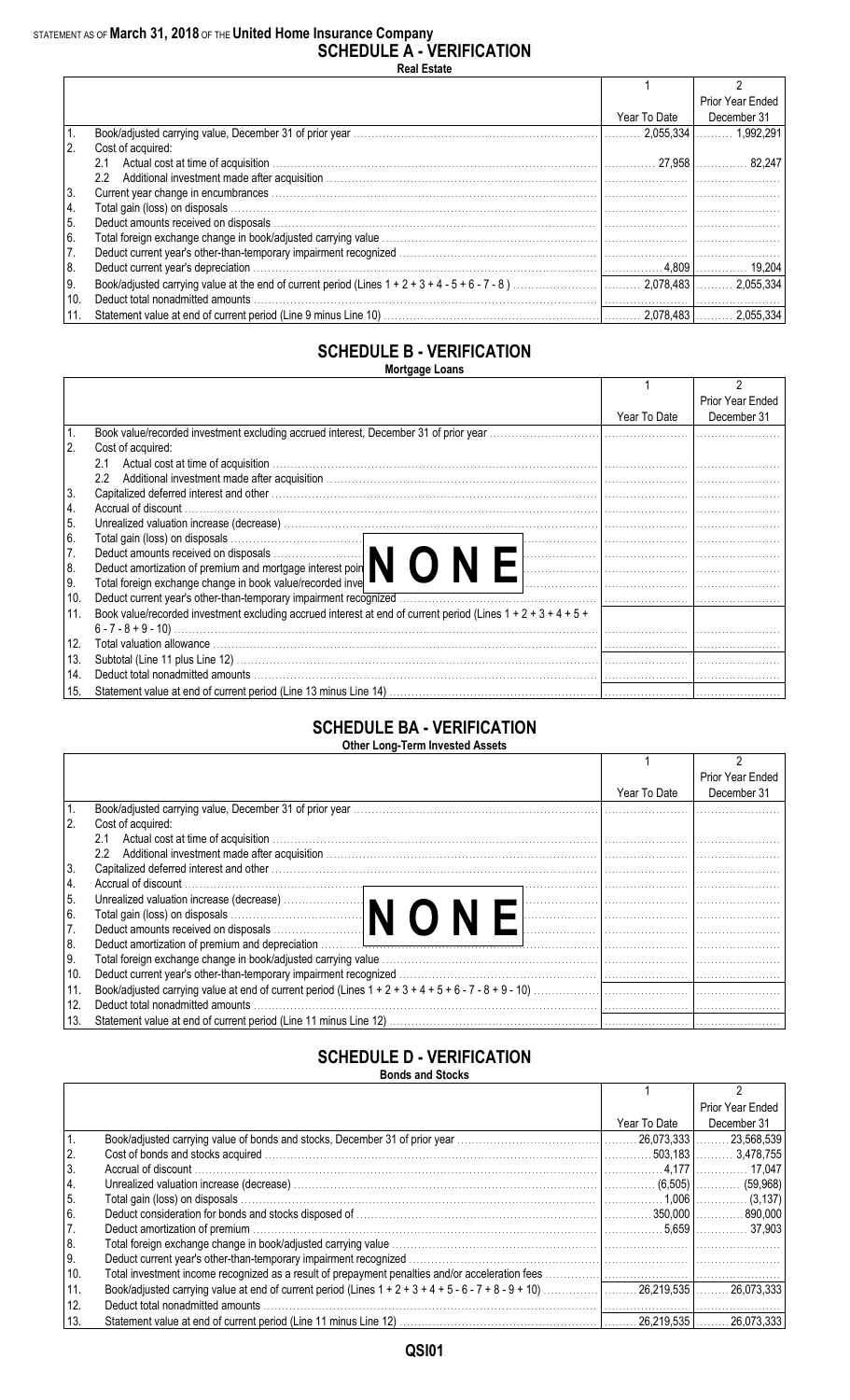### **SCHEDULE D - PART 1B**

Showing the Acquisitions, Dispositions and Non-Trading Activity

During the Current Quarter for all Bonds and Preferred Stock by NAIC Designation

|              |                         | Book/Adjusted          |                |                |                        | Book/Adjusted         | Book/Adjusted         | Book/Adjusted         | Book/Adjusted         |
|--------------|-------------------------|------------------------|----------------|----------------|------------------------|-----------------------|-----------------------|-----------------------|-----------------------|
|              |                         | <b>Carrying Value</b>  | Acquisitions   | Dispositions   | Non-Trading            | <b>Carrying Value</b> | <b>Carrying Value</b> | <b>Carrying Value</b> | <b>Carrying Value</b> |
|              |                         | Beginning of           | During Current | During Current | <b>Activity During</b> | End of                | End of                | End of                | December 31           |
|              | <b>NAIC Designation</b> | <b>Current Quarter</b> | Quarter        | Quarter        | <b>Current Quarter</b> | <b>First Quarter</b>  | Second Quarter        | <b>Third Quarter</b>  | Prior Year            |
| <b>BONDS</b> |                         |                        |                |                |                        |                       |                       |                       |                       |
|              | NAIC $1(a)$ .           |                        |                |                |                        |                       |                       |                       | $\ldots 25.490.967$   |
| 2.           |                         |                        |                |                |                        |                       |                       |                       |                       |
| 3.           |                         |                        |                |                |                        |                       |                       |                       |                       |
| 4.           | NAIC $4(a)$ .           |                        |                |                |                        |                       |                       |                       |                       |
| 5.           |                         |                        |                |                |                        |                       |                       |                       |                       |
| 6.           | NAIC $6(a)$ .           |                        |                |                |                        |                       |                       |                       |                       |
|              |                         |                        |                |                |                        |                       |                       |                       |                       |
|              | <b>PREFERRED STOCK</b>  |                        |                |                |                        |                       |                       |                       |                       |
| 8.           | NAIC 1                  |                        |                |                |                        |                       |                       |                       |                       |
| 9.           | NAIC 2                  |                        |                |                |                        |                       |                       |                       |                       |
| 10.          | NAIC 3                  |                        |                |                |                        |                       |                       |                       |                       |
| 11.          | NAIC 4                  |                        |                |                |                        |                       |                       |                       |                       |
| 12.          | NAIC 5                  |                        |                |                |                        |                       |                       |                       |                       |
| 13.          |                         |                        |                |                |                        |                       |                       |                       |                       |
| 14.          |                         |                        |                |                |                        |                       |                       |                       |                       |
| 15.          |                         |                        |                |                |                        |                       |                       |                       |                       |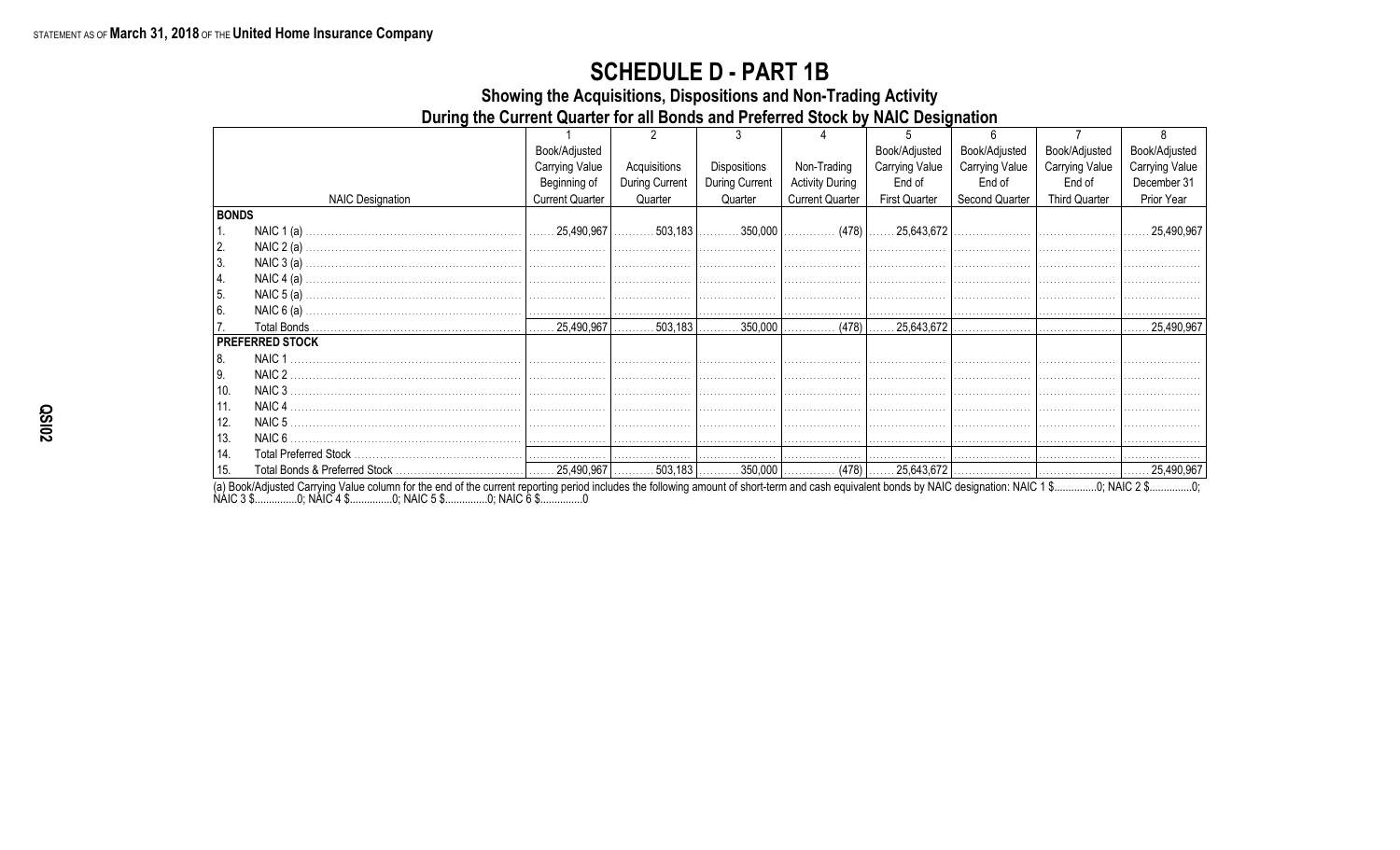| SI08 Schedule E - Verification (Cash Equivalents)  NONE |  |
|---------------------------------------------------------|--|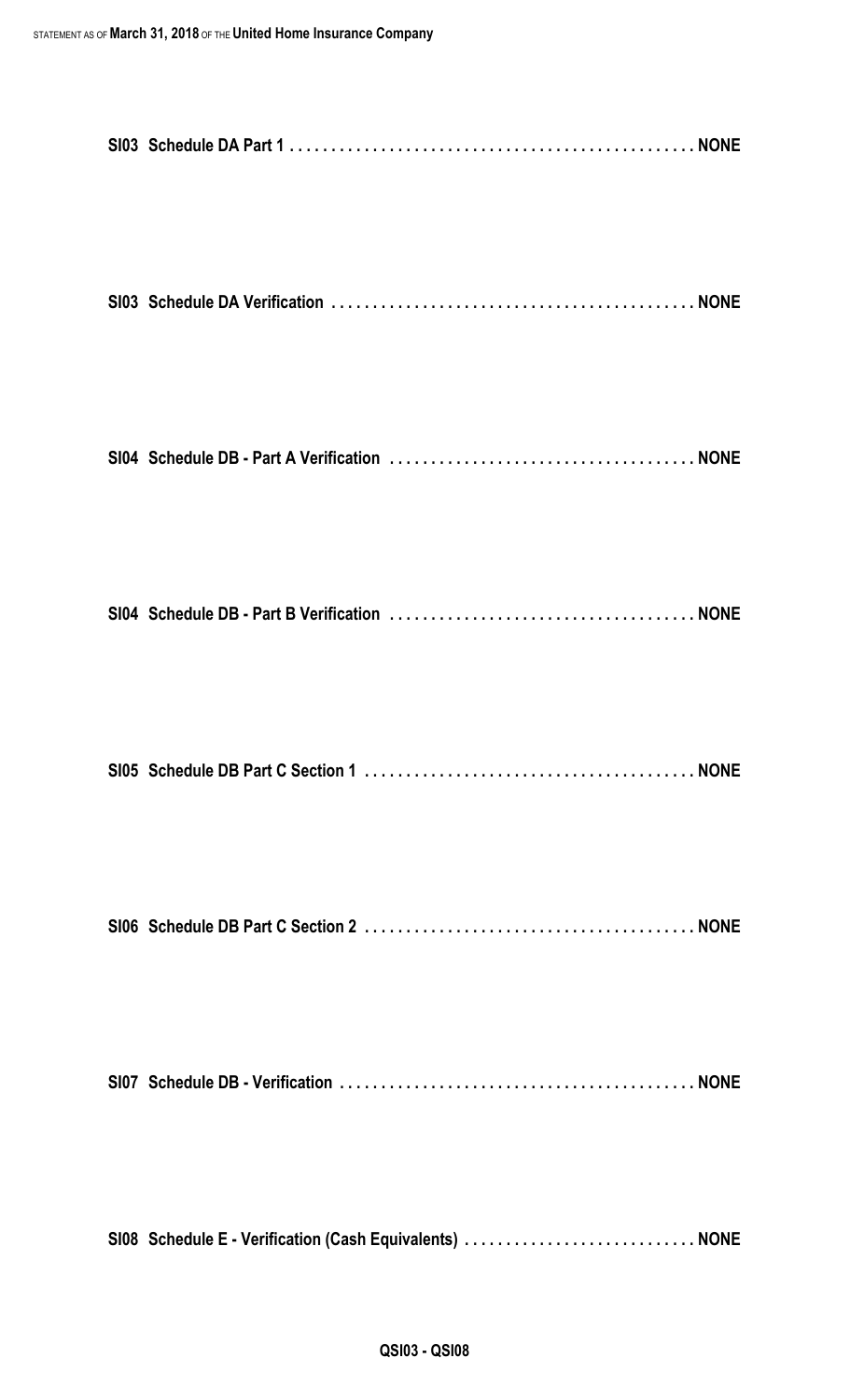# **SCHEDULE A - PART 2**

**Showing all Real Estate ACQUIRED AND ADDITIONS MADE During the Current Quarter**

|                                          | Location  |             |               |                |                    |           |                                              |             |
|------------------------------------------|-----------|-------------|---------------|----------------|--------------------|-----------|----------------------------------------------|-------------|
|                                          |           |             |               |                |                    |           | Book/Adjusted                                | Additional  |
|                                          |           |             |               |                | <b>Actual Cost</b> |           | Carrying                                     | Investment  |
| Description                              |           |             |               |                | at Time            | Amount of | Value Less                                   | Made After  |
| of Property                              | City      | State       | Date Acquired | Name of Vendor |                    |           | of Acquisition   Encumbrances   Encumbrances | Acquisition |
| <b>Acquired by Purchase</b>              |           |             |               |                |                    |           |                                              |             |
| Improvements - 1201 W Court St.          | Paragould | AR          | 03/31/2018    |                | 27,958<br>.        |           | .                                            | .           |
| 0199999 Subtotal - Acquired by Purchase. |           | 27.958<br>. |               | .              | .                  |           |                                              |             |
| 0399999 Totals                           |           |             |               |                | 27,958<br>.        | .         | .                                            | .           |

# **SCHEDULE A - PART 3**

### **Showing All Real Estate DISPOSED During the Quarter, Including Payments During the Final Year on "Sales Under Contract"**

|                | Location |       |         |           |        |                                |                |         |                |                                          | Change in Book/Adjusted Carrying Value Less Encumbrances |           |                                |          |           |           |           |              |          |
|----------------|----------|-------|---------|-----------|--------|--------------------------------|----------------|---------|----------------|------------------------------------------|----------------------------------------------------------|-----------|--------------------------------|----------|-----------|-----------|-----------|--------------|----------|
|                |          |       |         |           |        | Expended for                   |                |         |                |                                          |                                                          |           |                                |          |           |           |           |              |          |
|                |          |       |         |           |        | Additions.                     | Book/Adiusted  |         | Current Year's |                                          |                                                          |           | Book/Adiusted                  |          | Foreian   |           |           | Gross Income | Taxes.   |
|                |          |       |         |           |        | Permanent                      | Carrying Value |         | Other-Than-    |                                          |                                                          |           | Total Foreign   Carrying Value |          | Exchange  |           | Total     | Earned Less  | Repairs  |
| Description    |          |       |         |           |        | Improvements                   | Less           | Current |                | Temporary   Current Year's               | <b>Total Change</b>                                      | Exchange  | Less                           | Amounts  | Gair      | Gain      | Gair      | Interest     | and      |
|                |          |       | Disposa | Name of   | Actual | I and Changes in IEncumbrances |                | Year's  | Impairment     | Change in                                | in B/A C.V.                                              | Change in | <b>IEncumbrances</b>           | Received | (Loss) on | (Loss) on | (Loss) on | Incurred on  | Expenses |
| Property       |          | State | Nate    | Purchaser | Cost   | Encumbrances                   | Prior Year     |         |                | Depreciation   Recognized   Encumbrances | $(11 - 9 - 10)$                                          | B/A C.V.  | on Disposal   During Year      |          | Disposal  | Disposa   | Disposal  | Encumbrances | Incurred |
| 0399999 Totals |          |       |         |           |        |                                |                |         |                |                                          |                                                          |           |                                |          |           |           | .         | .            |          |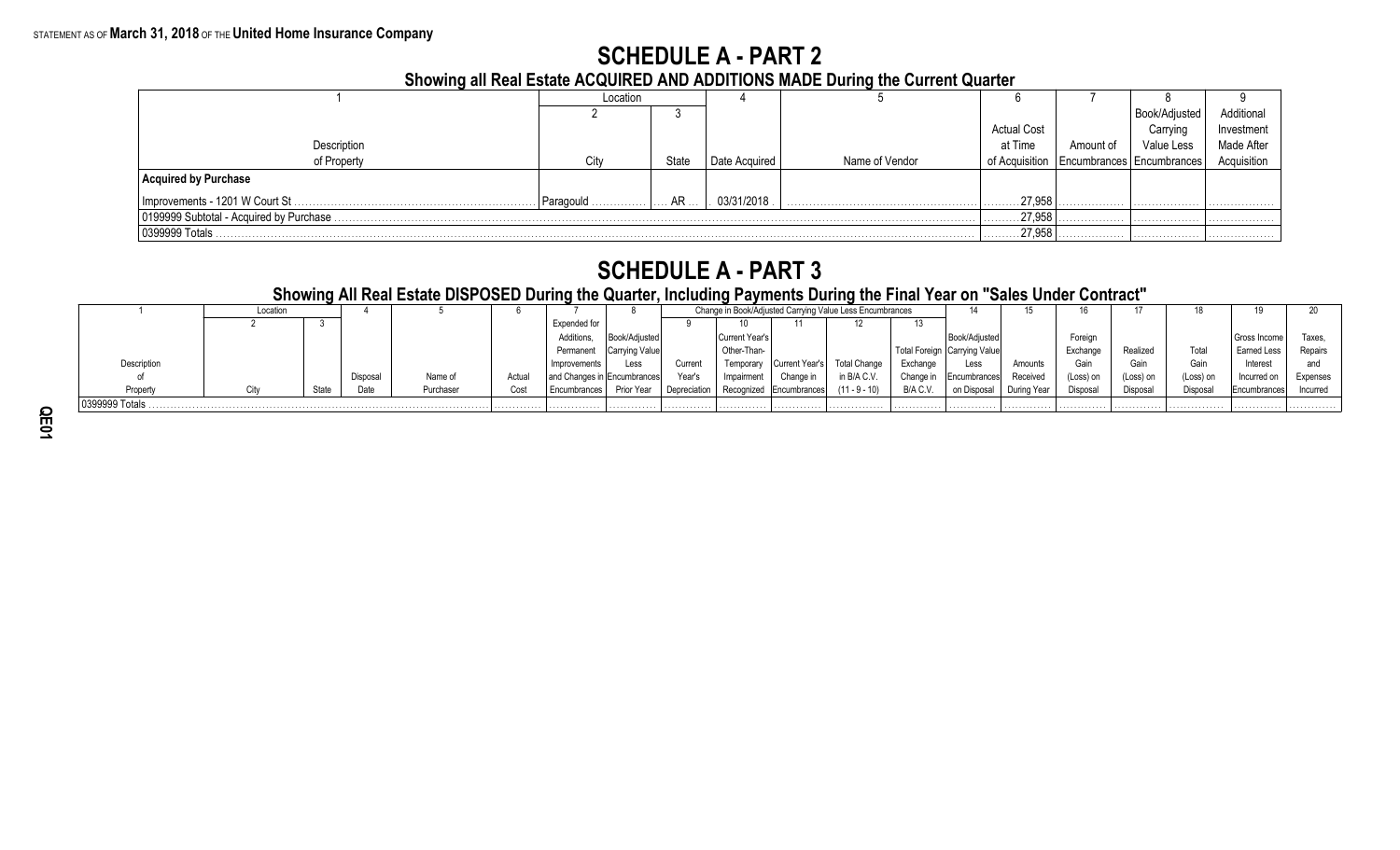**E02 Schedule B Part 3 . . . . . . . . . . . . . . . . . . . . . . . . . . . . . . . . . . . . . . . . . . . . . . . . . . NONE**

**E03 Schedule BA Part 2 . . . . . . . . . . . . . . . . . . . . . . . . . . . . . . . . . . . . . . . . . . . . . . . . . NONE**

**E03 Schedule BA Part 3 . . . . . . . . . . . . . . . . . . . . . . . . . . . . . . . . . . . . . . . . . . . . . . . . . NONE**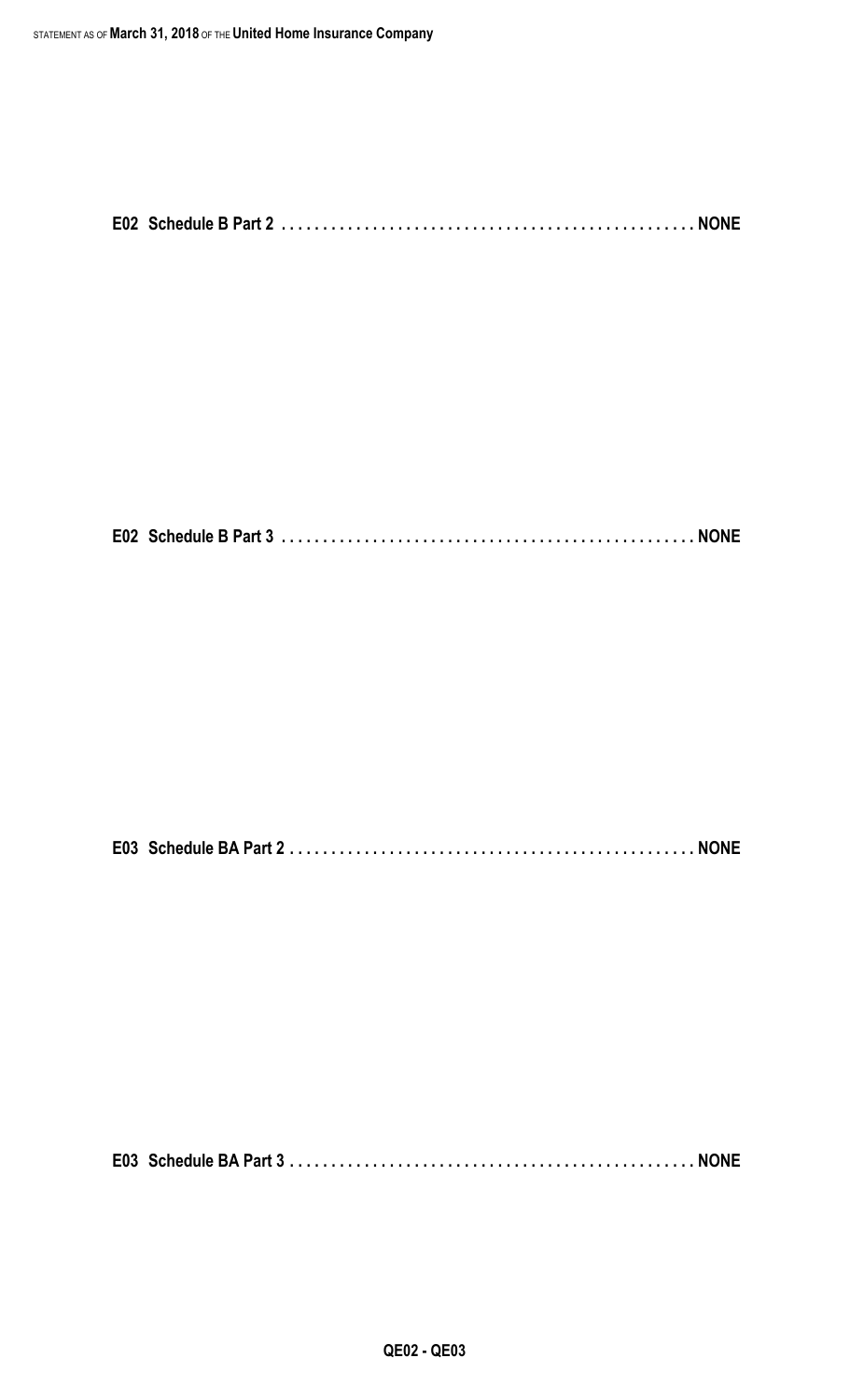# **SCHEDULE D - PART 3**

**Show All Long-Term Bonds and Stock Acquired During the Current Quarter**

|                          |                                                            |            |                  |              |                 |                    |           | Paid for     | <b>NAIC</b>   |
|--------------------------|------------------------------------------------------------|------------|------------------|--------------|-----------------|--------------------|-----------|--------------|---------------|
|                          |                                                            |            |                  |              |                 |                    |           | Accrued      | Designation   |
| <b>CUSIP</b>             |                                                            |            |                  | Name of      | Number of       |                    |           | Interest and | or Market     |
| Identification           | Description                                                | Foreign    | Date Acquired    | Vendor       | Shares of Stock | <b>Actual Cost</b> | Par Value | Dividends    | Indicator (a) |
|                          | Bonds - U.S. States, Territories and Possessions           |            |                  |              |                 |                    |           |              |               |
| 083419T92.               |                                                            |            | $. 03/02/2018$ . | Centennial   | $XXX$           | $200,000$          | 200.000   | 488 1z<br>.  |               |
|                          |                                                            |            |                  |              | $XXX$           | 200,000            | 200,000   | 488<br>.     | XXX           |
|                          | Bonds - U.S. Special Revenue, Special Assessment           |            |                  |              |                 |                    |           |              |               |
| 041189XX4                |                                                            |            | 01/08/2018       | l Centennial | XXX.            | 100.000            | 100.000   |              |               |
| 643748FX9                | New Diana TX 02/15/2039                                    |            | 02/02/2018       | Centennial   | . <b>X X X</b>  | 96.748             | 100.000   | 183          |               |
|                          |                                                            |            | 02/02/2018       | Centennial   | <b>XXX</b>      | .97,250            | 100,000   |              |               |
|                          |                                                            |            |                  |              | XXX             | 293,998            | 300.000   | 355          | $\ldots$ XXX  |
|                          | <b>Bonds - Industrial and Miscellaneous (Unaffiliated)</b> |            |                  |              |                 |                    |           |              |               |
| 100000000                | $[CD-FNB]$                                                 |            | $. 02/11/2018$ . |              | XXX             | 9.185              | 9.185     |              |               |
|                          |                                                            |            |                  |              | XXX             | 9.185              | 9.185     |              | $XXX$         |
|                          |                                                            |            |                  |              | <b>XXX</b>      | 503.183            | 509,185   | 842          | $XXX$         |
|                          |                                                            |            |                  |              | . X X X .       | <b>XXX</b>         | XXX       | <b>XXX</b>   | $XXX$         |
| 8399999 Subtotal - Bonds |                                                            |            |                  |              | <b>XXX</b> .    | 503,183            | 509,185   | 842          | $XXX$         |
|                          |                                                            |            |                  |              | . X X X         | <b>XXX</b>         | XXX.      | <b>XXX</b>   | $XXX$         |
|                          | 8999999 Subtotal - Preferred Stocks                        | <b>XXX</b> |                  | <b>XXX</b>   |                 | <b>XXX</b>         |           |              |               |
|                          |                                                            |            | XXX.             | $XXX$        | XXX.            | XXX                |           |              |               |
|                          |                                                            |            |                  |              | <b>XXX</b>      |                    | $XXX$     |              | $XXX$         |
|                          |                                                            |            |                  |              | <b>XXX</b>      |                    | $XXX$     |              | $XXX$         |
|                          |                                                            |            |                  |              | <b>XXX</b>      | $\ldots$ 503,183   | . X X X   | 842<br>.     |               |

(a) For all common stock bearing the NAIC market indicator "U" provide: the number of such issues ...............0.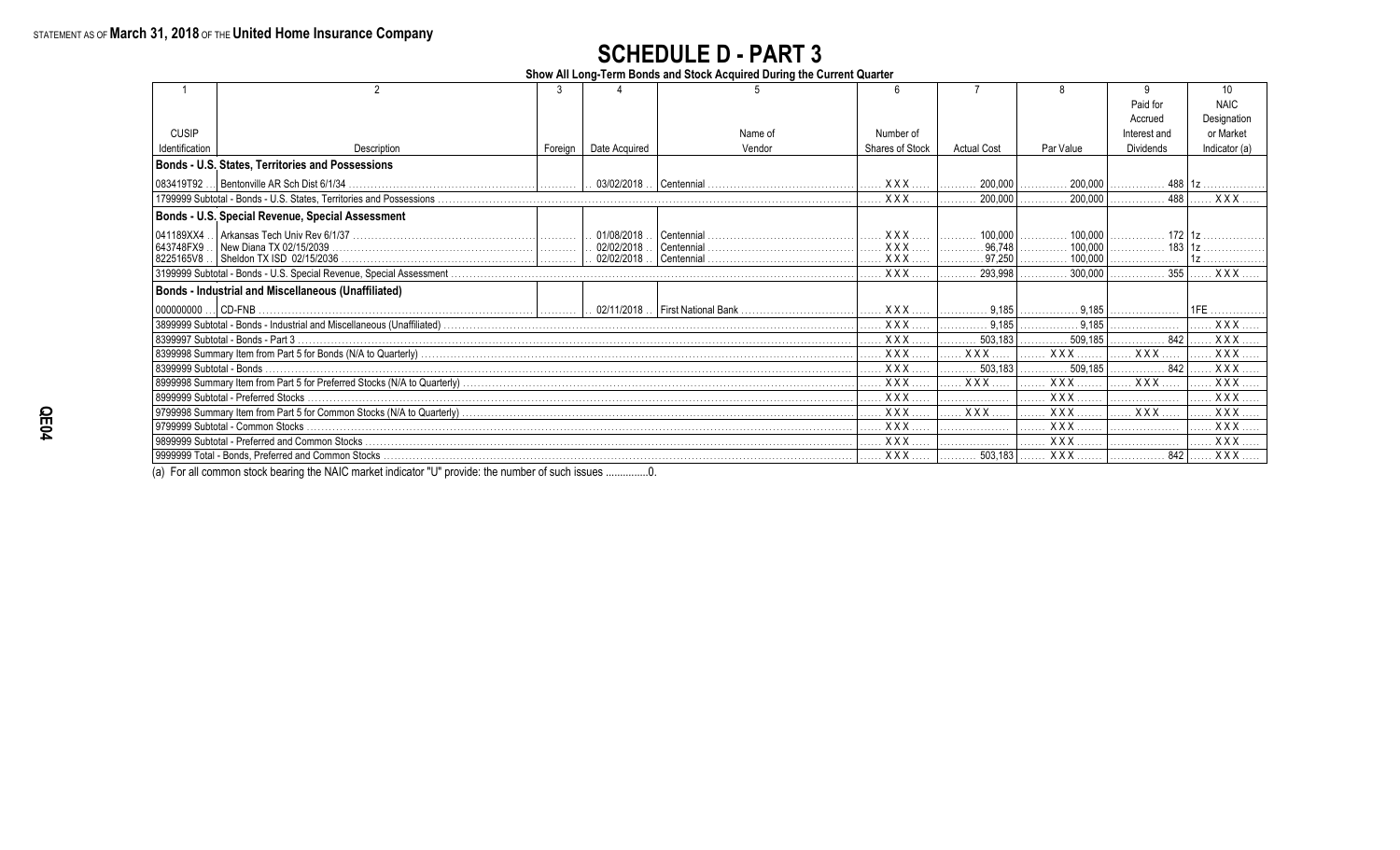# **SCHEDULE D - PART 4**

# **Show All Long-Term Bonds and Stocks Sold, Redeemed or Otherwise Disposed of**

**During the Current Quarter**

|                          |                                                                                               |            |          |                                    |                         |                    |                                         |                        | Change in Book/Adjusted Carrying Value |                |                                |                             |                  |                        |             |                       |                              |                      |             |              |
|--------------------------|-----------------------------------------------------------------------------------------------|------------|----------|------------------------------------|-------------------------|--------------------|-----------------------------------------|------------------------|----------------------------------------|----------------|--------------------------------|-----------------------------|------------------|------------------------|-------------|-----------------------|------------------------------|----------------------|-------------|--------------|
|                          |                                                                                               |            |          |                                    |                         |                    |                                         |                        |                                        |                |                                |                             |                  |                        |             |                       |                              |                      |             |              |
|                          |                                                                                               |            |          |                                    |                         |                    |                                         |                        |                                        |                |                                |                             |                  |                        |             |                       |                              |                      |             |              |
|                          |                                                                                               |            |          |                                    |                         |                    |                                         | Prior Year             |                                        |                | Current Year's                 |                             | Total            | Book/                  |             |                       |                              | <b>Bond Interest</b> |             |              |
|                          |                                                                                               |            |          |                                    |                         |                    |                                         | Book/                  | Unrealized                             |                | Other Than                     | Total                       | Foreian          | Adjusted               | Foreian     |                       |                              | Stock                |             |              |
|                          |                                                                                               |            |          | Number                             |                         |                    |                                         | Adjusted               | Valuation                              | Current Year's | Temporary                      | Change in                   | Exchange         | Carrying Valu          | Exchange    | Realized              | Total                        | Dividends            | Contractual | l Designatio |
| <b>CUSIP</b>             |                                                                                               |            | Name of  | of Shares                          |                         |                    | Actual                                  |                        | Increase/                              |                |                                |                             |                  |                        |             |                       |                              |                      | Maturity    | or Market    |
|                          |                                                                                               | Disposal   |          |                                    |                         | Par                |                                         | Carrying               |                                        | (Amortization) | Impairment                     | <b>B./A.C.V.</b>            | Change in        | at Disposal            | Gain (Loss) | Gain (Loss)           | Gain (Loss)                  | Received             |             |              |
| Identification           | Description                                                                                   |            | Purchase | of Stock                           | Consideration           | Value              | Cost                                    | Value                  | (Decrease)                             | Accretion      |                                | Recognized $(11 + 12 - 13)$ | <b>B./A.C.V.</b> | Date                   | on Disposal | on Disposal           | on Disposal                  | During Year          |             | ndicator (   |
|                          | Bonds - U.S. Political Subdivisions of States, Territories and Possessions                    |            |          |                                    |                         |                    |                                         |                        |                                        |                |                                |                             |                  |                        |             |                       |                              |                      |             |              |
|                          | 623583DN8 .   Mount Vernon MO Sch Dist 3/1/27                                                 |            |          | $\ldots$ XXX                       | $\ldots$ . 100.000      | $\ldots$ 100.000   | .                                       | $\ldots \ldots 98,978$ | . 10                                   | .              | .                              | .                           | .                | $\ldots \ldots 98,994$ | .           | $\ldots \ldots 1,006$ | $\ldots \ldots 1,006$        | .                    | .           | 1FE          |
|                          | 2499999 Subtotal - Bonds - U.S. Political Subdivisions of States. Territories and Possessions |            |          | $\ldots$ XXX                       | $\ldots$ . 100,000      | $\ldots$ . 100,000 | .                                       | 98.978<br>.            | .                                      |                |                                | .                           |                  | 98.994<br>.            |             | $\ldots \ldots 1,006$ | $\ldots \ldots \ldots$ 1,006 | .                    | . XXX.      | . XXX        |
|                          | Bonds - U.S. Special Revenue, Special Assessment                                              |            |          |                                    |                         |                    |                                         |                        |                                        |                |                                |                             |                  |                        |             |                       |                              |                      |             |              |
| 04084CCA0                | AR Dev Fin Auth 7/1/25                                                                        | 01/02/2018 |          | <b>XXX</b>                         | .5,000                  | 5,000              | 5,000                                   | 5,000                  | .                                      | .              |                                | .                           |                  |                        |             |                       |                              |                      |             |              |
|                          |                                                                                               | 01/02/201  |          |                                    | 20,000<br>.25.000       | 20,000             |                                         |                        |                                        |                |                                |                             |                  |                        |             |                       |                              |                      |             |              |
|                          | Crawford Cnty AR Sales & Use 9/1/23<br>Richardson TX 2/15/23                                  | 02/15/2018 |          |                                    | .<br>.                  | 25,000             | .25,000'                                |                        | .<br>.                                 | .              |                                | .<br>.                      |                  |                        |             |                       |                              |                      | .<br>.      |              |
| 537360PP8                | Little Rock AR Librarv                                                                        |            |          | $\ldots$ XXX                       | 100,000<br>.            | 100,000            | 101.950                                 |                        |                                        |                |                                |                             |                  |                        |             |                       |                              |                      |             |              |
|                          | 3199999 Subtotal - Bonds - U.S. Special Revenue, Special Assessment                           |            |          | $\ldots$ XXX.                      | $\ldots$ . 250,000      | 250,000            | $\ldots$ . 251,035                      | . 250.029              |                                        |                |                                |                             |                  | 250,000                |             |                       |                              |                      | XXX         | . XXX        |
|                          | 8399997 Subtotal - Bonds - Part 4                                                             |            |          | <b>XXX</b>                         | $\ldots$ .350,000       | 350,000            | . 251,035                               | 349.007                |                                        |                |                                |                             |                  | 348.994                |             |                       |                              |                      | <b>XXX</b>  | XXX          |
|                          |                                                                                               |            |          | XXX .                              | XXX.                    | . . XXX            | $\ldots$ XXX.                           | . XXX.                 | XXX                                    | . XXX.         | XXX                            | . XXX                       | $.$ XXX          | $\ldots$ XXX.          | . XXX.      | XXX.                  | $\ldots$ XXX.                | <b>XXX</b> .         | <b>XXX</b>  | . XXX        |
| 8399999 Subtotal - Bonds |                                                                                               |            |          | $\mathbf{XXX}$                     | $\ldots$ .350,000       | $\ldots$ . 350.000 | $\ldots$ 251.035                        | $\ldots$ . 349,007     | .                                      |                |                                | .                           | .                | $\ldots$ . 348.994     |             | $\ldots \ldots 1.006$ | $\ldots \ldots 1,006$        | .                    | <b>XXX</b>  | . XXX        |
|                          | 8999998 Summary Item from Part 5 for Preferred Stocks (N/A to Quarterly)                      |            |          | <b>XXX</b>                         | <b>XXX</b> .            | XXX                | XXX                                     | XXX .                  | XXX                                    | $\ldots$ XXX.  | $\mathbf{X} \times \mathbf{X}$ | . XXX                       | $.$ XXX          | . XXX                  | . XXX.      | . XXX.                | XXX.                         | <b>XXX</b> .         | <b>XXX</b>  | . XXX        |
|                          | 8999999 Subtotal - Preferred Stocks                                                           |            |          | XXX                                | .                       | <b>XXX</b> .       | .                                       |                        | .                                      |                |                                | .                           | .                | .                      |             |                       |                              | .                    | <b>XXX</b>  | . XXX        |
|                          | 9799998 Summary Item from Part 5 for Common Stocks (N/A to Quarterly)                         |            |          | <b>XXX</b>                         | XXX                     | XXX                | XXX                                     | XXX                    | XXX                                    | XXX            | XXX                            | XXX.                        | . . <b>XXX</b>   | XXX                    | . . XXX     | $.$ $XXX.$            | XXX.                         | XXX                  | <b>XXX</b>  | . XXX        |
|                          | 9799999 Subtotal - Common Stocks                                                              |            |          | $\mathbf{X} \times \mathbf{X}$     | .                       | XXX .              |                                         |                        |                                        |                |                                |                             |                  |                        |             |                       |                              |                      | XXX         | . XXX        |
|                          | 9899999 Subtotal - Preferred and Common Stocks                                                |            |          | $\mathbf{X} \times \mathbf{X}$     |                         | <b>XXX</b> .       |                                         |                        |                                        |                |                                |                             |                  |                        |             |                       |                              |                      | <b>XXX</b>  | . XXX        |
|                          | 9999999 Total - Bonds, Preferred and Common Stocks                                            |            |          | $\left  \dots \right.$ XXX $\dots$ | $\ldots \ldots 350,000$ | . XXX              | $\vert$ 251,035 $\vert$ 349,007 $\vert$ |                        |                                        |                |                                |                             |                  |                        | .           | $\ldots \ldots 1,006$ | $\ldots \ldots \ldots 1,006$ | .                    | . XXX       | . XXX .      |

**QE05**

(a) For all common stock bearing the NAIC market indicator "U" provide: the number of such issues ..................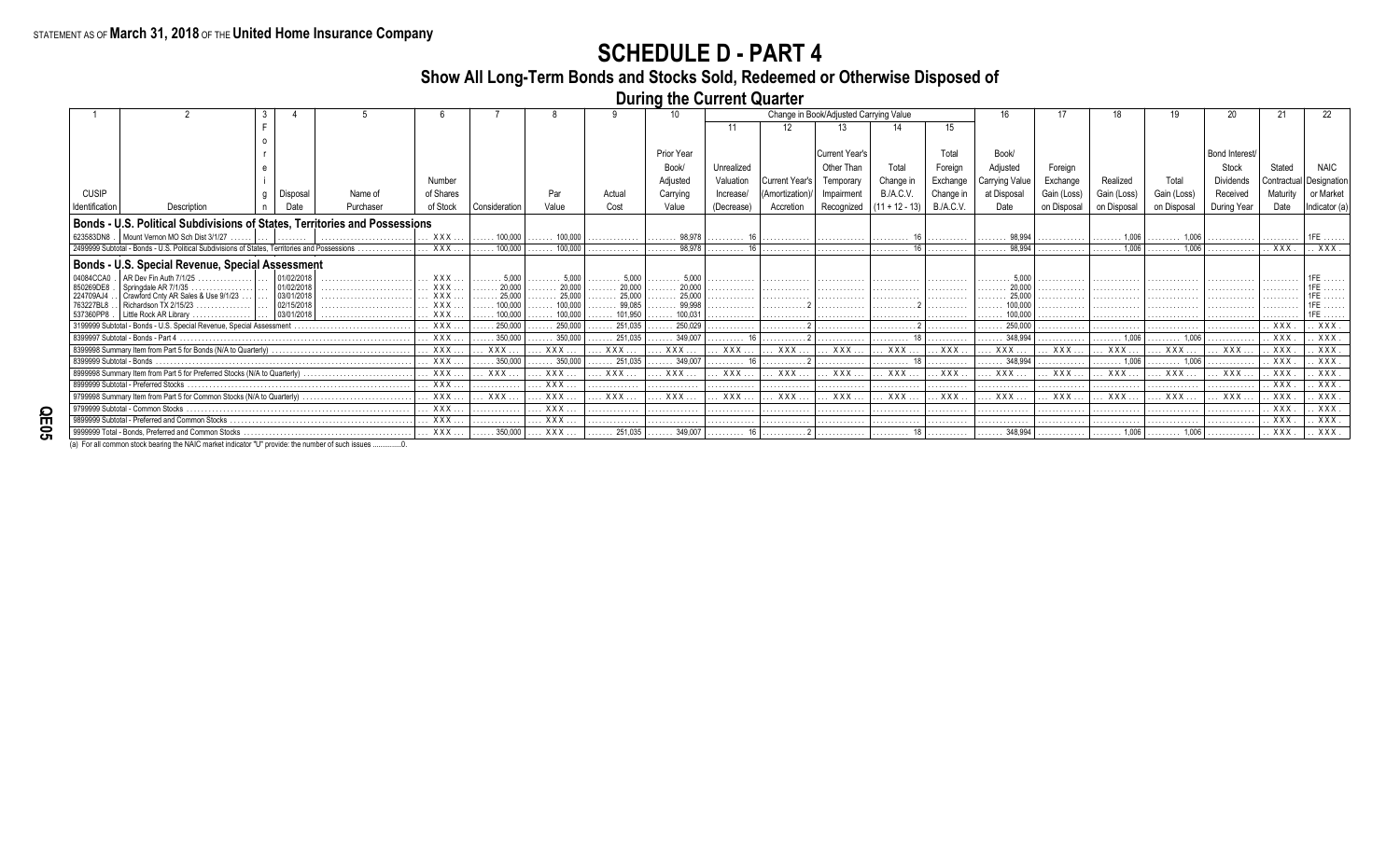**E07 Schedule DB Part B Section 1 . . . . . . . . . . . . . . . . . . . . . . . . . . . . . . . . . . . . . . . . NONE**

**E08 Schedule DB Part D Section 1 . . . . . . . . . . . . . . . . . . . . . . . . . . . . . . . . . . . . . . . . NONE**

**E09 Schedule DB Part D Section 2 - Collateral Pledged By Reporting Entity . . . . . . NONE**

**E09 Schedule DB Part D Section 2 - Collateral Pledged To Reporting Entity . . . . . . NONE**

**E10 Schedule DL - Part 1 - Securities Lending Collateral Assets . . . . . . . . . . . . . . . . NONE**

**E11 Schedule DL - Part 2 - Securities Lending Collateral Assets . . . . . . . . . . . . . . . . NONE**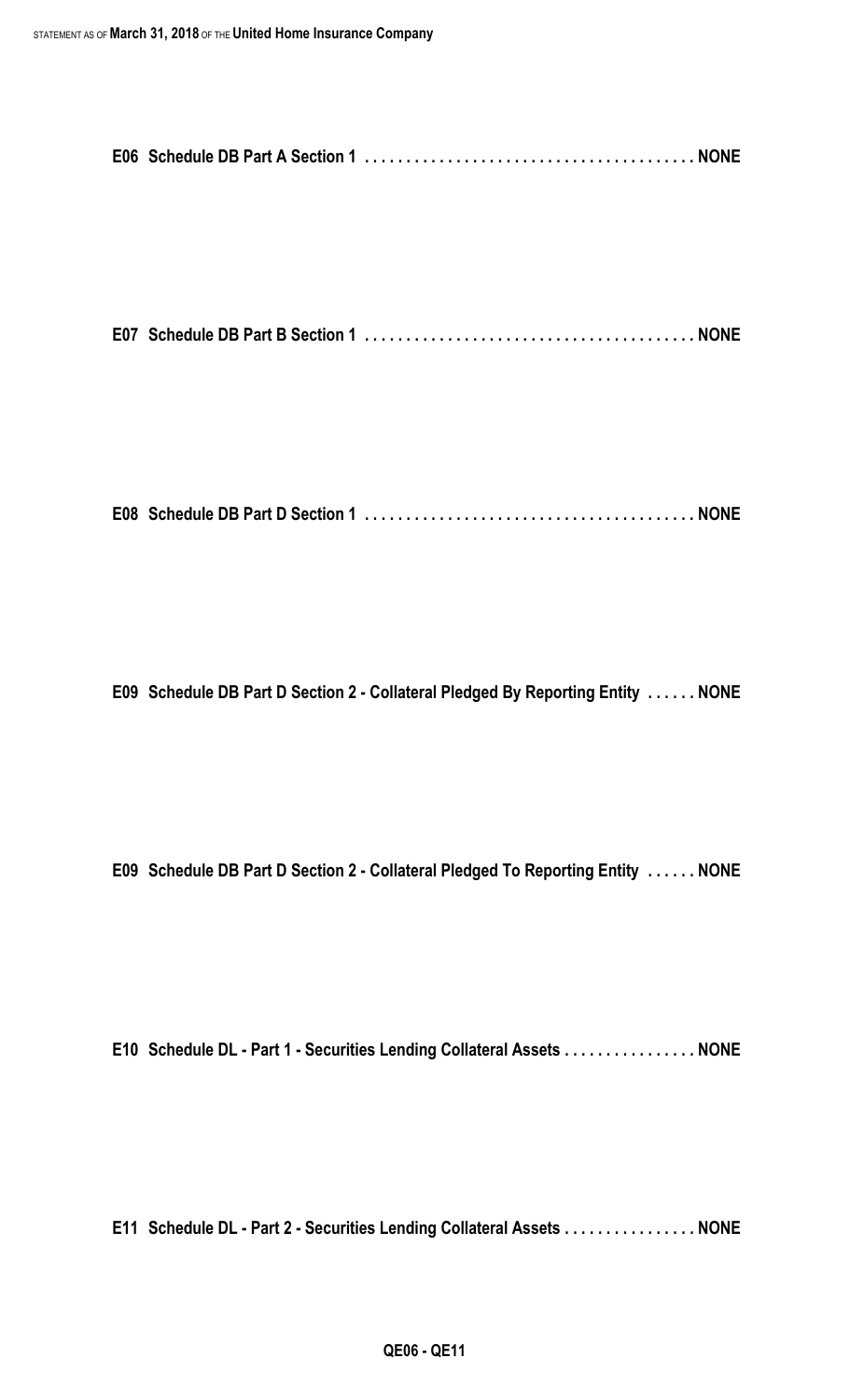### STATEMENT AS OF **March 31, 2018** OF THE **United Home Insurance Company SCHEDULE E - PART 1 - CASH**

| <b>Month End Depository Balances</b>                                 |                                                                              |       |                         |             |                         |                                   |                                    |                   |     |  |  |
|----------------------------------------------------------------------|------------------------------------------------------------------------------|-------|-------------------------|-------------|-------------------------|-----------------------------------|------------------------------------|-------------------|-----|--|--|
|                                                                      | 2                                                                            |       |                         | 5           |                         | Book Balance at End of Each Month | 9.                                 |                   |     |  |  |
|                                                                      |                                                                              |       | Amount                  | Amount of   | During Current Quarter  |                                   |                                    |                   |     |  |  |
|                                                                      |                                                                              |       |                         | of Interest | Interest                | 6                                 |                                    | 8                 |     |  |  |
|                                                                      |                                                                              |       |                         | Received    | Accrued                 |                                   |                                    |                   |     |  |  |
|                                                                      |                                                                              |       |                         | During      | at Current              |                                   |                                    |                   |     |  |  |
|                                                                      |                                                                              |       | Rate of                 | Current     | Statement               | First                             | Second                             | Third             |     |  |  |
|                                                                      | Depository                                                                   | Code  | Interest                | Quarter     | Date                    | Month                             | Month                              | Month             |     |  |  |
| open depositories                                                    |                                                                              |       |                         |             |                         |                                   |                                    |                   |     |  |  |
| I FNB REGULAR CHECKING                                               |                                                                              |       |                         |             |                         |                                   |                                    |                   |     |  |  |
| <b>FNB PAYROLL ACCOUNT</b>                                           |                                                                              |       |                         |             | .                       |                                   |                                    |                   |     |  |  |
| Centennial Bank Money                                                |                                                                              |       |                         |             |                         |                                   | $151,494$ 173,262  247,172   X X X |                   |     |  |  |
|                                                                      |                                                                              |       |                         |             |                         |                                   |                                    |                   |     |  |  |
|                                                                      | 0199998 Deposits in 0 depositories that do not exceed the                    |       |                         |             |                         |                                   |                                    |                   |     |  |  |
|                                                                      | allowable limit in any one depository (see Instructions) - open depositories |       |                         |             |                         |                                   |                                    |                   | XXX |  |  |
|                                                                      |                                                                              | XXX   | $\ldots$ X X X $\ldots$ |             | $\ldots$ 3,443 $\ldots$ |                                   | $2,690,473$ $3,381,359$            | 3,980,257   X X X |     |  |  |
|                                                                      | 0299998 Deposits in  0 depositories that do not exceed the                   |       |                         |             |                         |                                   |                                    |                   |     |  |  |
| allowable limit in any one depository (see Instructions) - suspended |                                                                              |       |                         |             |                         |                                   |                                    |                   |     |  |  |
|                                                                      |                                                                              |       | XXX                     |             |                         |                                   |                                    |                   | XXX |  |  |
|                                                                      |                                                                              |       | $XXX$                   |             |                         | .                                 |                                    |                   | XXX |  |  |
|                                                                      | XXX                                                                          | XXX.  | 3,443                   |             | 2,690,473               | $\ldots$ 3,381,359                | 3,980,257                          | XXX               |     |  |  |
|                                                                      | <b>XXX</b>                                                                   | XXX.  | XXX.                    | $XXX$       | . 400                   | . 400                             | 400                                | XXX               |     |  |  |
|                                                                      | <b>XXXI</b>                                                                  | X X X | 3,443                   | .           | 2,690,873               | $3,381,759$                       | $3,980,657$ $\mid$ X X X $\mid$    |                   |     |  |  |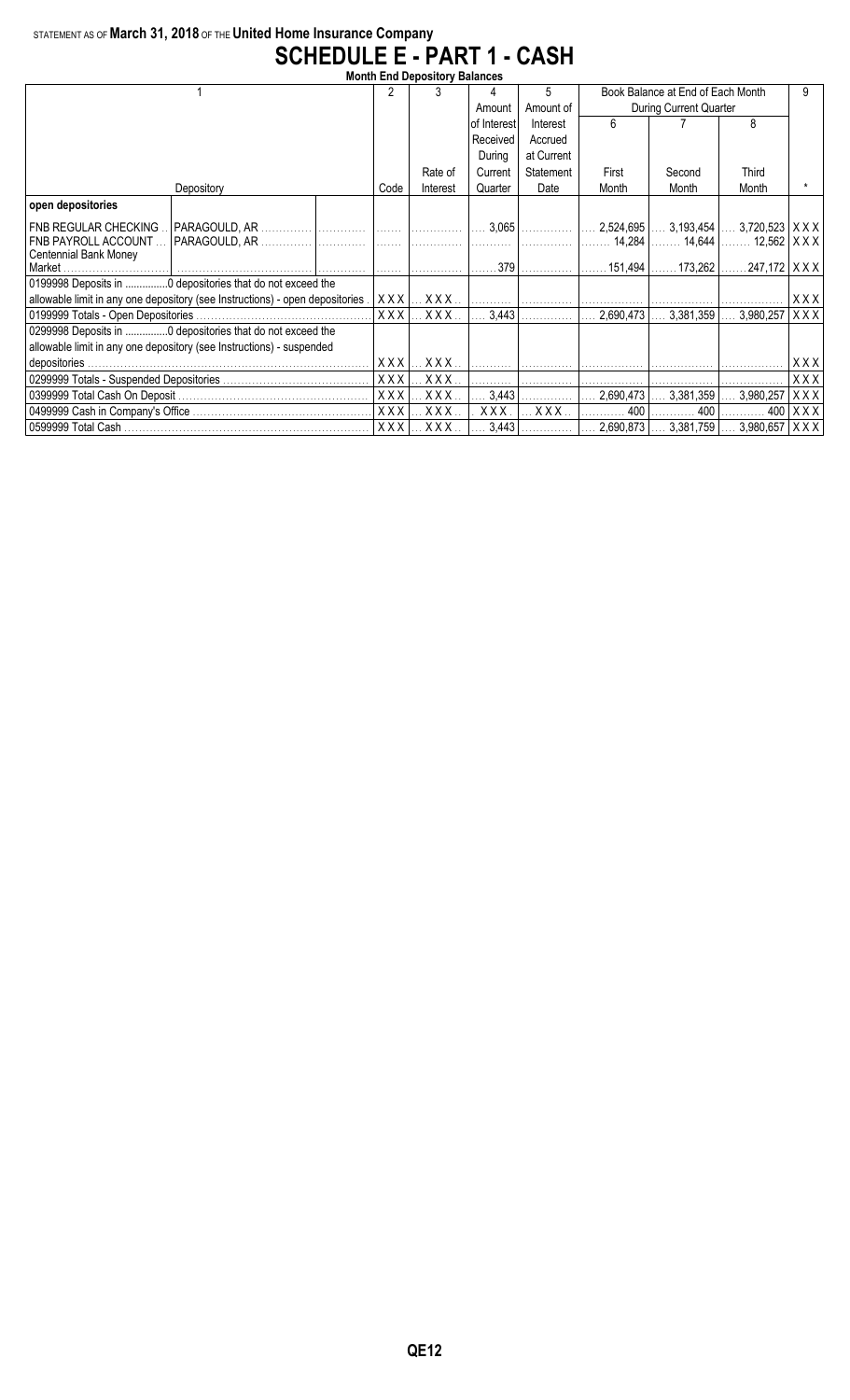# **SCHEDULE E - PART 2 - CASH EQUIVALENTS**

Show Investments Owned End of Current Quarter

|                                                               |                                                                                       |      |          |          |          |                | Amount of     |   |  |  |
|---------------------------------------------------------------|---------------------------------------------------------------------------------------|------|----------|----------|----------|----------------|---------------|---|--|--|
|                                                               |                                                                                       |      | Date     | Rate of  | Maturity | Book/Adjusted  | Interest      |   |  |  |
|                                                               | Description                                                                           | Code | Acquired | Interest | Date     | Carrying Value | Due & Accrued |   |  |  |
| 7799999 Subtotals - Bonds - Total Bonds - Issuer Obligations. |                                                                                       |      |          |          |          |                |               |   |  |  |
|                                                               |                                                                                       |      |          |          |          |                |               |   |  |  |
|                                                               |                                                                                       |      |          |          |          |                |               |   |  |  |
|                                                               | 8099999 Subtotals - Bonds - Total Bonds - Other Loan-Backed and Structured Securities |      |          |          |          |                |               |   |  |  |
|                                                               | 8199999 Subtotals - Bonds - SVO Identified Funds                                      |      |          |          |          |                |               |   |  |  |
|                                                               | l 8399999 Subtotals - Bonds - Total Bonds .                                           |      |          |          |          |                |               |   |  |  |
|                                                               | 8499999 Subtotals - Sweep Accounts.                                                   |      |          |          |          |                |               |   |  |  |
|                                                               |                                                                                       |      |          |          |          |                |               |   |  |  |
|                                                               |                                                                                       |      |          |          |          |                |               |   |  |  |
|                                                               | 8799999 Subtotals - Other Cash Equivalents .                                          |      |          |          |          |                |               |   |  |  |
|                                                               | 8899999 Total - Cash Equivalents                                                      |      |          |          |          |                |               | . |  |  |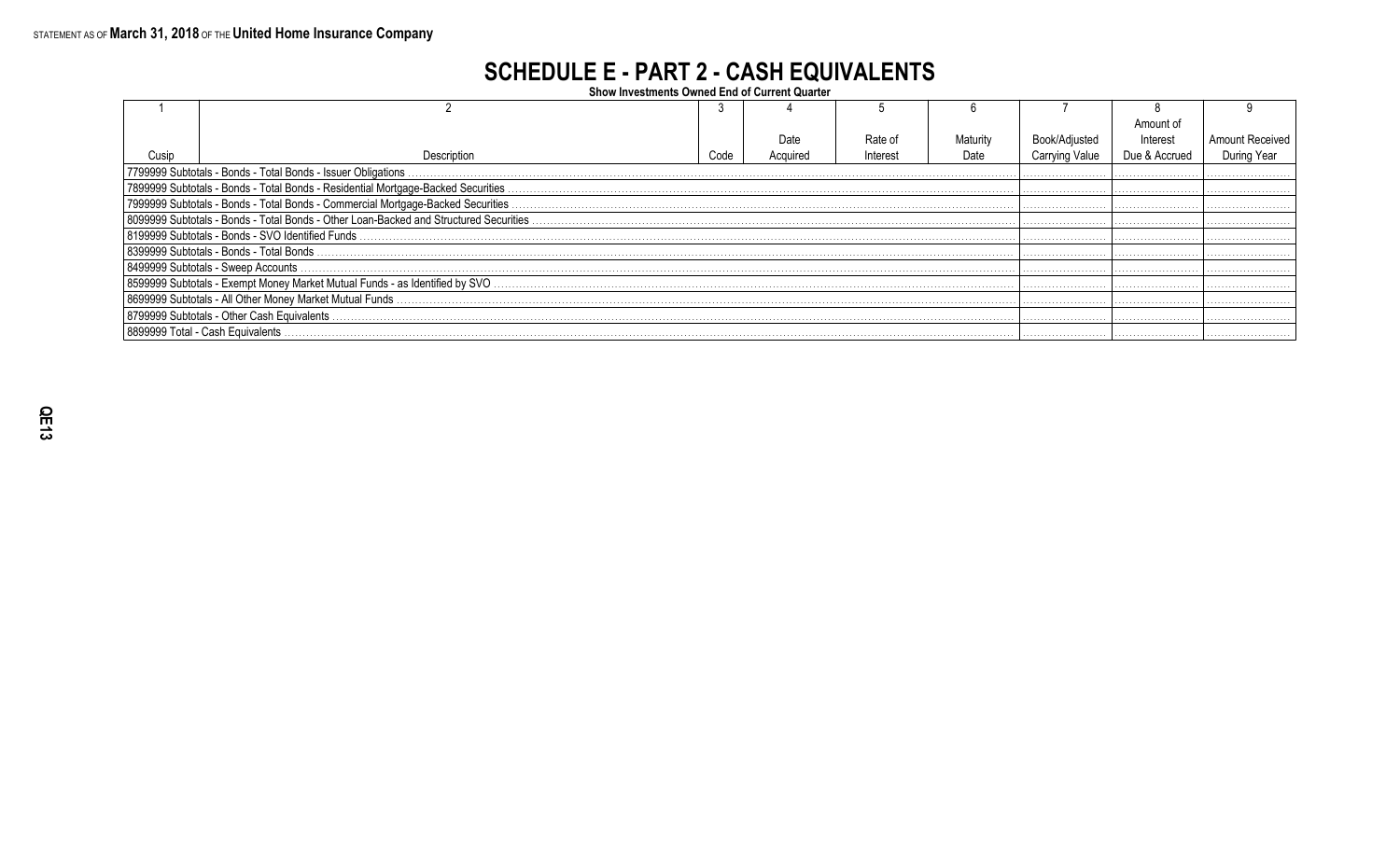# **Amended Statement Cover**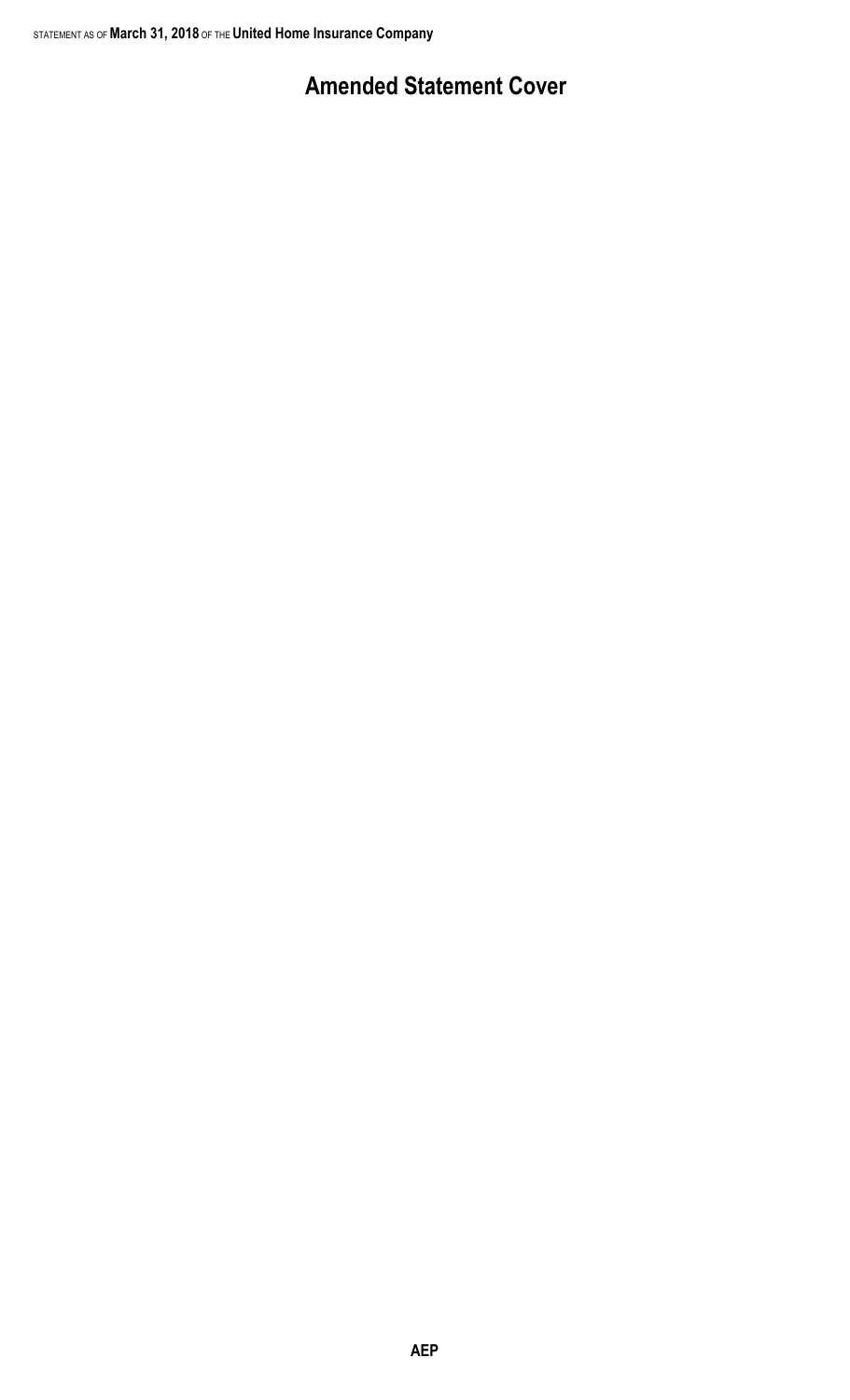# **INDEX TO PROPERTY & CASUALTY QUARTERLY STATEMENT**

Accident and Health Insurance; Q3; Q13 Accounting Changes and Corrections of Errors; Q6, Note 2 Accounting Practices and Policies; Q6, Note 1 Admitted Assets; Q2; QSI01 Affiliated Transactions; Q2; Q3; Q7; Q7.1 Asbestos Losses and Loss Adjustment Expenses; Q6, Note 33 Bonds; Q2; Q5; Q7.1; Q7.2; QSI01; QSI02; QE04; QE05; QSupp2 Business Combinations and Goodwill; Q6, Note 3 Capital Gains (Losses); Q3; Q4; Q5 Capital Stock; Q3; Q4; Q6, Note 13 Capital Notes; Q3; Q5; Q6, Note 11 Caps; QE06; QSI04 Cash; Q2; Q5; QE12; QSupp2 Cash Equivalents; Q2; Q5; QE13 Collars; QE06; QSI04 Commissions; Q3; Q5 Common Stock; Q2; Q7.1; Q7.2; QSI01; QE04; QE05; QSupp2 Counterparty Exposure; Q6, Note 8; QE06; QE08 Contingencies; Q6, Note 14 Debt; Q6, Note 11 Deferred Compensation; Q6, Note 12 Derivative Instruments; Q6, Note 8; QSI04; QSI05; QSI06; QSI07; QE06; QE07; QE08 Director and Officer; QSupp7 Discontinued Operations; Q6, Note 4 Discounting of Liabilities; Q6, Note 32; Q8 Electronic Data Processing Equipment; Q2 Environmental Losses and Loss Adjustment Expenses; Q6, Note 33 Exchange or Counterparty; QE06; QE08 Expenses; Q3; Q4; Q5; Q8; QE01; QSupp3 Extinguishment of Liabilities; Q6, Note 17 Extraordinary Items; Q6, Note 21 Fair Value; Q7, Note 20 Federal ID Number; Q9 Federal Reserve Board; Q7 Finance and Service Charge; Q4 Floors; QE06; QSI04 Foreign Exchange; Q2; Q3; Q4; QSI01; QSI02; QSI03; QE04; QE05 Forwards; QE06; QSI04 Futures Contracts; QE07; QSI04 Guaranty Fund; Q2 Health Care Receivables; Q6, Note 28 Hedging Transactions; Q7.1; QE06; QE07 High Deductible Policies; Q6, Note 31 Holding Company; Q7; Q11; Q12 Income Generation Transactions; QE06;QE07 Income Taxes; Q2; Q3; Q4; Q5; Q6, Note 9 Intercompany Pooling; Q6, Note 26 Investment Income; Q2; Q4; Q5; Q6, Note 7; QSupp2 Investments; Q2; Q4; Q6, Note 5; Q7.1; Q7.2; QSI01; QSI03; QE03; QE04; QE05; QE08; QE13; QSupp2 Joint Venture; Q6, Note 6 Leases; Q6, Note 15 Licensing; Q3; Q7; Q10 Limited Liability Company (LLC); Q6, Note 6 Limited Partnership; Q6, Note 6 Lines of Business; Q8; Q13 Long-Term Invested Assets; QSI01; QE03 Loss Development; Q6 Losses; Q3; Q4; Q5; Q6, Note 25; Q8; Q10; Q13; Q14; QSupp1; QSupp3 Loss Adjustment Expenses; Q3; Q6, Note 26; Q8; Q14; QSupp3 Managing General Agents; Q6, Note 19; Q7 Medical Malpractice Insurance; Q13; Q15; QSupp5 Medicare Part D Coverage; QSupp6 Mortgage Loans; Q2; Q5; Q7.1; QSI01; QE02; QSupp2 Multiple Peril Crop Insurance; Q6, Note 35 Nonadmitted Assets; Q2; Q4; QSI01; QSI03 Non-Tabular Discount; Q6, Note 32 Off-Balance Sheet Risk; Q6, Note 16